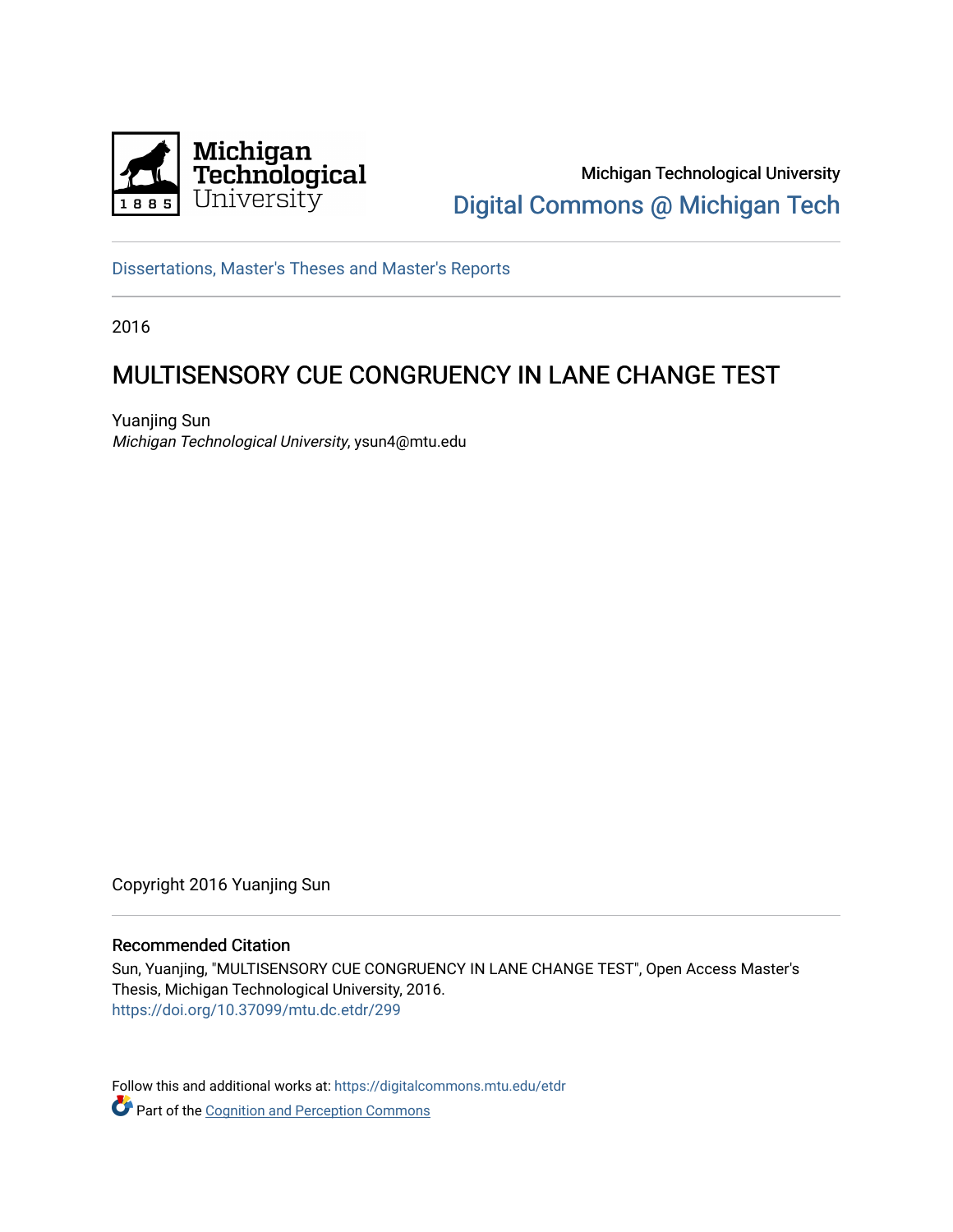## MULTISENSORY CUE CONGRUENCY IN LANE CHANGE TEST

By

Yuanjing Sun

# A THESIS

Submitted in partial fulfillment of the requirements for the degree of

# MASTER OF SCIENCE

In Applied Cognitive Science and Human Factors

# MICHIGAN TECHNOLOGICAL UNIVERSITY

2016

© 2016 Yuanjing Sun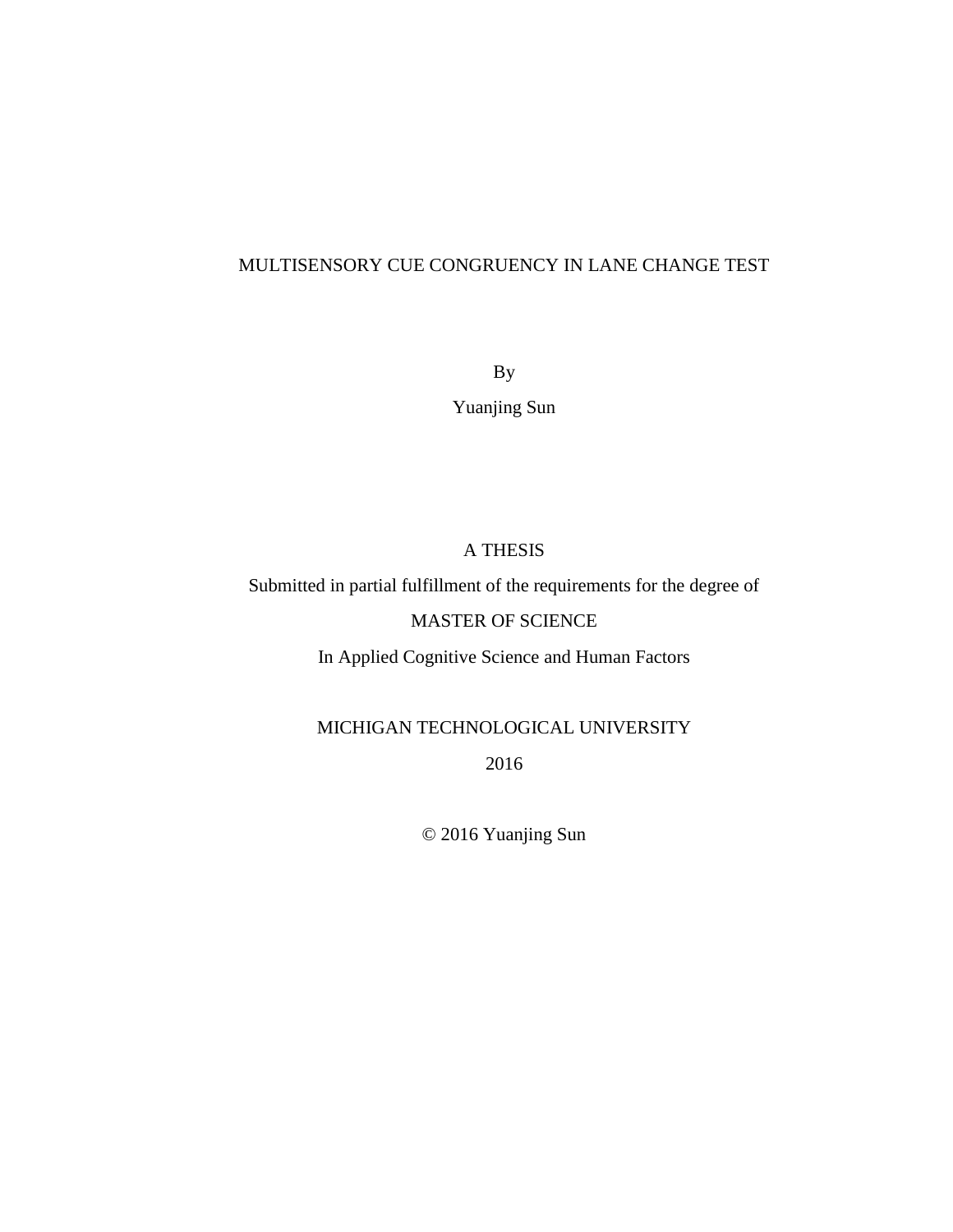This thesis has been approved in partial fulfillment of the requirements for the Degree of MASTER OF SCIENCE in Applied Cognitive Science and Human Factors.

Department of Cognitive and Learning Sciences

Thesis Advisor: *Dr. Myounghoon Jeon* 

Committee Member: *Dr. Shane T. Mueller* 

Committee Member: *Dr. Andreas Riener* 

Department Chair: *Dr. Susan Amato-Henderson*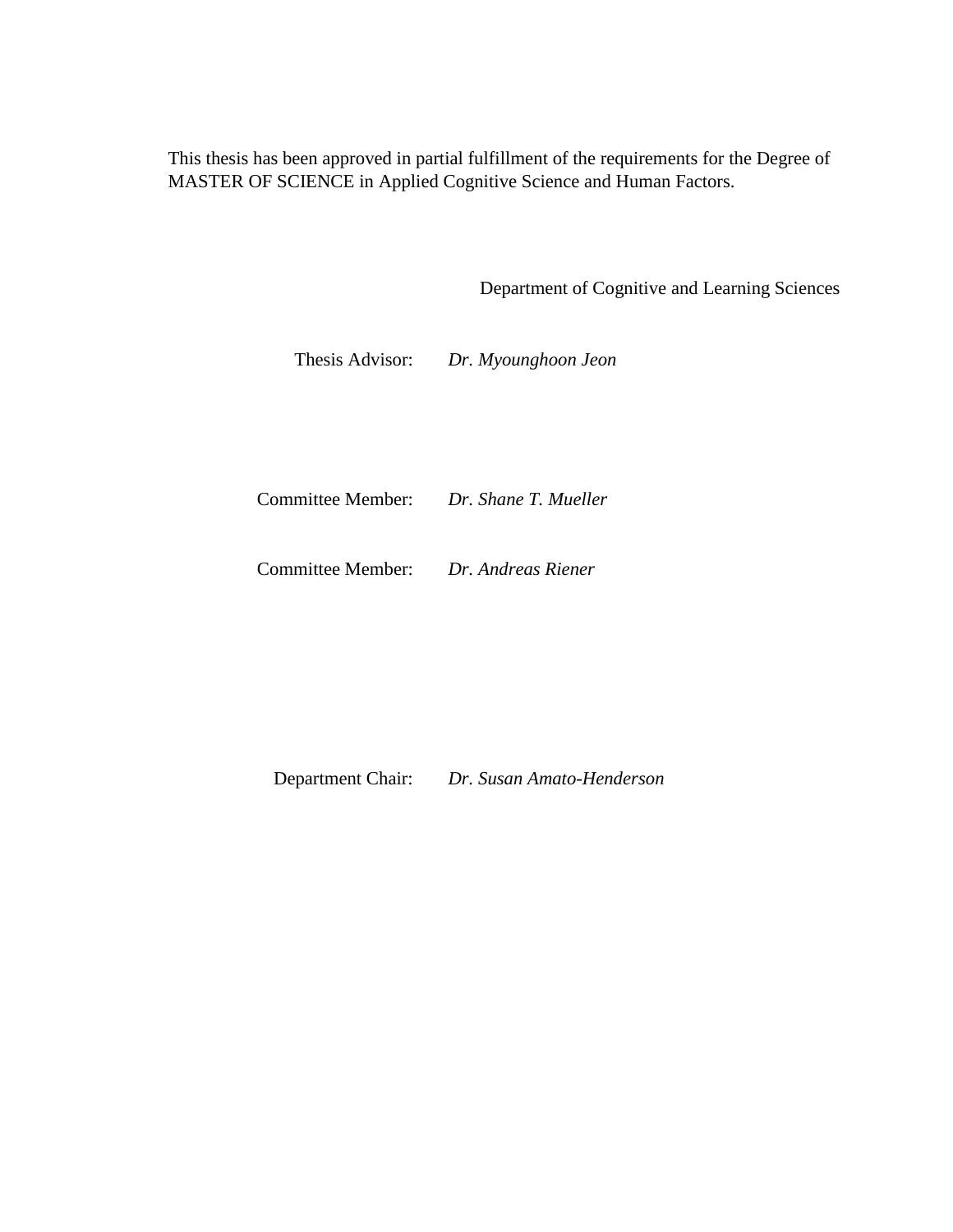# **Table of Contents**

| 2.1. Cross-modal interference, facilitation, and Multiple Resource Theory (MRT)  11  |  |
|--------------------------------------------------------------------------------------|--|
|                                                                                      |  |
| 2.2.1. Cross-modal facilitation versus inhibition in spatial and temporal aspects 14 |  |
| 2.3. Type and Demand of Visual Tasks for Cross-modal Facilitation 15                 |  |
| 2.4. How Colavita visual dominance effect could impact SOA selection scope in a      |  |
|                                                                                      |  |
|                                                                                      |  |
|                                                                                      |  |
|                                                                                      |  |
|                                                                                      |  |
|                                                                                      |  |
|                                                                                      |  |
|                                                                                      |  |
|                                                                                      |  |
|                                                                                      |  |
|                                                                                      |  |
|                                                                                      |  |
|                                                                                      |  |
|                                                                                      |  |
| 3.7.3. System log data and adaptive calculation of mean deviation of trajectory 29   |  |
|                                                                                      |  |
|                                                                                      |  |
|                                                                                      |  |
|                                                                                      |  |
| 4.2 Result of lane-change accuracy versus secondary task accuracy  35                |  |
|                                                                                      |  |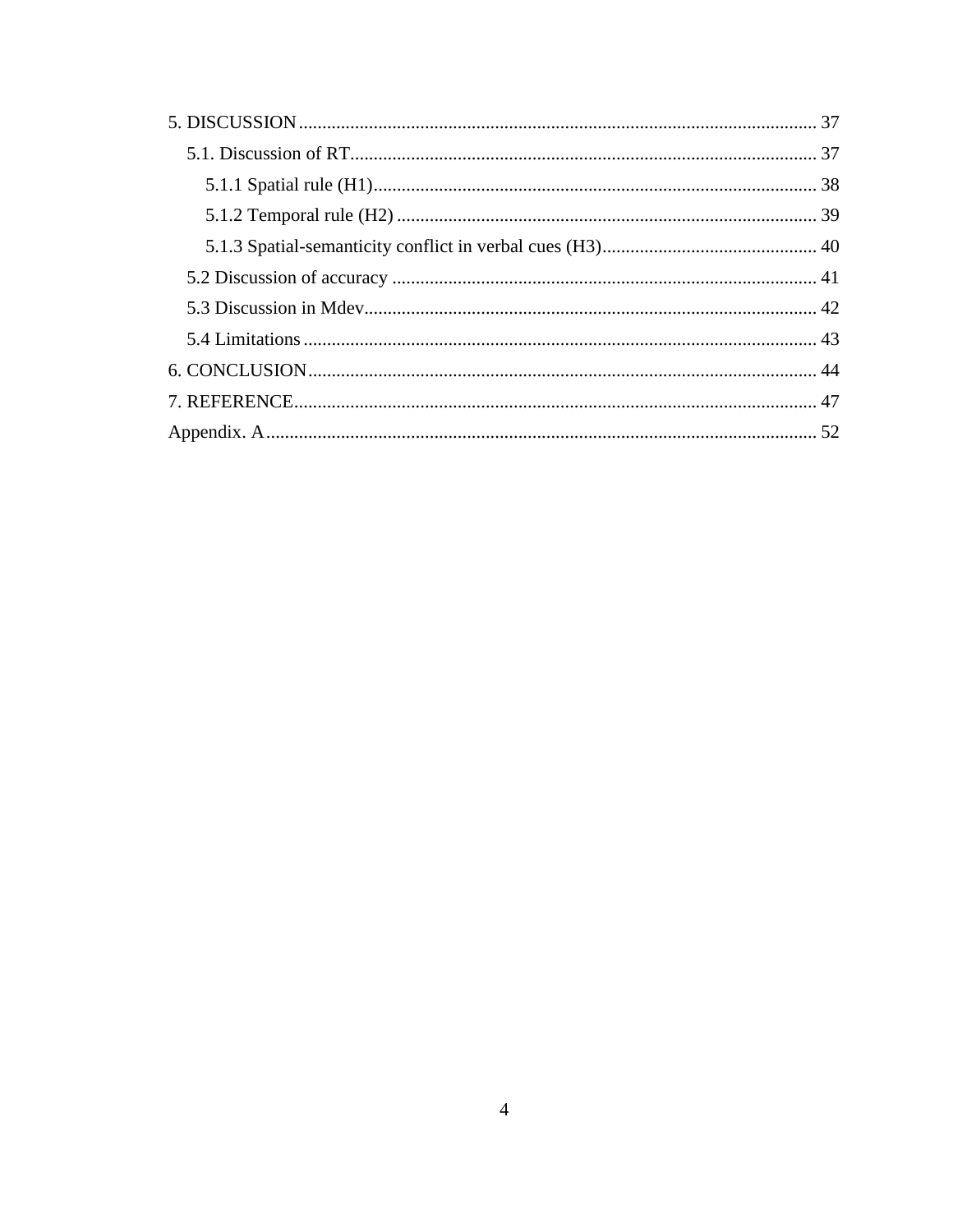#### <span id="page-5-0"></span>**ABSTRACT**

Abundant information due to mobile internet and technology has even extended to the driver's seat. Now, it is common to see a driver interacting with multiple systems while driving. Multimodal in-vehicle technologies intend to facilitate multitasking while driving because the synergy from multimodality is able to reduce cognitive effort in processing information. The present study aims to investigate how congruent or incongruent (temporal, spatial,  $\&$  semantic) multimodal cues (auditory  $\&$  visual) facilitate or impair driving performance.

Twenty-six young drivers participated in the Auditory-Spatial Stroop experiment in a lane change scenario with different combinations of multimodal signals. The response time, accuracy, and mean deviation in lane change test were separately analyzed.

As a result, the asynchronous (i.e., with advanced auditory cues) congruent cues seemed to enhance reaction time over visual-only signals in the lane change test. However, when the spatial congruency and the semantic congruency conflicted with each other, the spatial congruency had a stronger effect than the semantic congruency. There was not much improvement in accuracy with auditory cues. However, with accuracy, only spatially incongruent verbal cue negatively impacted performance compared to the visual-only condition. Mean deviation analysis did not show any clear results. The results of the present thesis can be applied to the design of the entire in-vehicle auditory scene. However, a cautious approach is required to avoid location-meaning conflict in auditory signals, which will lead to cognitive overload and plausible risk.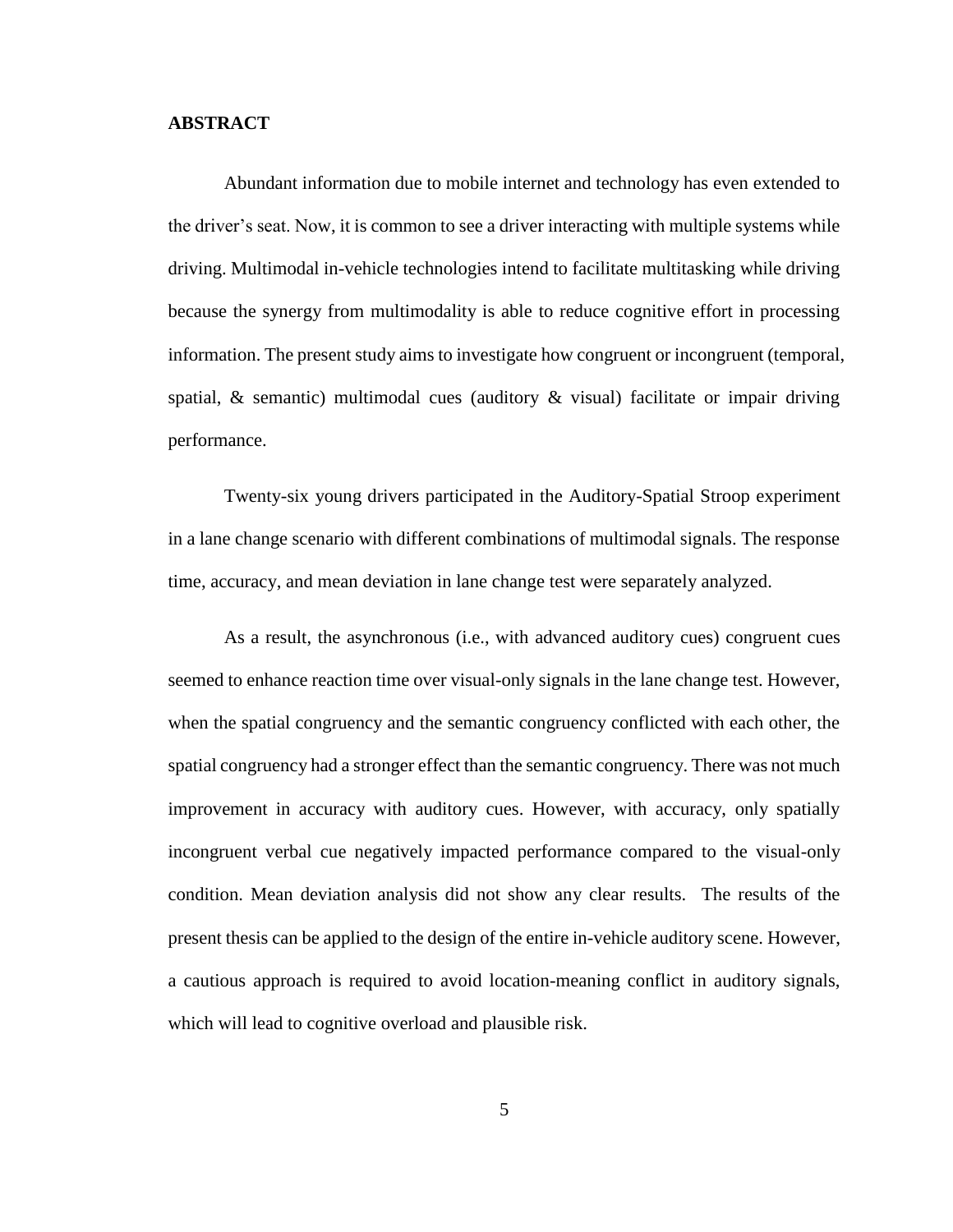#### <span id="page-6-0"></span>**1. INTRODUCTION**

The mobile internet has extended interactions with web applications (e.g., Google Maps, Facebook, Yelp, etc.) to a driver's seat. Multitasking while driving becomes an inevitable challenge not only to drivers, but also the whole automobile industry. Multiple Resource Theory (MRT) (2008) suggests that in-vehicle technologies convey information through other modalities than vision. In fact, speech recognition or vibrotactile notifications are pervasive in vehicles nowadays. In spite of the fact that a multimodal interface allows drivers to process more information in parallel, it still occupies part of attentional resources. Does more information always mean more facilitation? With bad design, multimodal displays might cause information overload or even degrade performance, which will lead to a safety hazard on the road.

The blooming of multimodal interfaces has often occurred regardless of the limitation of human multisensory information-processing (Ho & Spence, 2012). For example, suppose that the personal navigation device (PND) tells a driver to make a left turn, but at the same time, the collision warning system alerts the driver that there is a hazard coming from the left lane. How would the driver respond to this conflicting information? Even though multimodal displays might benefit a single task, it might not always benefit multiple tasks, especially when modalities conflict with one another at the same time. Previous studies (Proctor & Van Zandt, 2008) categorize the multimodal signaling issue into three conditions: (1) Whether there is strong automation between signal-response, (2) Whether the multimodal signal causes conflicted spatial attention, and (3) Whether the driver can schedule responses according to the appropriate emergency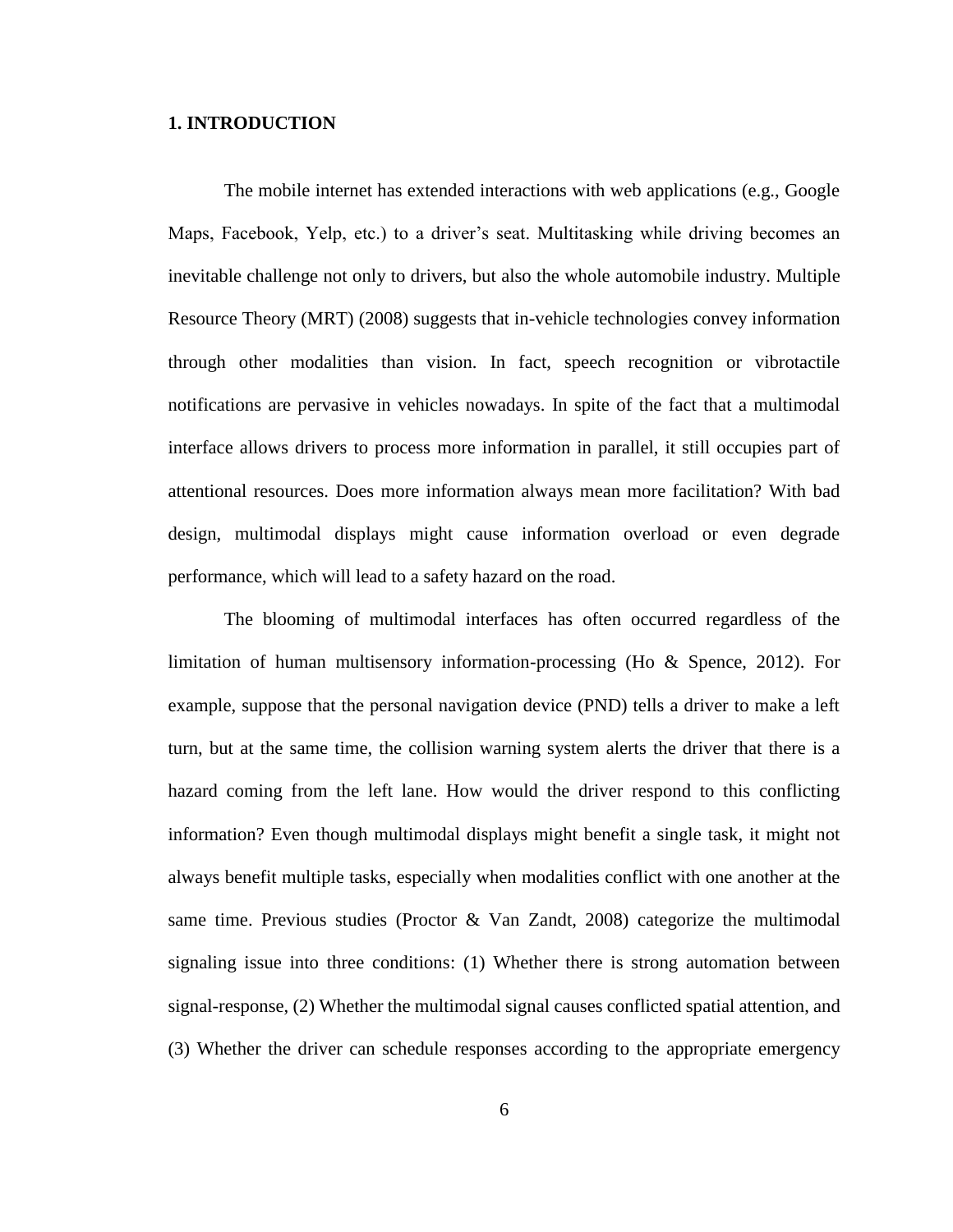level. In multitasking theory, three main factors are available resources, reserve capacity, or schedule issue.

The present study aims to compare multimodal cues with unimodal (visual-only) signaling in a driving scenario. In particular, auditory cues could improve driver responses to a visual target in a seriously controlled driving environment. We manipulated three dimensions (spatial, semantic, and temporal) of verbal and nonverbal cues to interact with visual spatial instructions. Multimodal displays were compared with unimodal (visual-only) displays to see whether they would facilitate or degrade a vehicle control task.

#### *The hierarchical model of driving behavior*

Michon (1985) developed a hierarchical model of driving behavior that includes three levels: operational, maneuvering, and strategic. The lowest operational level involves immediate vehicle controls, such as braking, shifting, etc. Reactions at the operational level are regarded as a single task (two-choice detection task). Fisk showed that brake or steering wheel control was regarded as automatic reflexes, regardless of variability in the driving scenarios (as cited in Trbovich, 2006). The maneuvering level involves negotiation of common driving situations (e.g., negotiating curves, intersections, gap acceptance in overtaking or entering the traffic stream, performing lane change maneuvers, and obstacle avoidance). Therefore, actions at the maneuvering level require perceptually processed signals and integration of multiple pieces of visual and spatial information in the driving environment. The strategic level involves general trip planning, including setting trip goals (e.g., minimizing time, avoiding traffic), selecting routes, and evaluating the cost and risk associated with alternative trips. The present proposal focuses on the maneuvering level of Michon's hierarchy because actions at the maneuvering level appear to be the most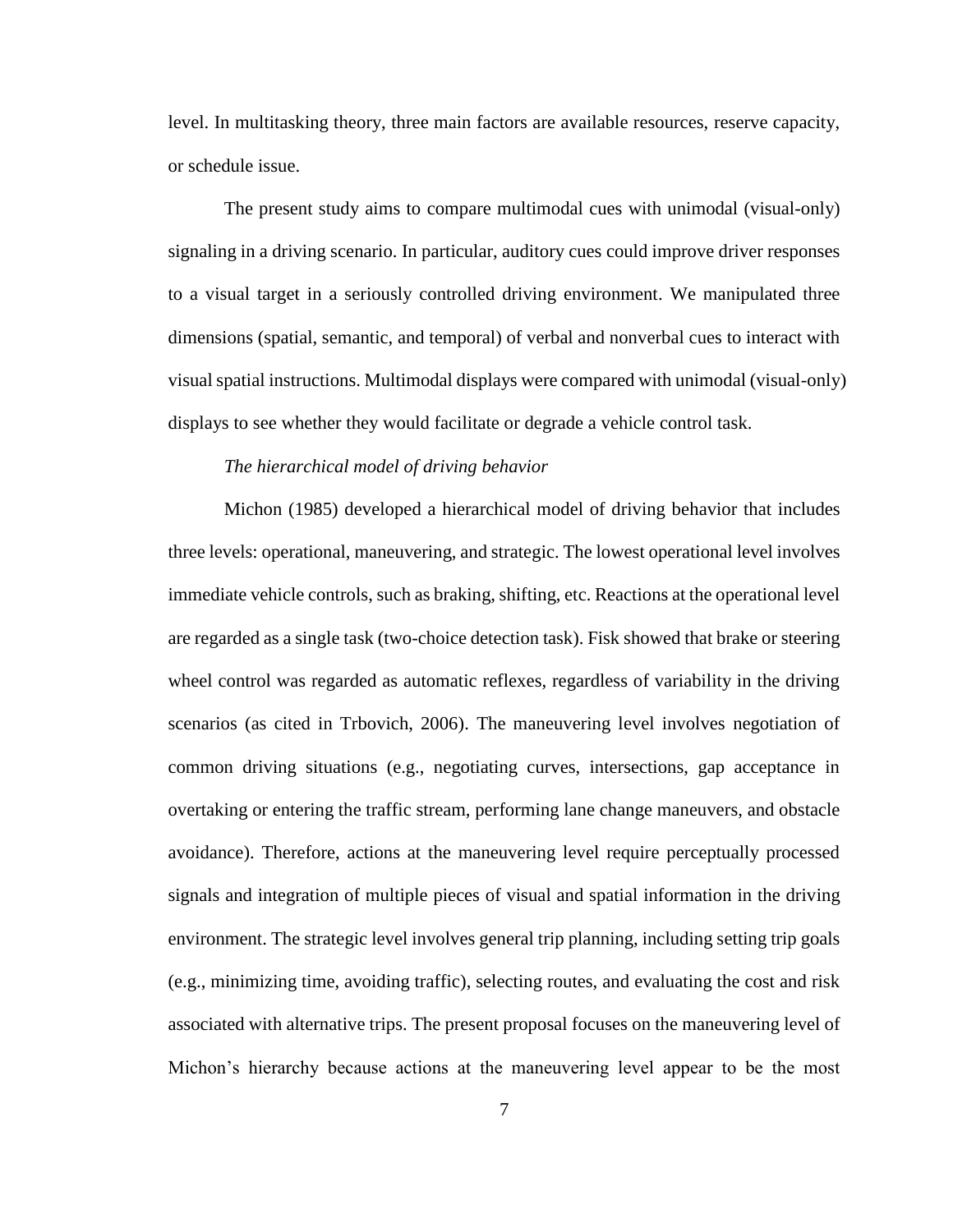susceptible to interference between perceptual and cognitive levels. The impact of various combinations of multimodal representation in design of IVIS will be directly reflected in the maneuvering level performance.

#### *Lane change test (LCT)*

Given the complexity and multifaceted nature of driving, the prototype of a multisensory interface needs to be tested before implementation. There is always a question about the validity of laboratory experiments towards real cases. It is challenging to simulate multitasking in driving in laboratory studies because splitting a continuous process into separate parts, which are identical to theory framework, is difficult.

Of course, there have been some attempts. Several industry standards have regulated the safety documents about how to integrate IVIS (e.g., telematics in car networks such as PND or intelligent transportation systems (ITS), various infotainment systems, or consumer electronic devices) with dashboard controls. An European project, "Adaptive Integrated Driver-vehicle interface" (AIDE) (Engström et al., 2004), and a U.S. project, "SAfety VEhicle using adaptive Interface Technology" (SAVE-IT) (Zylstra, Tsimhoni, Green, & Mayer, 2003) implemented evaluations of potential distraction risks caused by IVIS. They made efforts on constructing methodologies and conducting empirical studies to measure driving distraction. However, both of these two projects used an interruptive secondary task and measured performance degradation as metrics of distraction. However, distraction is a dynamic variable that continuously impacts on driving performance. Also, independent driving simulators and scenario settings make it difficult to compare similar studies.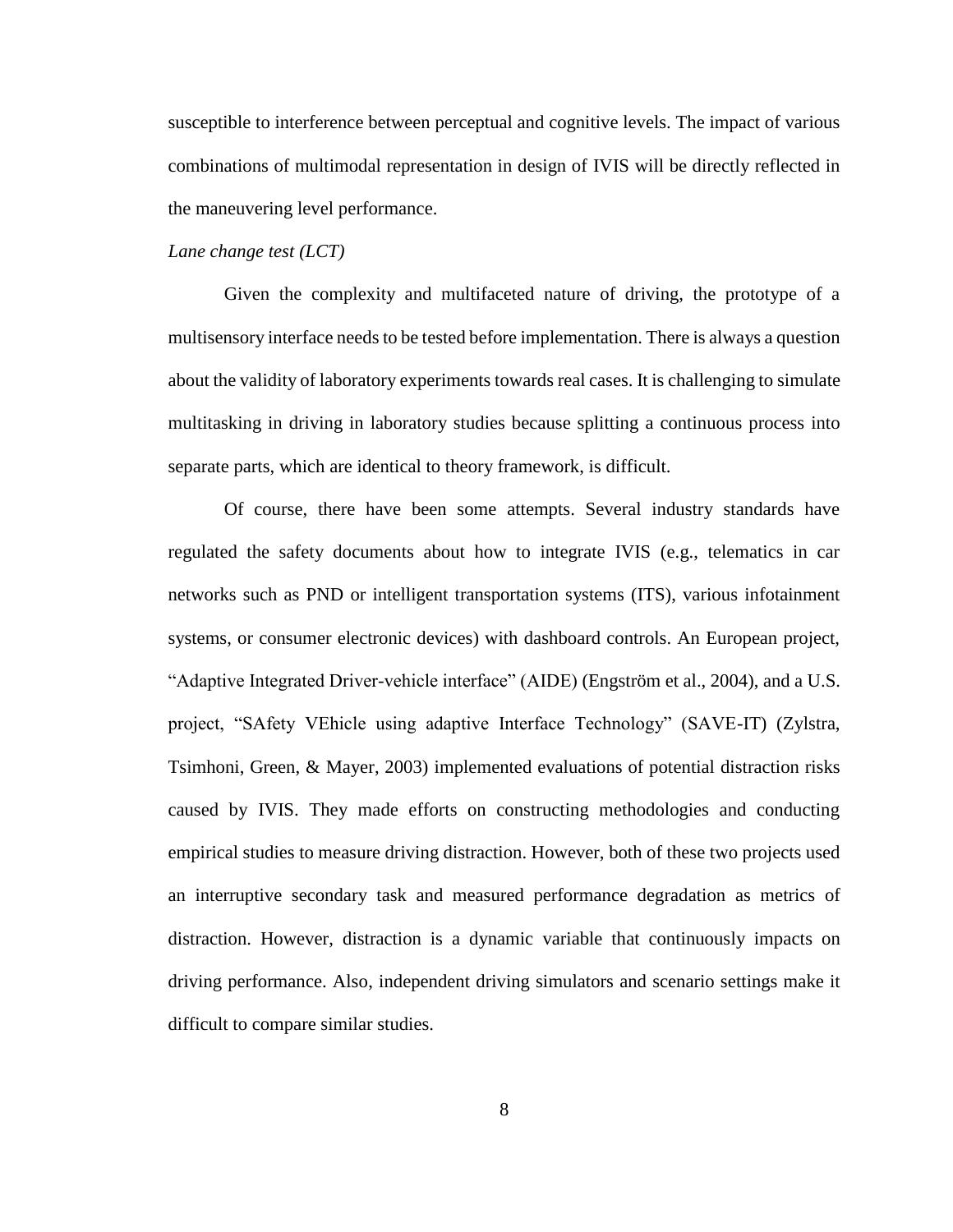To compensate for these issues, a relatively new approach in examining the distraction potential of IVIS was introduced. The Lane Change Test (Mattes, 2003) was devised to evaluate driving performance while drivers interact with in-vehicle assistive devices. The Lane Change Task (LCT) was developed within the Project ADAM (DiamlerChrysler, BMW), which is a simple laboratory dynamic dual-task method that quantitatively measures performance degradation in a primary driving task. In real-world situations, driving a vehicle requires a driver to perform several tasks based on variations in the environment. In this situation, several stimuli often require driver responses in a rapid succession (Proctor  $&$  Van Zandt, 2008). The dual task paradigm aims to test how well a person can select and coordinate multiple responses (e.g., driving as a primary task and menu navigating on telematics system as a secondary task). On the other hand, a leading car–following test only requests a participant to keep distance by using a brake pedal. This type of experiment is only categorized into a simple reaction task because the driver only needs to have a go/no-go choice, which is largely related to automatized reflex, instead of a task with speed-accuracy trade-off. The current study tried to test multimodal (audios and visuals) interfaces through a revised LCT test in which participants will have four options (left, leftmost, right, and rightmost) that probe the maneuvering level in Michon's hierarchy. Therefore, it belongs neither to the dual task nor the traditional go/nogo task.

The dual task paradigm usually included several signal inputs, which makes it difficult to identify which source causes the benefit or degradation. The present thesis tries to control the input of dual task and focus on the direct causal-effect mechanism between multimodal cues and driving performance. Thus, I chose an auditory location memory task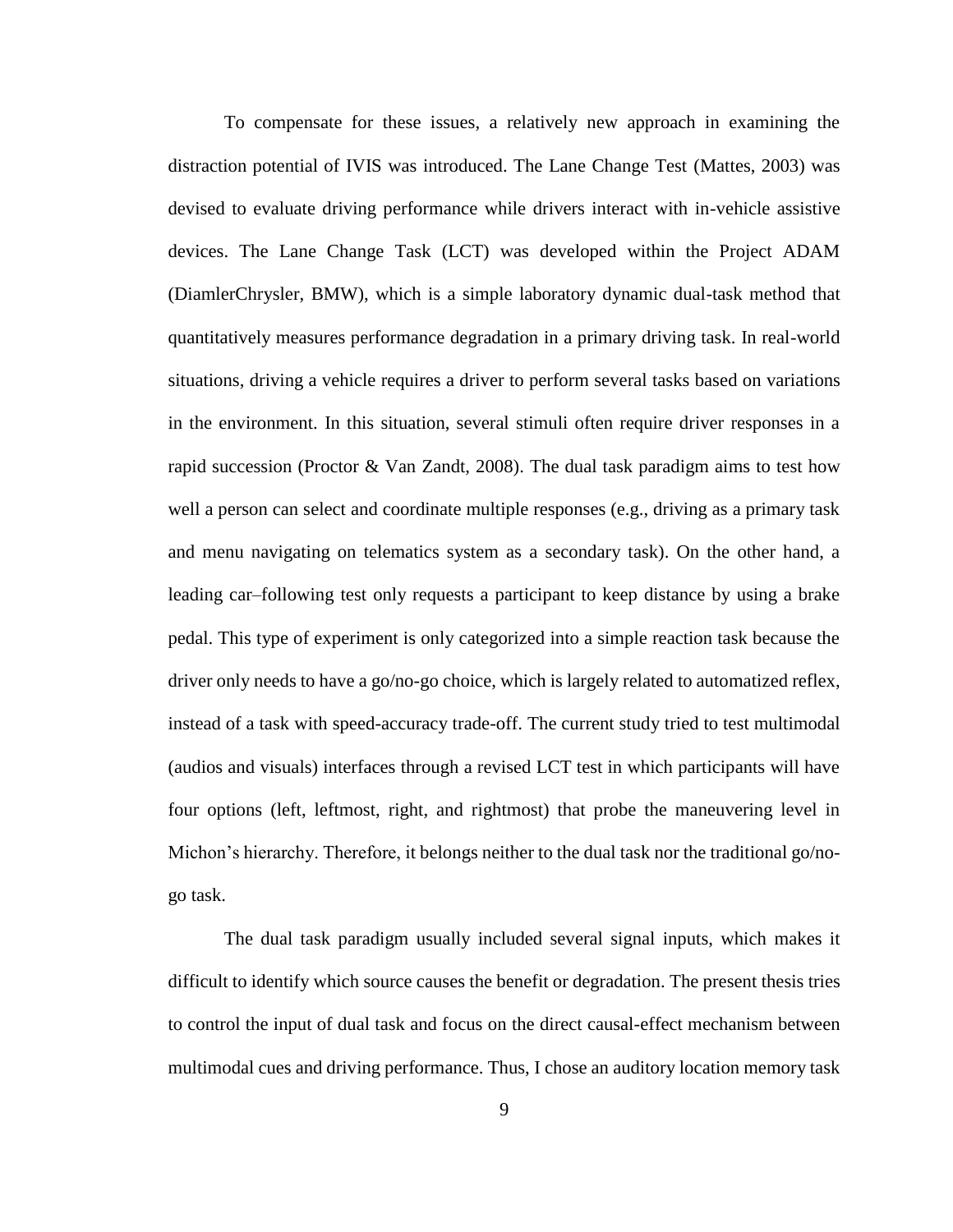as the secondary task (i.e., Count how many auditory cues heard from either left or right side and report the total number in the end of each trail.). It simulated a continuous distraction but without extra signal inputs.

In terms of performance output, LCT uses both event detection and maneuver execution as two variables and thus, it is respectively sensitive to responses caused by different types of perception processing (i.e., bottom-up and top-down). The overall mean deviation in lane change path measure encompasses two tasks; (1) a lane change initiation task: responding to road signs or auditory commands and (2) a maneuvering task: maneuvering quickly and efficiently into a given lane and maintaining the lane position between two consecutive signs. The variance in these different parameters can help identify which theory or model can explain the appearance or absence of multimodal facilitation under specific primary and secondary task (controlled task type and perceptual load). Thus, LCT would be a suitable driving test to compare the different impact between nonverbal (spatial) and verbal (spatial and semantic) cues on driving performance.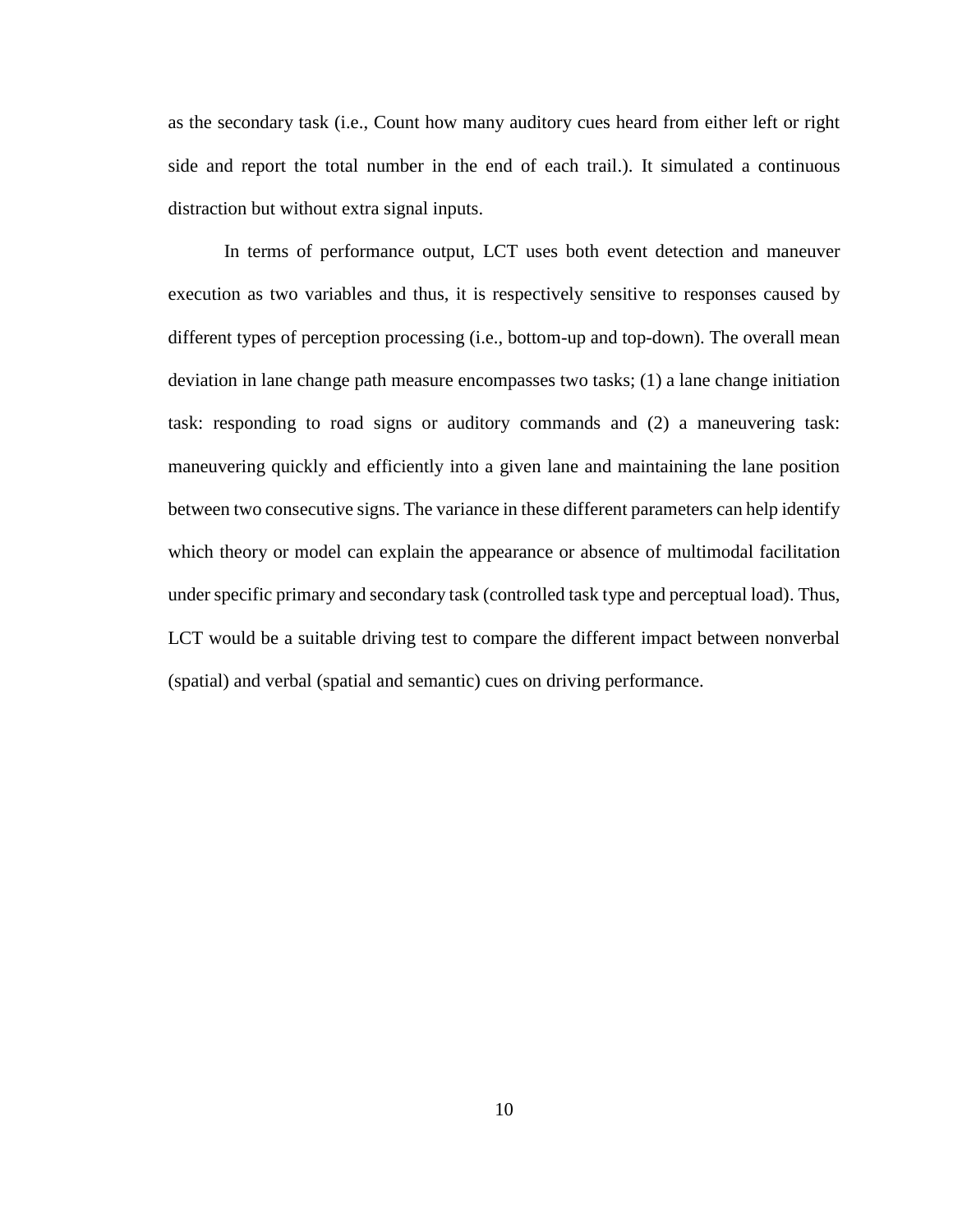#### <span id="page-11-0"></span>**2. LITERATURE REVIEW**

The information processing framework can be divided into various sub-processes, depending on different perspectives. Both multimodal/cross-modal facilitation and inhibition have been studied with different mechanisms and theories. I reviewed models and theories that are closely related to this proposal: Multiple resource theory (Wickens, Hollands, Banbury, & Parasuraman, 2013); spatial rule (as cited in Spence, 2010) and temporal rule; type and demand of visual tasks (as cited in Wickens, Prinet, Hutchins, Sarter, & Sebok, 2011); and Colavita bias (Colavita, 1974). However, note that those are selected ones and not intended to be exhaustive.

#### <span id="page-11-1"></span>**2.1. Cross-modal interference, facilitation, and Multiple Resource Theory (MRT)**

Wickens' multiple resource theory is to predict interference between concurrently perceived signals. It is composed of four dimensions (Figure 1), which includes stages, modalities, accesses ("codes" in the earlier version) and responses. The MRT suggests that two tasks demanding separate resources along these four dichotomous dimensions can improve the overall time-sharing performance and impair individual tasks less than tasks occupying the same resources. For the "modality" dimension, it suggests that people have independent sub-perceptual channels (i.e., auditory vs. visual) to extract signals from environments. For the "access" dimension, verbal and spatial resources are respectively stored with different "codes". For the "stage" dimension, resource for perception is separated from resource for responding.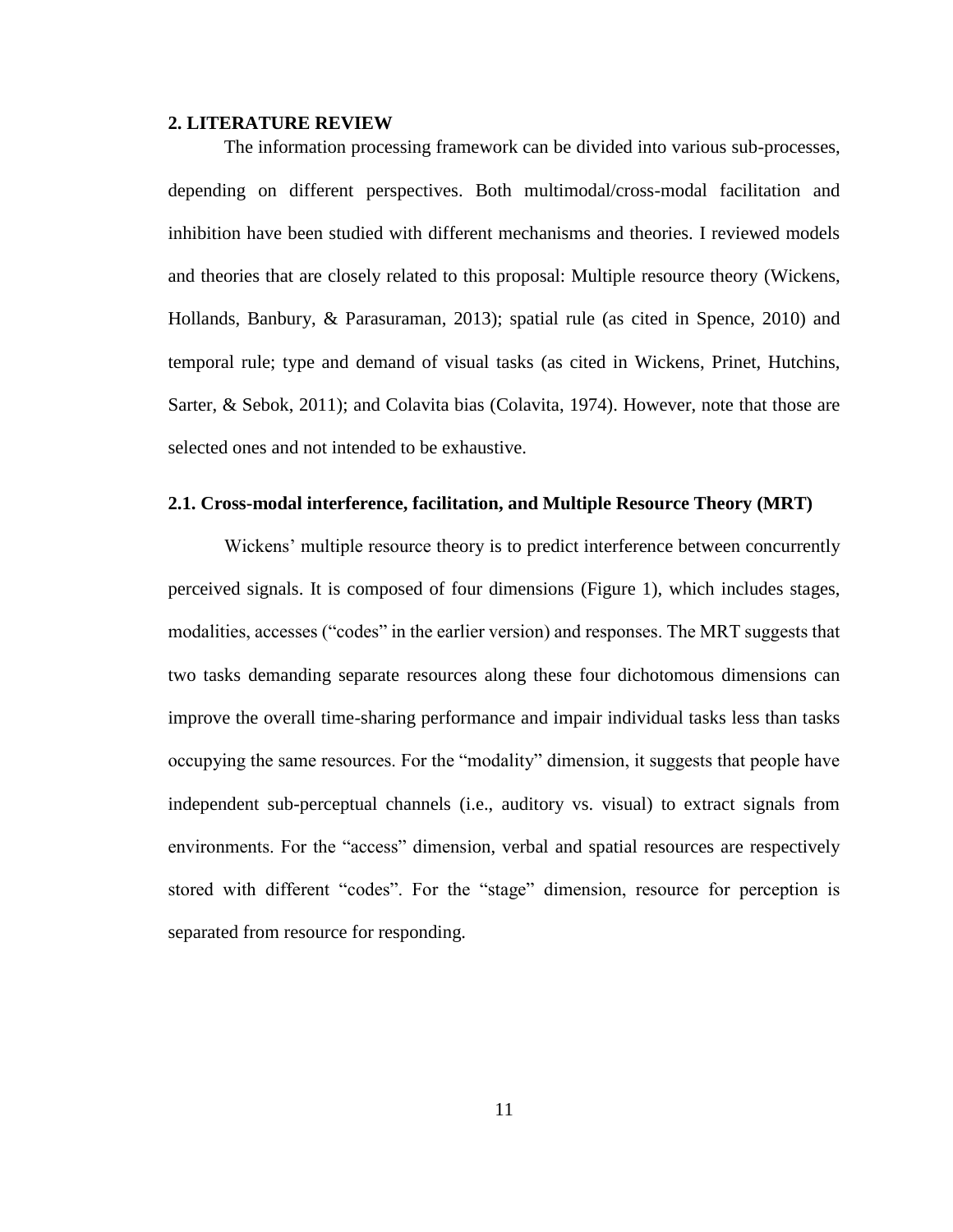MRT provides the theoretical background that using multimodal information presentation might minimize distraction effects on driving performance. Conversely, it is challenged by multisensory illusions, such as McGurk illusion and Ventriloquism illusion. McGurk illusion (McGurk & MacDonald, 1976) describes a phenomenon that a sound of /ba/ tends to be perceived as /da/ when it is paired with a visual lip movement /da/. This contrary example of perception illusion is raised by simultaneous, but incongruent audiovisual processing. According to Wickens' MRT, as long as information is coded in verbal, it should be independently perceived without the interference of visual spatial information. However, MRT does not provide an explanation about how spatial *auditory* information (whether verbal or nonverbal) is processed.

Also, multimodal cues could be beneficial in one phase but have reversed effects in the other phases. Liu and Jhuang (2012) investigated the effectiveness of an IVIS on emergent response and decision making performance. They used touch screen to record participants' RT respectively from four stages: detection, location, identification, and decision making according to sub-steps of the task. First, the pre-alert cue for the visual warning information (presented twice each at 1 Hz frequency) appeared and followed by the auditory warning information, a tone "Dong". Then participants were asked to point the location and made a multiple choose of the warning content in touch screen. The intervals between signal onset and separate touches were collected as Reaction Time (RT) and accuracy data in four phases. Spatially congruent auditory cues only improved RT in the detection and location stage, but redundant displays prolonged RT in the decision making stage.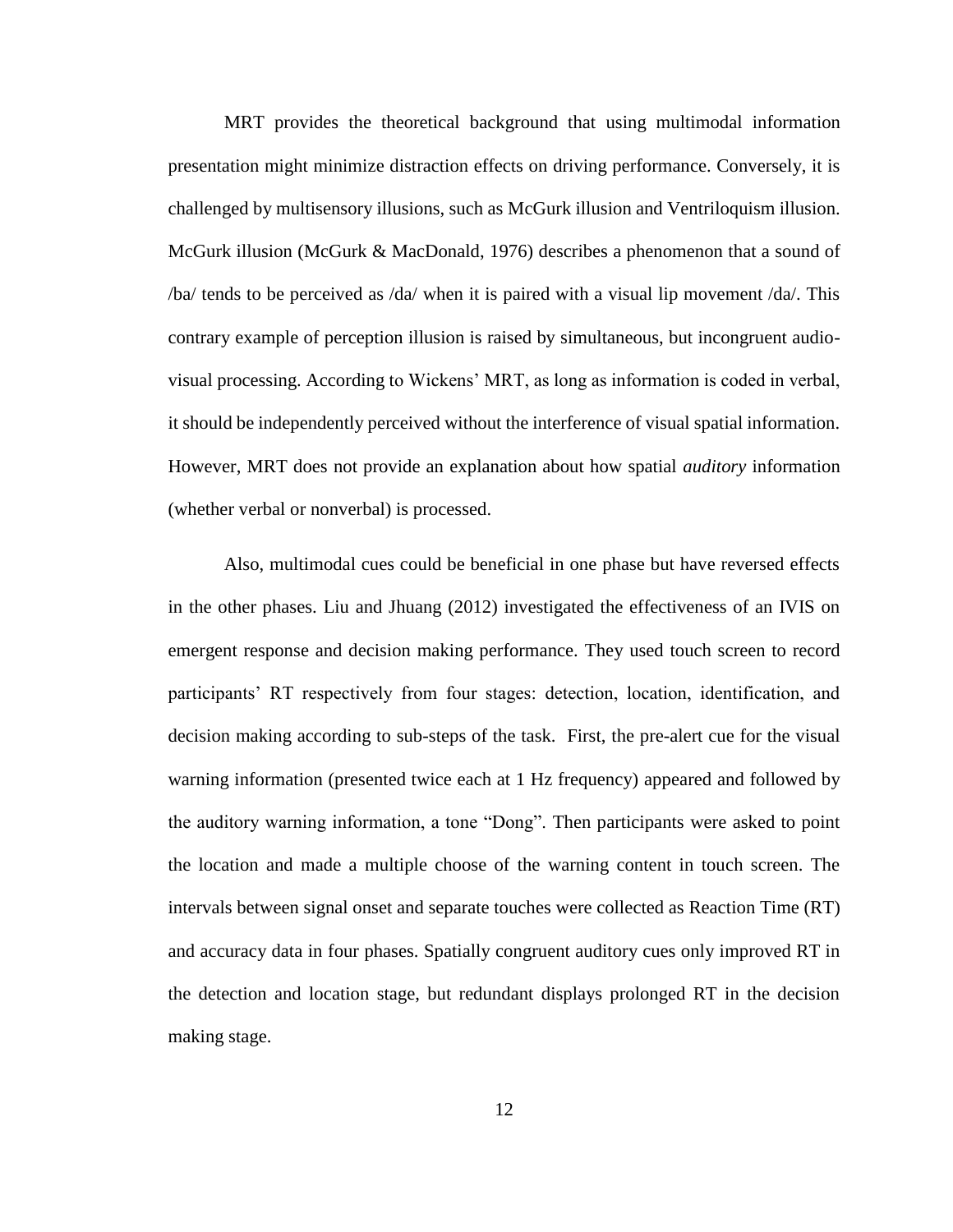It has been well established that driving requires acquisition of visual and spatial information. PNDs provide verbal directions in driving, while lateral collision avoidance systems send out a directional alert to a potential hazard. This type of situation might constitute a "spatial Stroop paradigm". The original color-word Stroop task investigates how incongruent stimuli (e.g., color of text versus meaning of text) would influence responses (Virzi & Egeth, 1985). In the spatial Stroop paradigm, the stimuli are related to both spatial and semantic properties. For example, the word, "LEFT" or "RIGHT" is presented in a corresponding or opposite position from its meaning. In this line, Baldwin (2012) used an "Auditory-Spatial Stroop paradigm" to examine which one (between spatial cue and semantic cue) is more influential in incongruent cue combination. The proposed study used an Auditory-Spatial Stroop experiment to examine how spatially or semantically incongruent audio-visual cues would impact driving performance.

Wickens' Multiple Resource Theory (MRT) (Wickens, Mountford, & Schreiner, 1981) has served to predict or analyze interference between concurrently perceived signals. The MRT suggests that two tasks demanding separated resources can improve the overall time-sharing performance. It provides a basic theoretical endorsement to the blooming implementation of multimodal interfaces. However, MRT is also challenged by multisensory illusions, such as McGurk illusion or Ventriloquism illusion (McGurk & MacDonald, 1976). The conflict between MRT and multisensory illusion leads to a further step of looking into the rules of how multisensory perception influences information processing.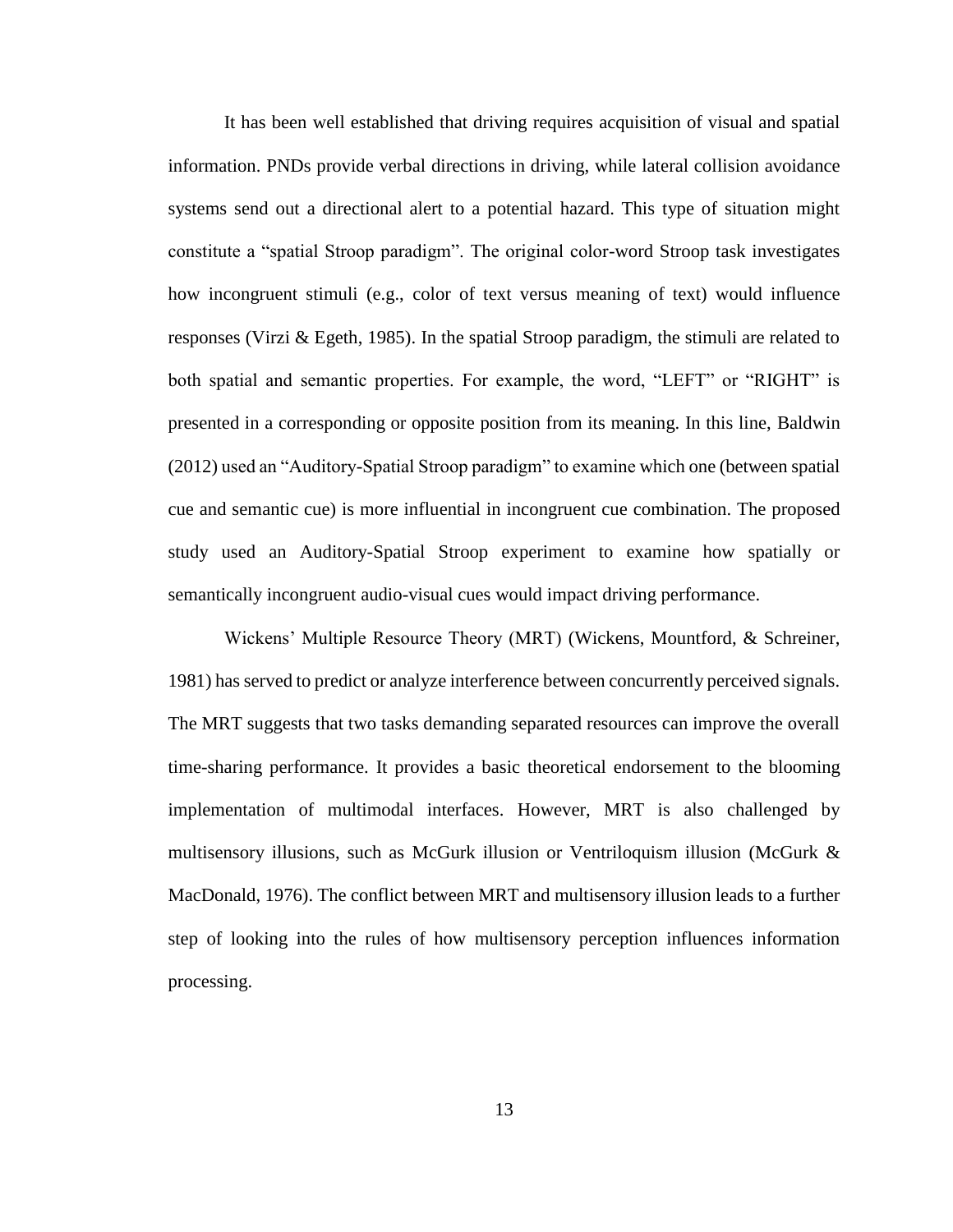#### <span id="page-14-0"></span>**2.2 Regularities in Cross-modal Facilitation**

The conflict between MRT and multisensory illusion leads to a further step of looking into the rules of how multisensory perception influences information processing. Some researchers have suggested that responses to simultaneous multisensory stimuli can be faster than responses to the same stimuli presented in isolation (Spence & Driver, 2004). Cross-modal synesthesia describes a condition in which a person experiences sensation in one modality when a second modality is stimulated (Olsheski, 2014). The stimulation of one sense elicits an additional experience transduced from other sensory channels. For example, a form of synesthetic association example includes the relationship between auditory pitch and visual size, where lower frequency tones are associated with large objects and higher frequency tones with small objects.

#### <span id="page-14-1"></span>2.2.1. Cross-modal facilitation versus inhibition in spatial and temporal aspects

The degree of multimodal benefits follows both (1) spatial rules and (2) temporal rules. However, several conflicting studies make it difficult to identify exactly where the facilitation derives from.

#### *Spatial Rules*

In Spence's (2010) review of cross-modal spatial attention, the *mean spatial cuing effect* was defined as the RT performance benefit on ipsilaterally (i.e., the cue comes from the same direction as the target) cued trials over contralateral (i.e., the cue comes from the opposite direction to the target) cued trials for each cue type. A possible mechanism might be "spatial proximity" between stimulus and response. In other words, a spatially predictive auditory or visual cue would always lead to an exogenous attentional shift and narrow down one's spatial attention to the cue direction. Another experiment also supports such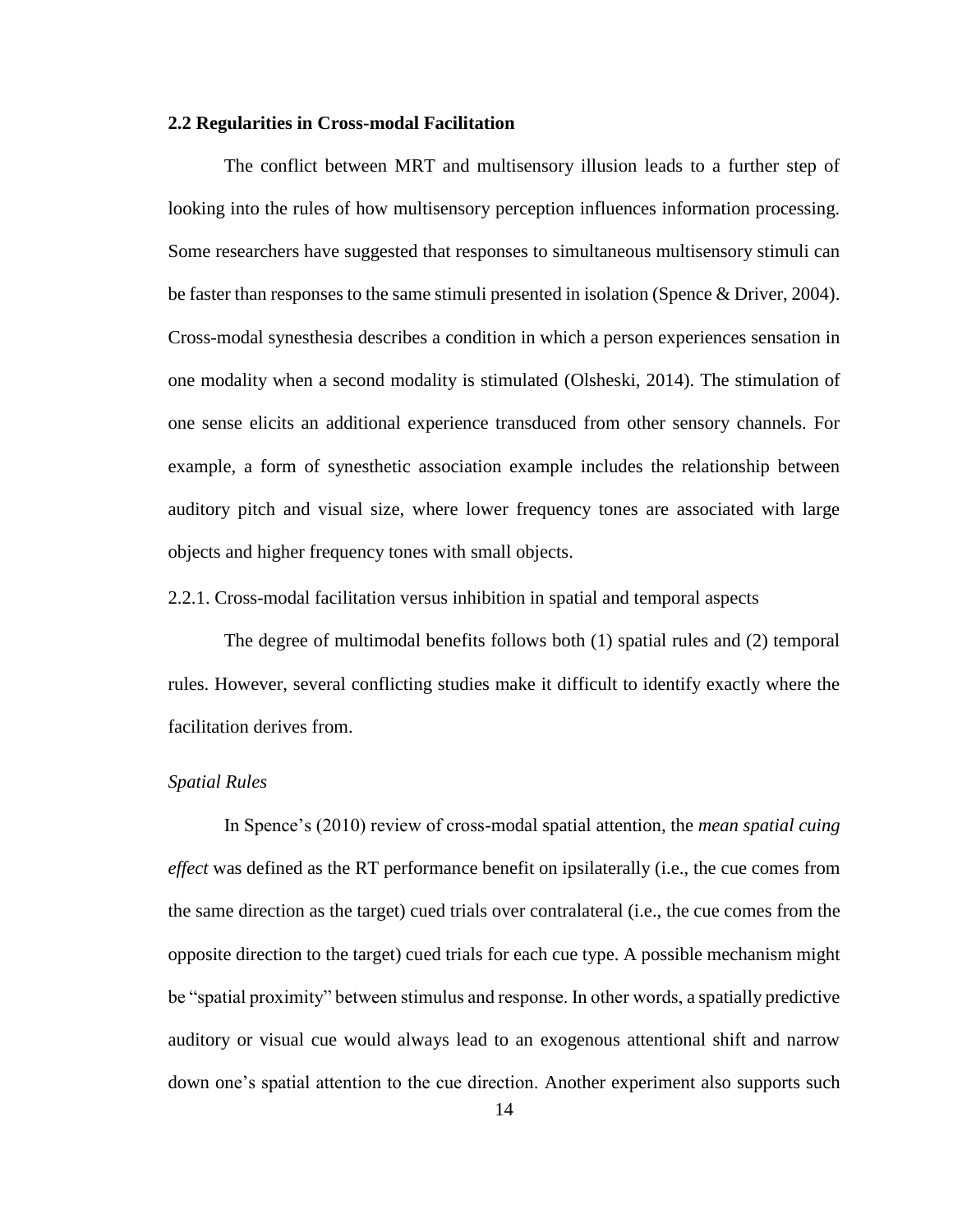an explanation. A spatially corresponding mapping of left stimuli to left responses and right stimuli to right responses yielded better performance (i.e., faster reactions and fewer errors) than the spatially non-corresponding mapping (Proctor, Tan, Vu, Gray, & Spence, 2005). *Temporal rules*

A temporal rule outlines that responses to multimodal cues would benefit from perceived synchrony of the multimodal inputs thanks to maximal overlap in respective periods of peak activity. However, the synchrony benefits may not explain every case. Posner, Klein, Summers, and Buggie (1973) asked observers to respond with a left or right key to a target that occurred to the left or right of a vertical line. On each trial, the time interval between priming warnings and the target signals varied from 0 msec to 400 msec. Participant's response times were plotted like a U-shape with the time interval increased. In other words, the RT became slower at the points when priming warning is either 0 or 400 msec than RT under 200-msec-preceding warning. The U-shape plot was also denoted as "preparation function" to describe how the response time appeared as a function of the SOA between the priming warning and the target stimulus. Two hundred msec was the bottom of this U-shape function, at which point, the quickest response was recorded. Therefore, the present study selected 200 msec as a preceding timing as the asynchrony condition in contrast with the synchrony condition.

#### <span id="page-15-0"></span>**2.3. Type and Demand of Visual Tasks for Cross-modal Facilitation**

Although multimodal interfaces are often considered better in time-sharing performance (Wickens et al., 2011), multimodality does not always win over unimodality. Sinnett, Soto-Faraco, and Spence (2008) manipulated perceptual load (frequency of visual targets) and working memory load (alternative numbers of response) to compare the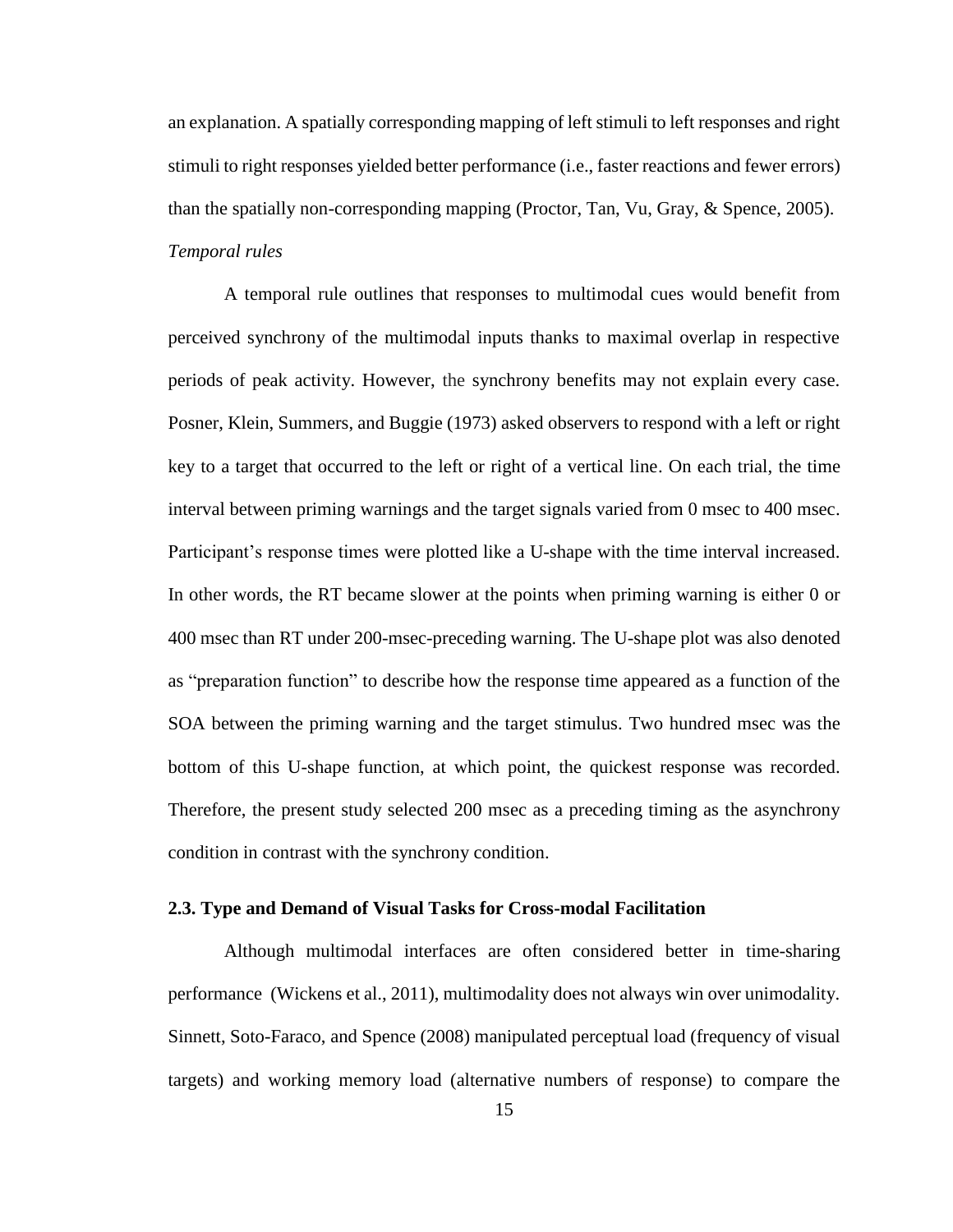redundant gain under these two experimental settings. The result indicated that both multisensory facilitation and inhibition can be demonstrated by changing the task type and visual demand. They found an explanation from Broadbent's study. Broadbent claimed that perception has a limited capacity in early-selection of attention (Broadbent, 1958) but processes all of the available stimuli in an automatic and mandatory fashion as suggested by late-selection theorists (e.g., Deutsch & Deutsch, 1963) until the free capacity is drained out (as cited in Santangelo & Spence, 2008). The perception load changed when Sinnett et al. manipulated the frequency of visual target. To some point, the perception capacity is drained out and then turns the multimodal perception as a burden because distractors come with the redundancy. Lavie's hybrid model (Lavie, Hirst, De Fockert, & Viding, 2004) agreed with the early/late attention selection hypothesis that excluding distractors depends on the availability of free perceptual resource. In sum, the control of perceptual load of a given task in the experiment is important in a multimodal test. However, perceptual load is difficult to be measured or be compared between respectively conducted experiments.

Multimodal benefits do not always produce better time-sharing because of the disruption from auditory cues in a visual-visual (Vv) tracking task. In A-V redundancy studies, ongoing tasks (OT), usually termed as tasks, require continuous visual attention. In the context of OT, there are periodic "interrupting tasks" (IT) that are discrete in nature. To clarify the term, the capitalized "V" means visual OT whereas, lower case "a" or "v" indicates the modality of the interruptive tasks for tasks mentioned in Wickens and his colleagues' mata-analysis (Wickens et al., 2013).

Wickens et al. (2013) suggested that a redundant display may benefit only to a visual scanning task but not to the ongoing visual tracking task. A meta-analysis of 29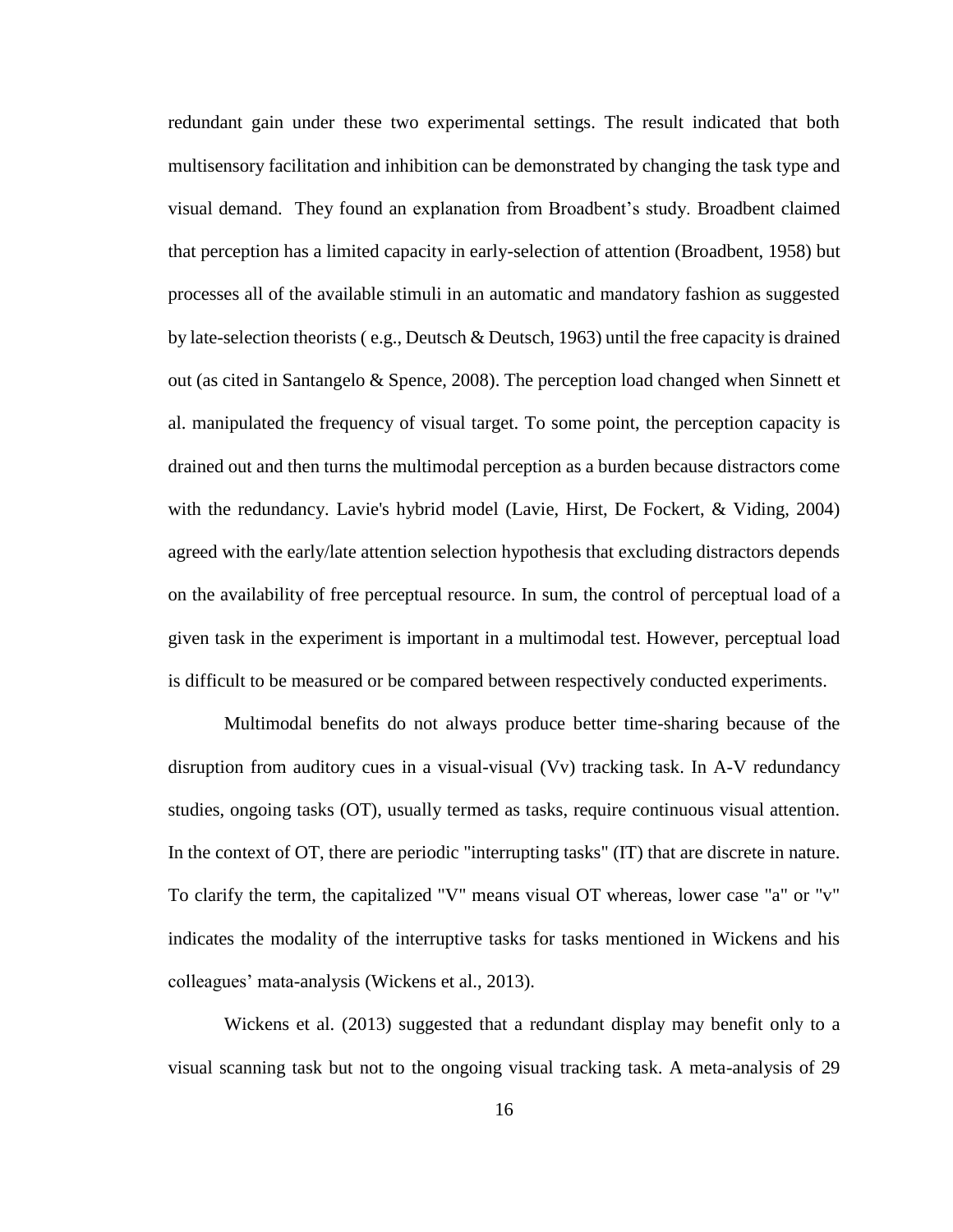studies comparing visual-auditory (Va) tasks with visual-visual (Vv) tasks has shown that Va has a discrete intermission and Vv was a relatively continuous task. Using auditory presentation of a discrete task resulted in a significant 15 percent advantage over visual presentation. The auditory advantage enlarged when the two visual inputs were end-to-end (Wickens, Prinet, Hutchins, Sarter, & Sebok, 2011). In other words, the auditory cues are more helpful when the interval between two visual inputs is short (i.e., visual perceptual load is high). It can be inferred that the A-V facilitation would be more likely to occur in visually-demanding tasks. Also, in terms of task type, the A-V facilitation would be more likely to occur when the secondary task is visual scanning task than visual tracking task.

# <span id="page-17-0"></span>**2.4. How Colavita visual dominance effect could impact SOA selection scope in a sensation level**

#### *Colavita visual dominance effect*

Stimuli intensity (e.g., brightness, audibility, etc.) impacts how well a stimulus can be identified in a sensation level. The Colavita visual dominance effect (Colavita, 1974) refers to the phenomenon where participants respond more often to the visual component of an audiovisual stimulus, when audiovisual stimuli were presented concurrently. Theorists have proposed that the Colavita effect demonstrates a bias toward visual sensory information because the presence of auditory stimuli is commonly neglected during audiovisual events. Koppen and Spence (2007) conducted a series of Temporal Order Judgment experiments to determine the Point of Subjective Simultaneity. Their findings helped to construct a scope of SOA for speeded discrimination task paradigm because the sensation of audiovisual asynchrony not only depends on physically temporal difference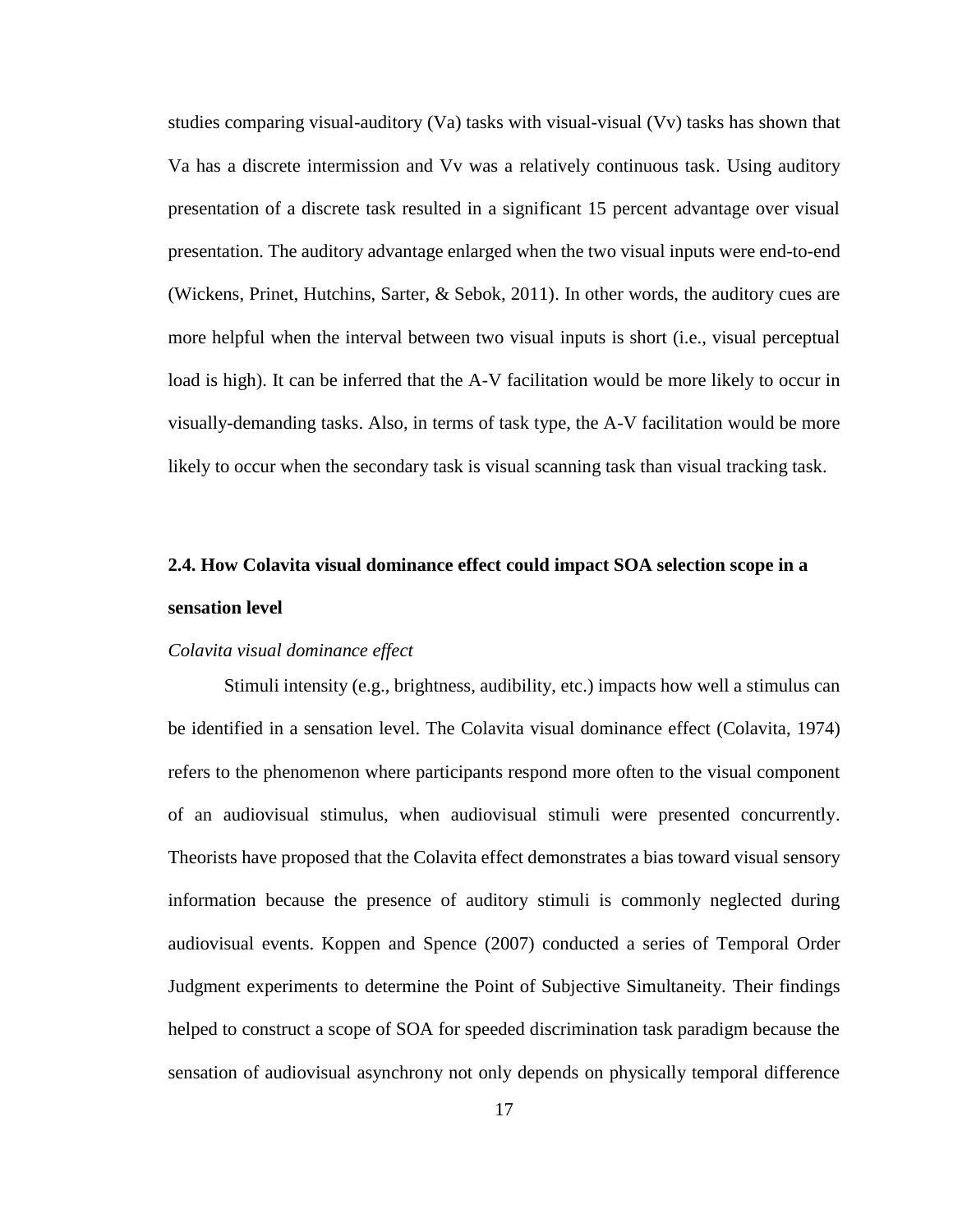but also on the sensation channels of human beings. The temporal window for audiovisual integration (humans who do not suffer from sensory difficulties perceive audio and visual signal at the same time) was recalibrated -65 msec to 89 msec (negative means auditory stimulus precedes over visual stimulus).

The temporal window need to be noticed for researchers in selection of appropriate SOAs for sake of different purposes. To ensure the participant perceive the speech priming asynchrony, the speech cue should precede at least 85 msec ahead of any visual stimulus according to another following study (Vatakis, Navarra, Soto-Faraco, & Spence, 2007).

#### <span id="page-18-0"></span>**2.5. The Current Study and Hypotheses**

To assist driving, IVIS designers have tried to represent information through multimodal channels. However, respective multimodal displays might cause information overload, and thus, impairing drivers' reaction time and driving performance. Understanding different mechanisms involved in multisensory perception is important to choose appropriate modalities for display. The proposed study intends to ascertain the decisive mechanism(s) in multisensory perception. By reviewing various models and empirical studies, I have found that competing rules and results are involved in the explanation of either the facilitation or inhibition of multimodal cues. Key metrics of the effectiveness of multimodal interfaces consist of three aspects: 1) Whether the salience of the two stimuli presented in different modalities are large enough to avoid the Colavita effect; 2) Whether the degree of SOA is controlled within a proper span that the multimodal signals are processed to facilitate performance results; and 3) Whether specific incongruency (e.g., spatial, semantic, or temporal) is superior to other congruent gain under a controlled perceptual load task. To ensure safe use of multimodal IVIS in driving, any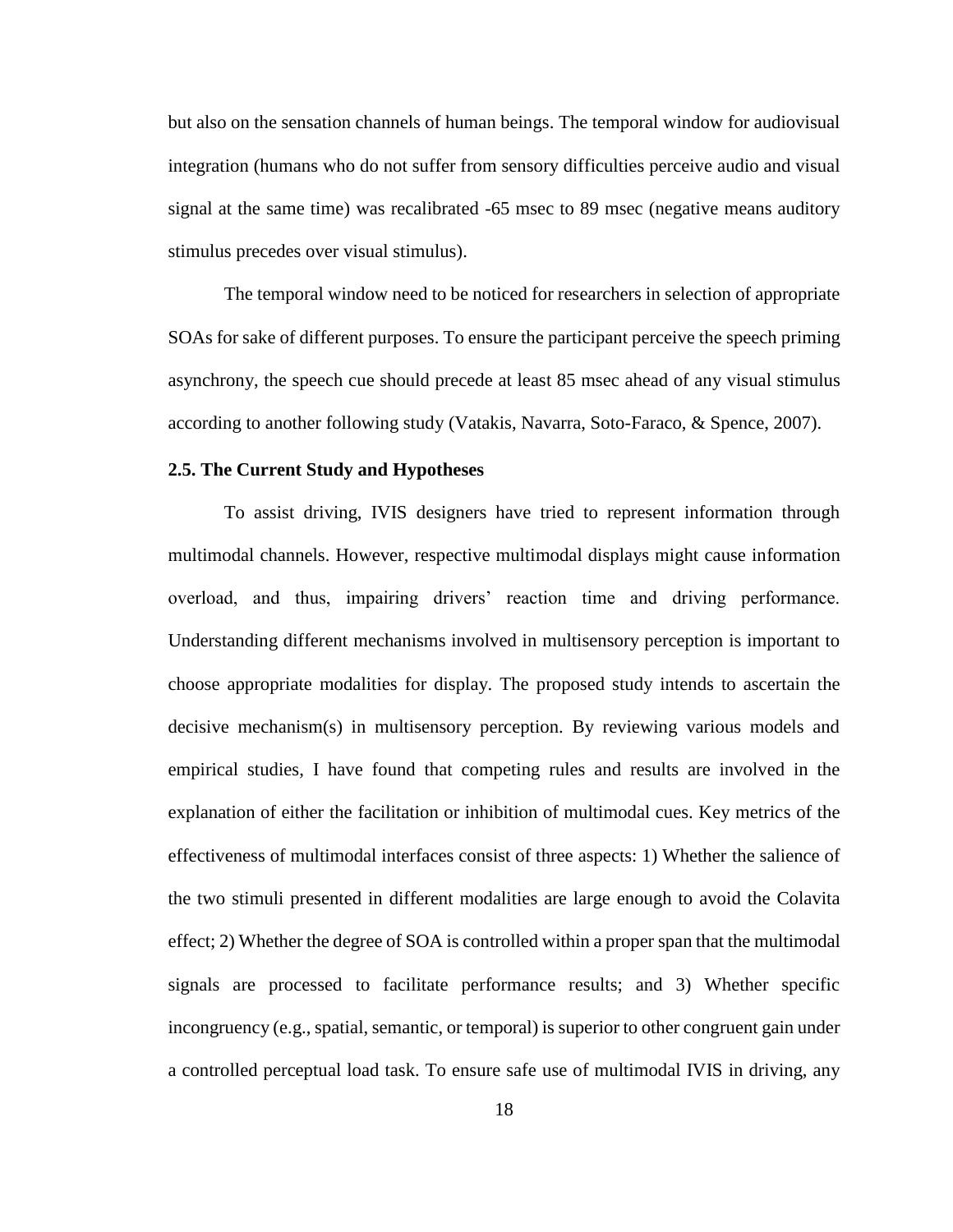multimodal interface should be tested in the context of the presence of other IVIS. That is, an ecological environment can maximize the effectiveness of using multimodal IVIS for road safety.

#### *Hypotheses*

Understanding different mechanisms involved in multisensory perception is important for choosing appropriate modalities to convey messages for certain tasks. Designers need to have an overall consideration of the implementation environment and priority schedule of all the tasks. The present study intends to ascertain the decisive mechanism(s) in multisensory perception. Since the interference in spatial, semantic, and temporal dimensions is not always orthogonal, the interference of the three dimensions was respectively compared with the visual-only condition. In the view of this research purpose, I constructed three major sets of hypotheses:

Hypothesis 1 concerns the spatial rules: Spatially congruent A-V pairs will have shorter reaction time (RT) than the visual-only condition (H1a). Spatially incongruent A-V pairs will have longer RT than the visual-only condition (H1b). If two above are true, it could be inferred that spatially congruent A-V pairs will have shorter RT than spatially incongruent A-V pairs (H1c).

Hypothesis 2 concerns the temporal rules: Asynchronous (i.e., preceding auditory cues) A-V pairs will have shorter RT than the visual-only condition (H2a). Synchronous A-V pairs will not have longer RT than the visual-only condition (H2b). The ''preparation function'' is the response time as a function of the SOA between the priming warning tone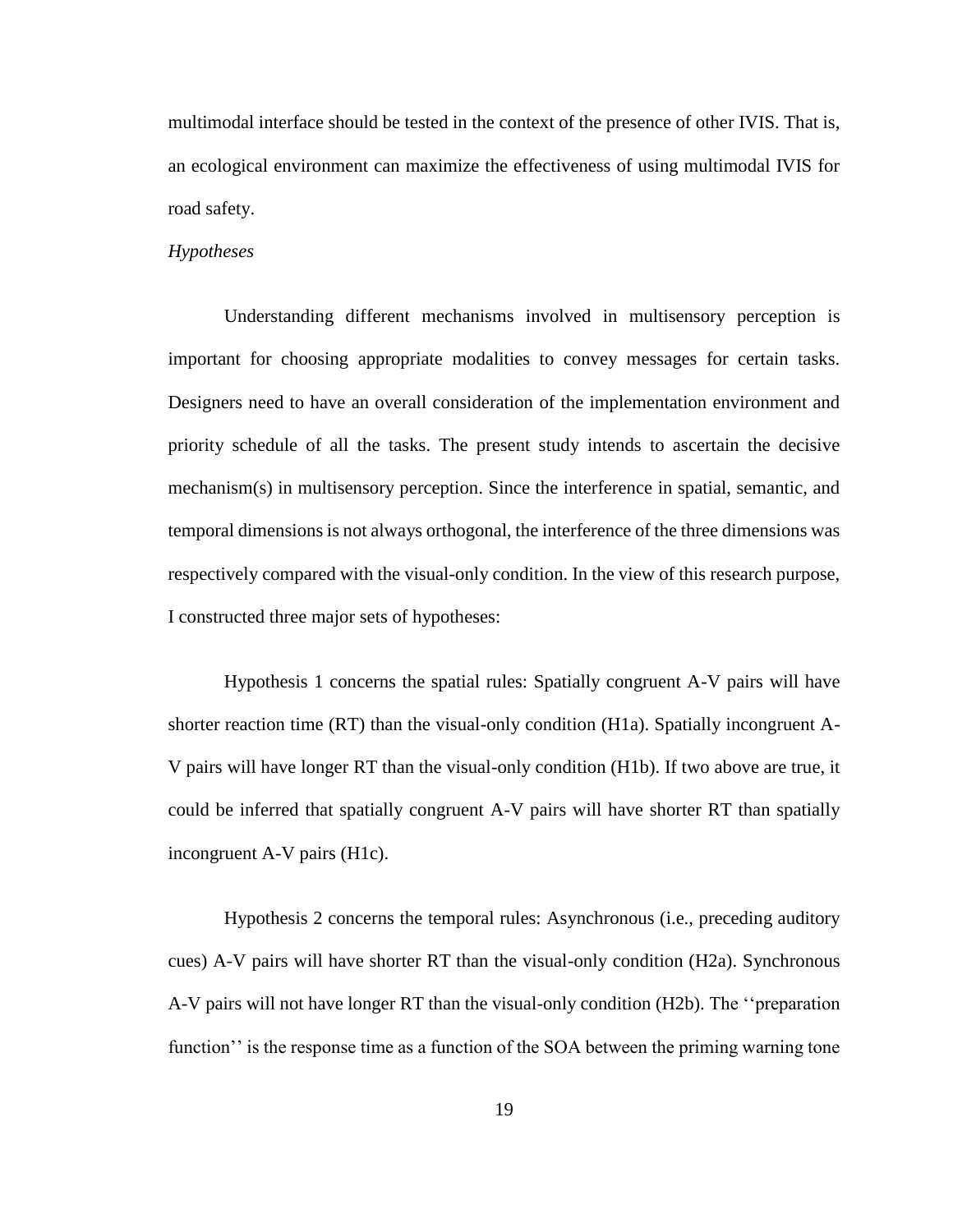and the target stimulus. Two hundred msec SOA is the bottom of the U-shape plot of the preparation function.

A verbal cue cannot be simply categorized as auditory modality because it has two dimensional properties, including both semantic congruency and spatial congruency. It would be important to see whether the spatial congruency has a larger impact on RT than the semantic congruency if the verbal cue would be sent out from the single channel or one side of the driver.

Hypothesis 3 concerns spatiality-semanticity conflict. Hypothesis 3A: When verbal cues have spatiality-semanticity conflict, the conflict pairs (SpCSemIc or SpIcSemC) will have longer RT than consistent pairs. Hypothesis 3B: When verbal cues are spatially incongruent but semantically congruent with visual targets, RT will still be slower than the visual-only condition. Barrow and Baldwin (2009) showed that it is more difficult to ignore spatial location information than semantic verbal information when the two pieces of information conflict with each other.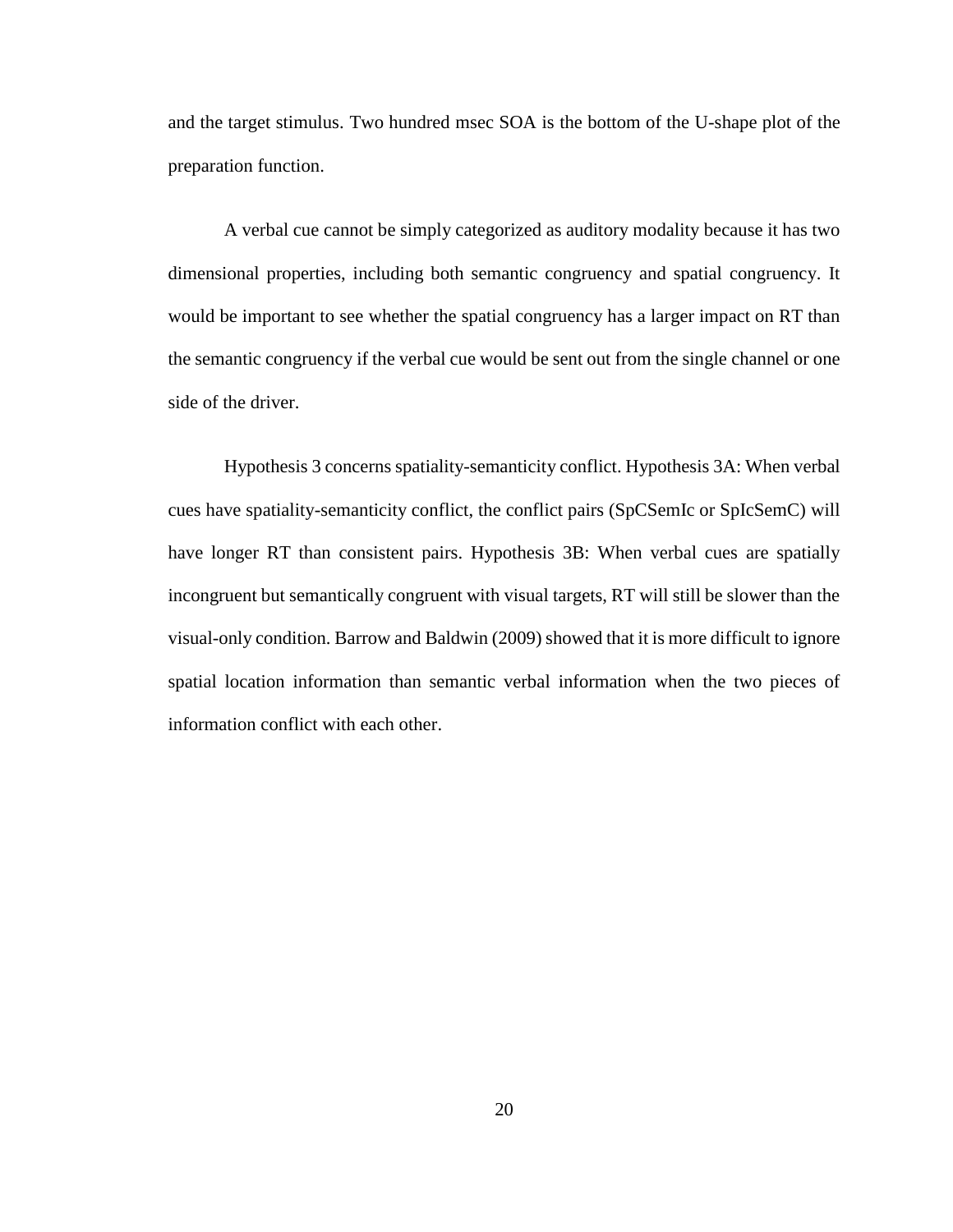# <span id="page-21-1"></span><span id="page-21-0"></span>**3. METHODS 3.1. Participants**

Twenty-six participants (23 males, 3 females; *MAge* = 20.6, *SDAge* = 2.3; *MYearOfDriving*  $= 4.5$ , *SD*<sub>*YearOfDriving*  $= 2.86$ ) were recruited from the Michigan Technological University</sub> undergraduate population via the SONA System, web-based recruitment software. Participants were expected to be above 18-year-old English native speakers. Each participant had a valid driver's license and at least 2 years from the issued date.

#### <span id="page-21-2"></span>**3.2. Experiment design and stimuli**

#### <span id="page-21-3"></span>3.2.1. Experiment Design

The experiment is a within-subjects design. Each participant performed a total of fourteen tracks. Two of them were visual-only tracks which served as a baseline. In the twelve multimodal tracks, four were nonverbal tracks and eight were verbal tracks.

For nonverbal tracks, there were two dimensions in time wise and spatial wise. Since a visual target appeared in every track, it was the reference when using "congruent" or "incongruent" to name the group. For example, the abbreviation "SpC" means **sp**atially **c**ongruent to the visual target, whereas "SpIc" means **sp**atially **i**n**c**ongruent to the visual target. In the timing wise, I have **syn**chrony vs. **asyn**chrony conditions ("Syn" vs. "Asyn"), indicating the temporal gap of audio cues towards visual target. The stimulus onset asynchrony (SOA) (i.e., A-V asynchrony) between audio-visual stimuli was determined based on previous studies (Chan & Or, 2012; Proctor & Vu, 2006; Santangelo & Spence, 2008), which showed the optimal performance.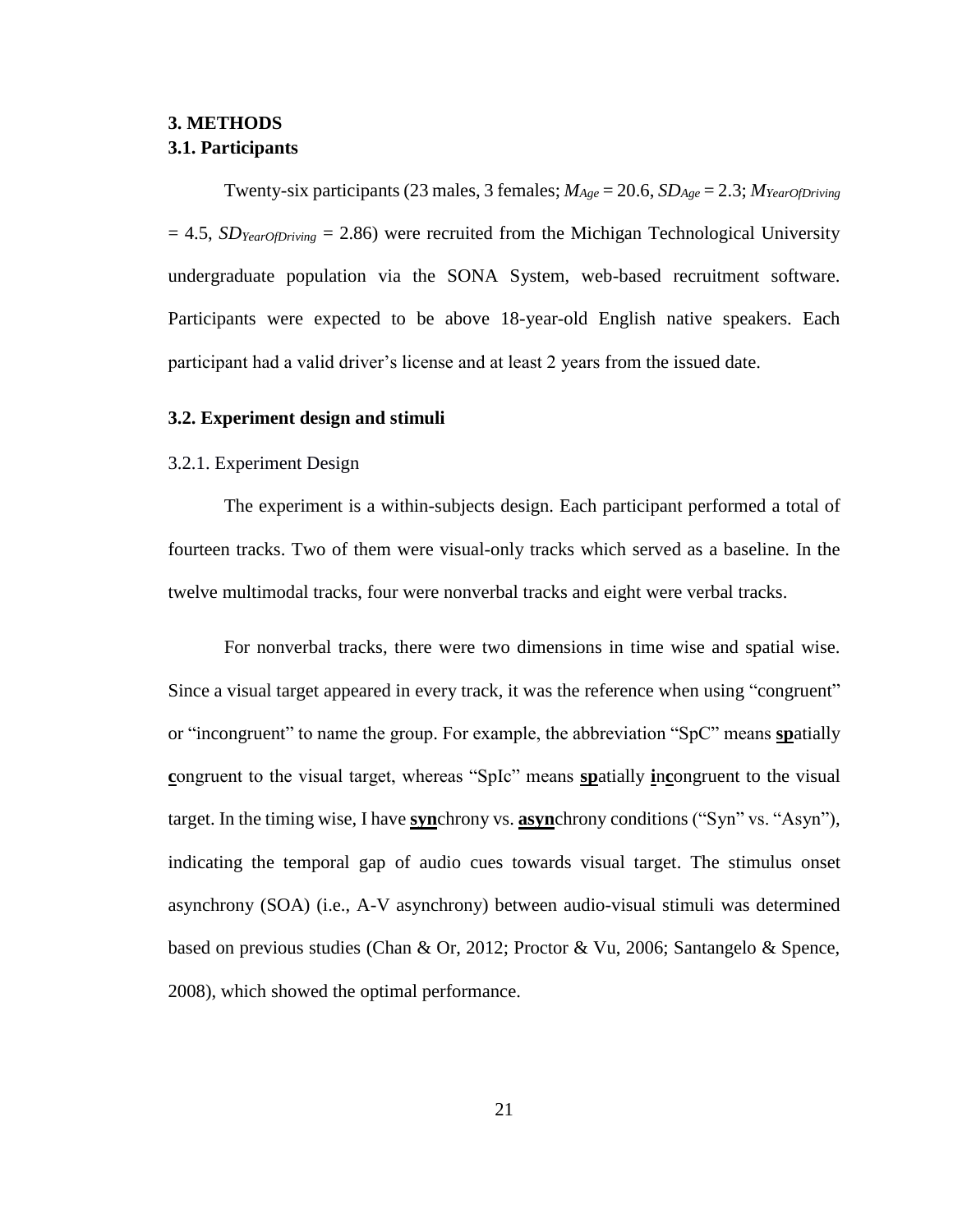For the verbal cues, it had the third semantic dimension which makes eight combinations (2 spatial \* 2 timing \* 2 semantic). Some examples in Table 1 indicate different types of A-V combinations encountered by participants.



**TABLE 1. ILLUSTRATION OF AUDIO-VISUAL COMBINATIONS OF MULTIMODAL CONDITIONS**

#### <span id="page-22-0"></span>3.2.2. Visual Stimuli

Each track had 18 lane change signs as well as one "START" sign in the beginning and one "FINISH" sign at the end. The "Lane Change" signs appeared in an overhead position of a gate on the simulated roadway. They were composed of one check mark and two crosses in three separate black borders (A-V interaction in Table 1 and snapshot in Figure 1). The borders were two-meter width and one-meter height as listed in ISO26022:2010. The signs were programmed to appear when the car reached 40 meters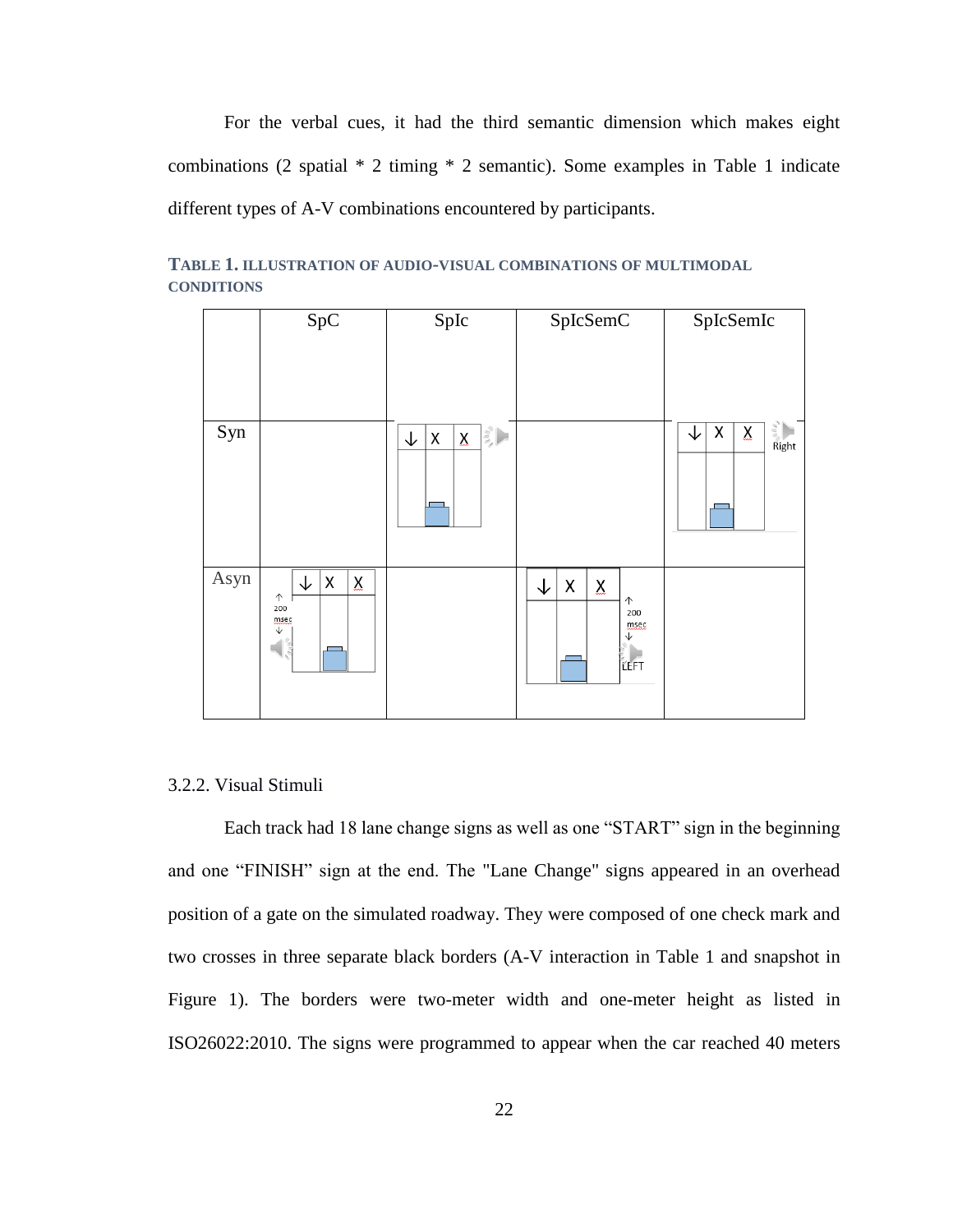ahead of the gate. It was programmed to last on the screen for as 350 msec long as the auditory cue last.



**FIGURE 1. THE OVERVIEW OF EXPERIMENT SETTINGS AND DRIVING SCENARIOS**

### <span id="page-23-0"></span>3.2.3. Auditory stimuli (nonverbal and verbal cues)

Four non-verbal stimuli and four verbal stimuli were used as auditory cues in twelve tracks out of fourteen in total. The four verbal cues were "LEFT" "RIGHT", "LEF-LEFT" and "RIGH-RIGHT". The nonverbal cues were normalized as equal duration of 350msec at the volume level of 60 dB. The length and loudness of auditory cues were produced by reference to similar demands of the perceptual-motor experiments conducted by previous researches (Chan & Or, 2012). They examined the effect of semantic and spatial stimulusresponse compatibility by using auditory cues in a single response task. Considering the similarity of task complexity and overall response window (4.1 sec), all auditory stimuli in this study were presented at a level of approximately 60 dB from the JVC-HA/RX300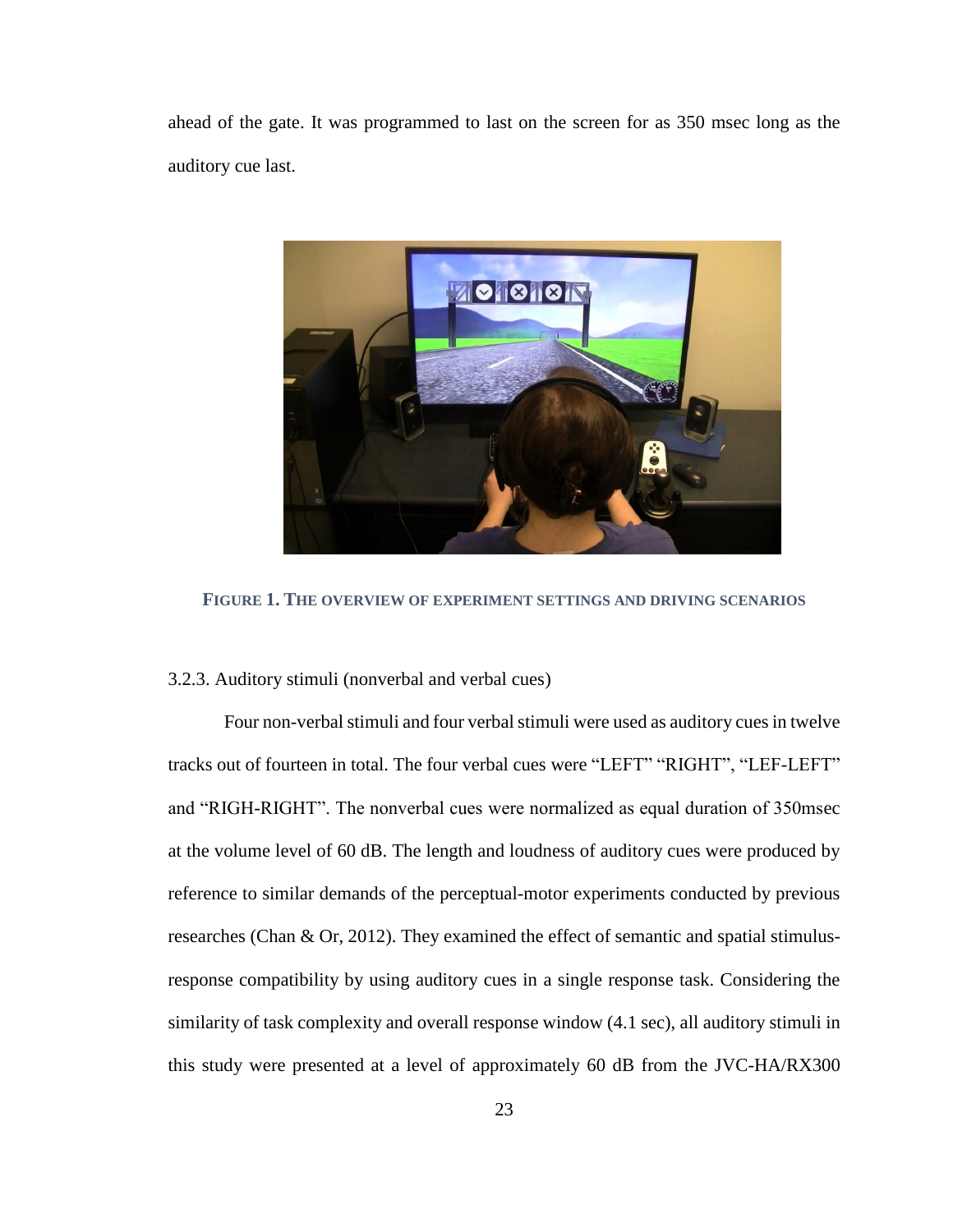stereo headset. The speech clips "LEFT" and "RIGHT" were recorded using the free online Text-to-Speech (TTS) service (Fromtexttospeech.com, 2015) at medium speed with a female voice (Laura, US English).

Sped-up verbal clips, "LEF-LEFT" and "RIGH-RIGHT" indicate the direction of double-lane change (i.e., from left most lane to right most lane or vice versa). For example, I imported the original TTS speech "LEFT" to Audacity 2.1.0 version and replicated the word "LEFT" to two audio tracks. For the first audio track, the first vowel "LE" was remained. For the second audio track, the full word "LEFT" was remained. The last step was to combine the two audio tracks and shrink the duration time of "LEF-LEFT" to the 350 msec. Audacity has "change tempo" effect to adjust the length of audio clip without changing the pitch.

Verbal cues had two levels of congruency: spatial congruency and semantic congruency. Thus, the mapping relationship of verbal cues with visual targets had both spatial congruency (physical location of the verbal cue to visual indication) and semantic congruency (meaning of the verbal cue to visual indication). For example, when the visual cue indicates change to the left lane, the participant would hear a verbal cue, "LEFT" coming from the right speaker. This situation counts as semantically congruent and spatially incongruent condition.

#### <span id="page-24-0"></span>**3.3. Scenario**

The simulated track length was 3,000 m, corresponding to around 1.5 minutes of driving at a constant 110 kph (70 mph) for each track. The 18 lane change signs were spaced approximately within 150 meters, corresponding to a lane change maneuver every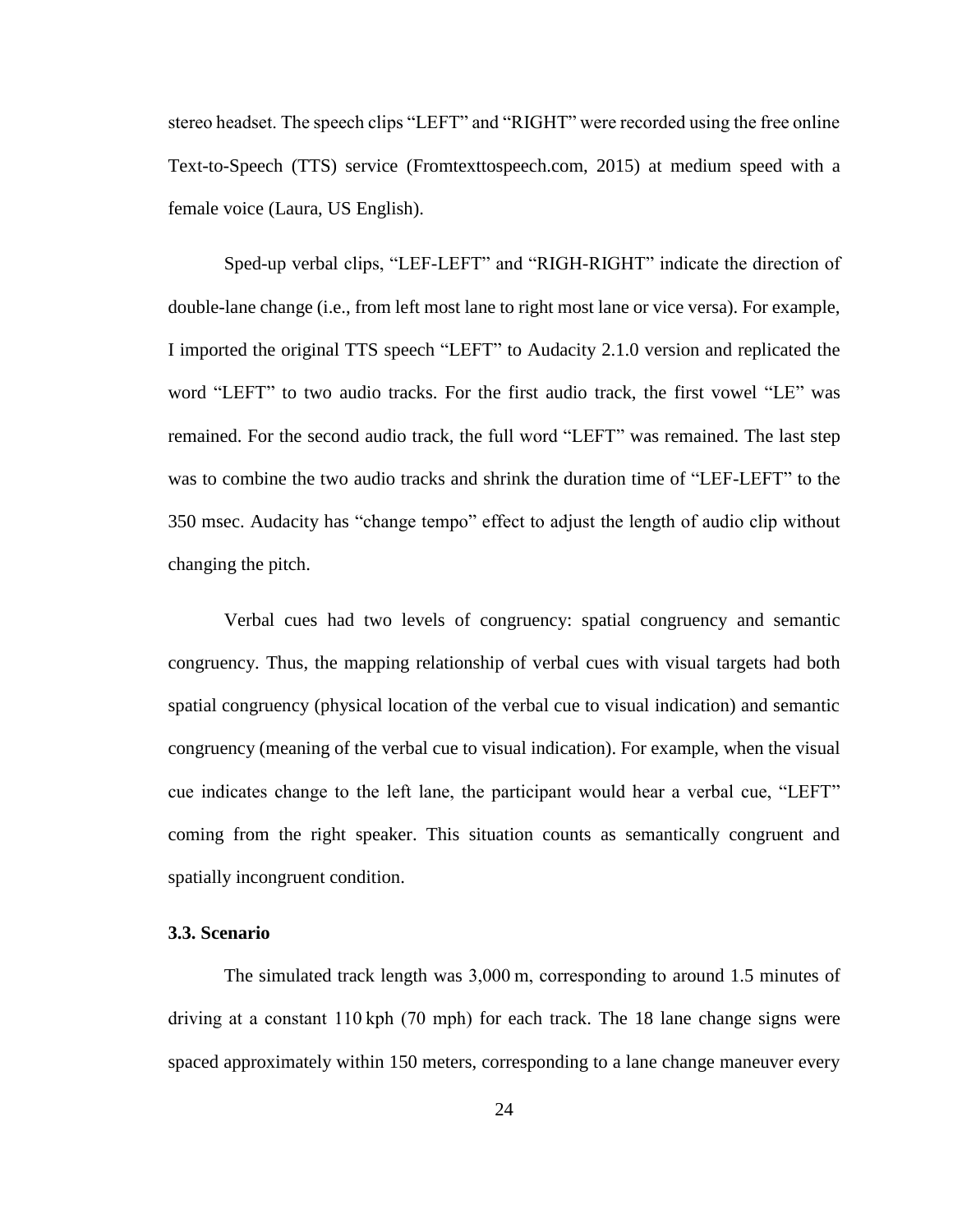4.1 seconds. This scenario setting is different from the ISO26022:2011 because of the low secondary task demand (auditory memory task). The ISO26022 standard did not specify secondary task choice. The standard secondary task (e.g., SuRT v.2.1) (Young, Lenné,  $\&$ Williamson, 2011) has much higher task demand mostly coming from visual gaze distraction. However, the goal of current study is to compare three (spatial, semantic, and temporal) properties between verbal and nonverbal cues under a discrete visual task. Auditory display has cognitive distraction other than visual distraction. That is why I increased the constant speed from the 60 kph (ISO standard recommend) to 110 kph. The sped-up scenario increased the perceptual workload by increasing the frequency of event and shrank the response window as well. In addition, it constrained the whole experiment time within an hour to avoid fatigue caused by overtime experiment.

#### <span id="page-25-0"></span>**3.4. Apparatus**

A low-fidelity driving simulator based on OpenDS v2.5 (http://www.opends.eu/) was implemented to perform the Lane Change Test (LCT) (Mattes, 2003). The LCT was developed within the Project ADAM (DaimlerChrysler, BMW), which is a simple laboratory dynamic dual task method, which quantitatively measures performance degradation in a primary driving task. The primary task requires a participant to drive in a simulated straight three-lane road containing a series of lane changes defined by signs.

Visual cues were displayed on a 39″ Samsung TV with a refresh rate of 60 Hz. A screen (brightness  $300 \text{ cd/m}^2$ , contrast ratio  $500:1$ , minimum resolution of  $1920*1080$  pixel was for driving scene released. The horizontal viewing angle to the display for the road scenery (monitor or screen) was between 20 degree and 55 degree. The eye-to-display distance was no less than 60 cm. The horizon of the visual scene was between  $-5$  degree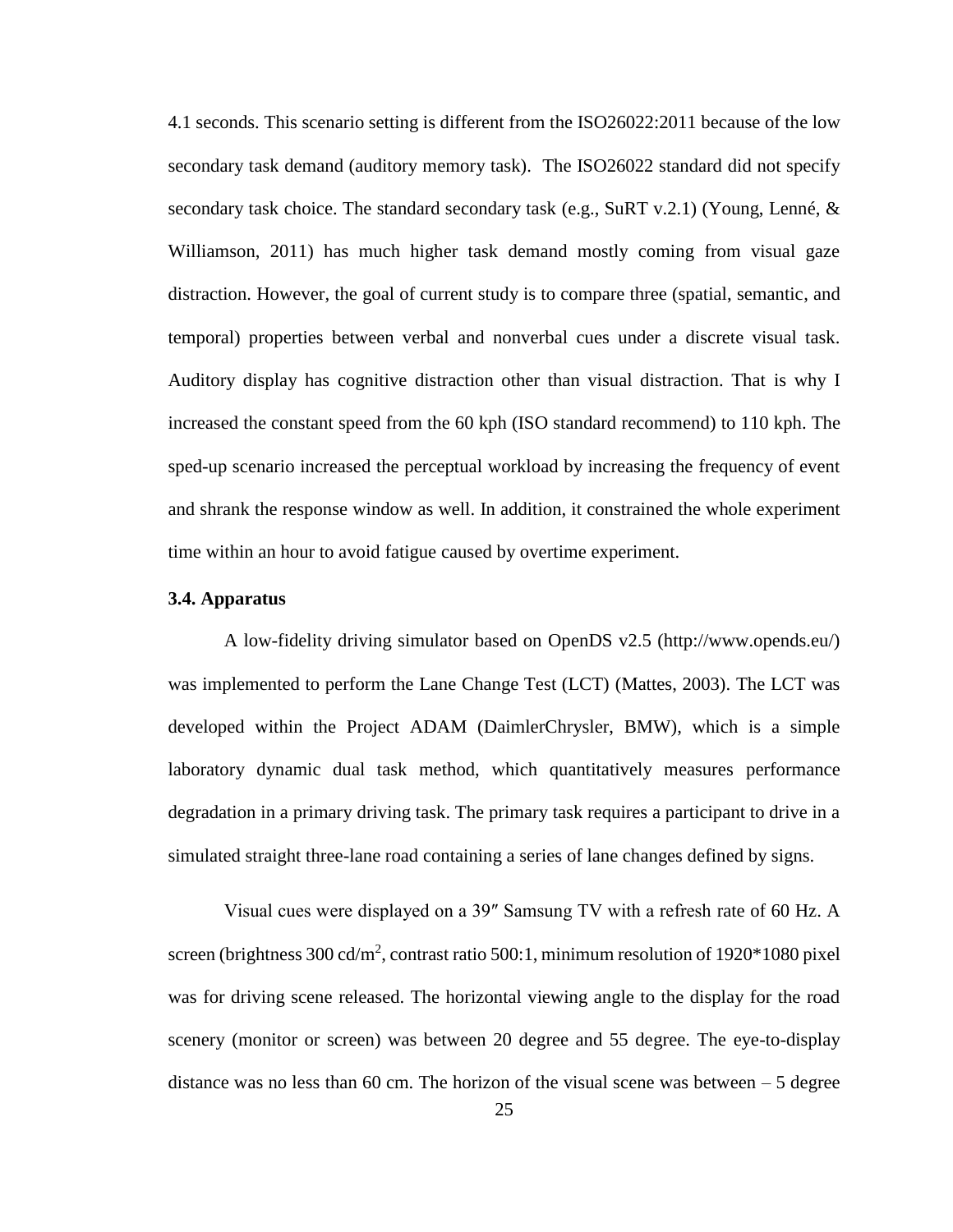and +5 degree from the participant's eye point height (ISO, 2010). The audio cues were played through JVC HA-RX300 stereo headphone. The simulated vehicle position was controlled by a Logitech G27 wheel/pedals combinations.

The Auditory-Spatial Stroop experiment was developed on the basis of the embedded the ReactionTest scenario in OpenDS 2.5. I re-implemented the LCT Toolkit in OpenDS and made some modifications according to ISO26022-2010. Researchers can manipulate the timing and multimodal combinations of lane-change signs to capture different driving patterns under different conditions.

#### <span id="page-26-0"></span>**3.5. Procedure**

After reading and signing the consent form procedure, a participant was given a video clip about an overview of the experiment and how to use a driving simulator. Before the experiment started, the experimenter helped the participant adjust the sitting position in the driving simulator to make sure that each participant drives in a comfortable condition. Then, a video clip gave instructions about how to quickly and efficiently change lanes when the lane change symbol appears in a training run. The video clip allowed all participants to get the same instructions on how to conduct a lane change test. Then, participants completed a training track, containing all possible combinations of multimodal signals which would appear in the following driving task. Also, an equivalent hearing test was given to the participant in the training trial. The participants repeated a standard list of words (LEFT, LEF-LEFT, RIGHT, RIGH-RIGHT) given through the headphone at various levels of loudness. 50% correctness was a pass for that test. The training track used gradient loudness audio file. A RT histogram popped out when the participant finished the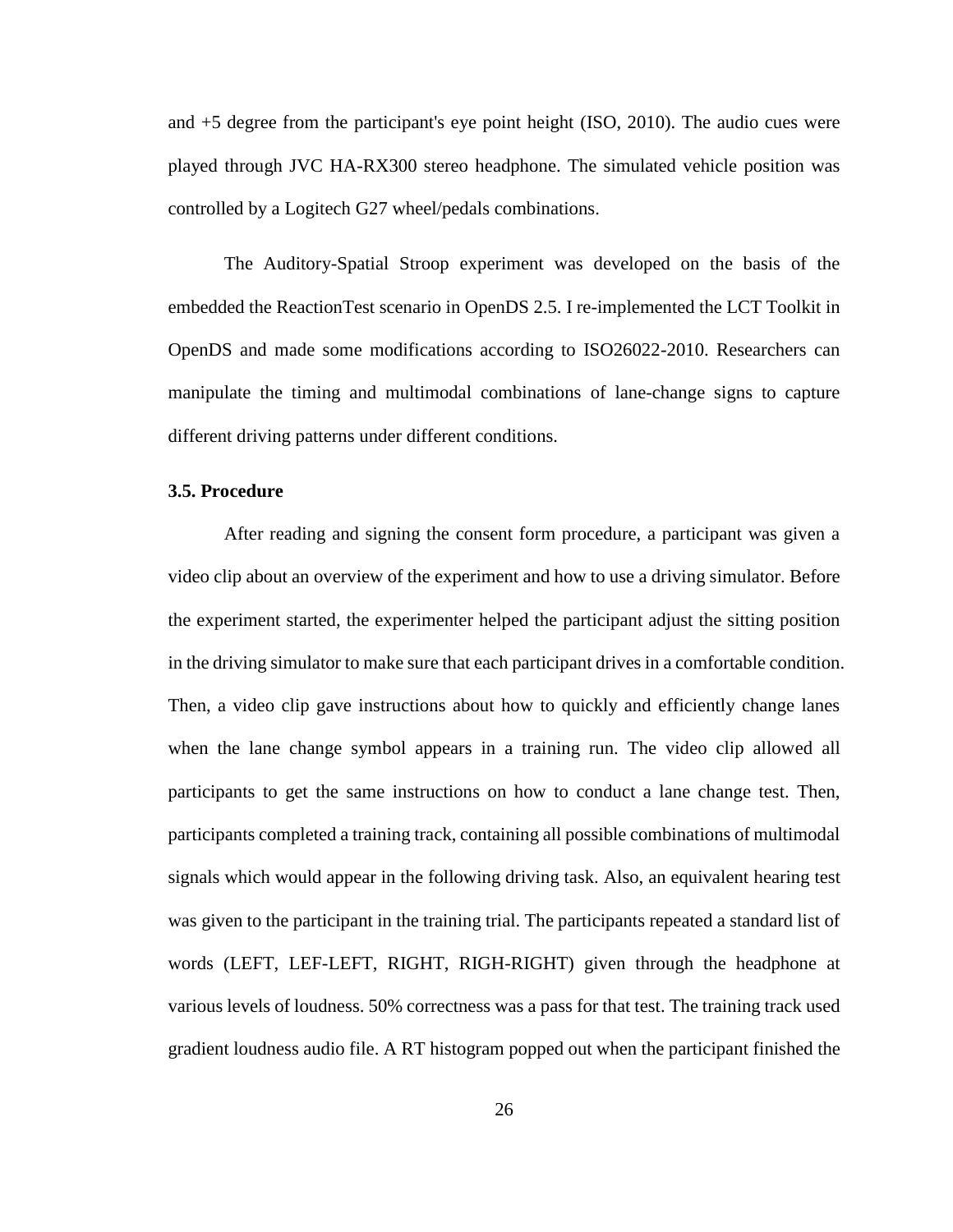training track. The real experiment started when the participant confirmed he or she understood the whole process. To ensure the participants actually hear the auditory stimuli during test, they were required to report the total number of the audio cues they heard either from the left side or right side in the end of each track. The experimenter recorded their counting accuracy as performance of secondary task. Without inserting extra input, the auditory counting task served as a cognitive secondary task to increase the cognitive workload. Experimenter asked for a total number of auditory cues coming from either left or right side after each trail.

## <span id="page-27-0"></span>**3.6. Design and Conditions**

Table 2 is the experimental design of twelve multimodal conditions. "78%" indicated that five out of eighteen signs were distractors in the track. For example, in SynSpC track, participants were supposed to hear 13 auditory cues coming from the same side of the visual target, but five auditory cues coming from the opposite side. Such arrangement could eliminate participants to get familiar with the pattern of each track.

|      |            | <b>Nonverbal Cue</b> | <b>Verbal Cue</b> |                 |                 |                  |  |  |
|------|------------|----------------------|-------------------|-----------------|-----------------|------------------|--|--|
|      | $78\%$ SpC | $78\%$ SpIc          | 78%<br>SpCSemC    | 78%<br>SpCSemIc | 78%<br>SpIcSemC | 78%<br>SpIcSemIc |  |  |
| Sync | Track 1    | Track 2              | Track 3           | Track 4         | Track 5         | Track11          |  |  |
| Asyn | Track 6    | Track 7              | Track 8           | Track 9         | Track 10        | Track12          |  |  |

**TABLE 2. EXPERIMENT DESIGN AND AUDIO-VISUAL MAPPINGS IN SPATIAL SEMANTIC AND TEMPORAL DIMENSIONS.**

Counterbalancing the track order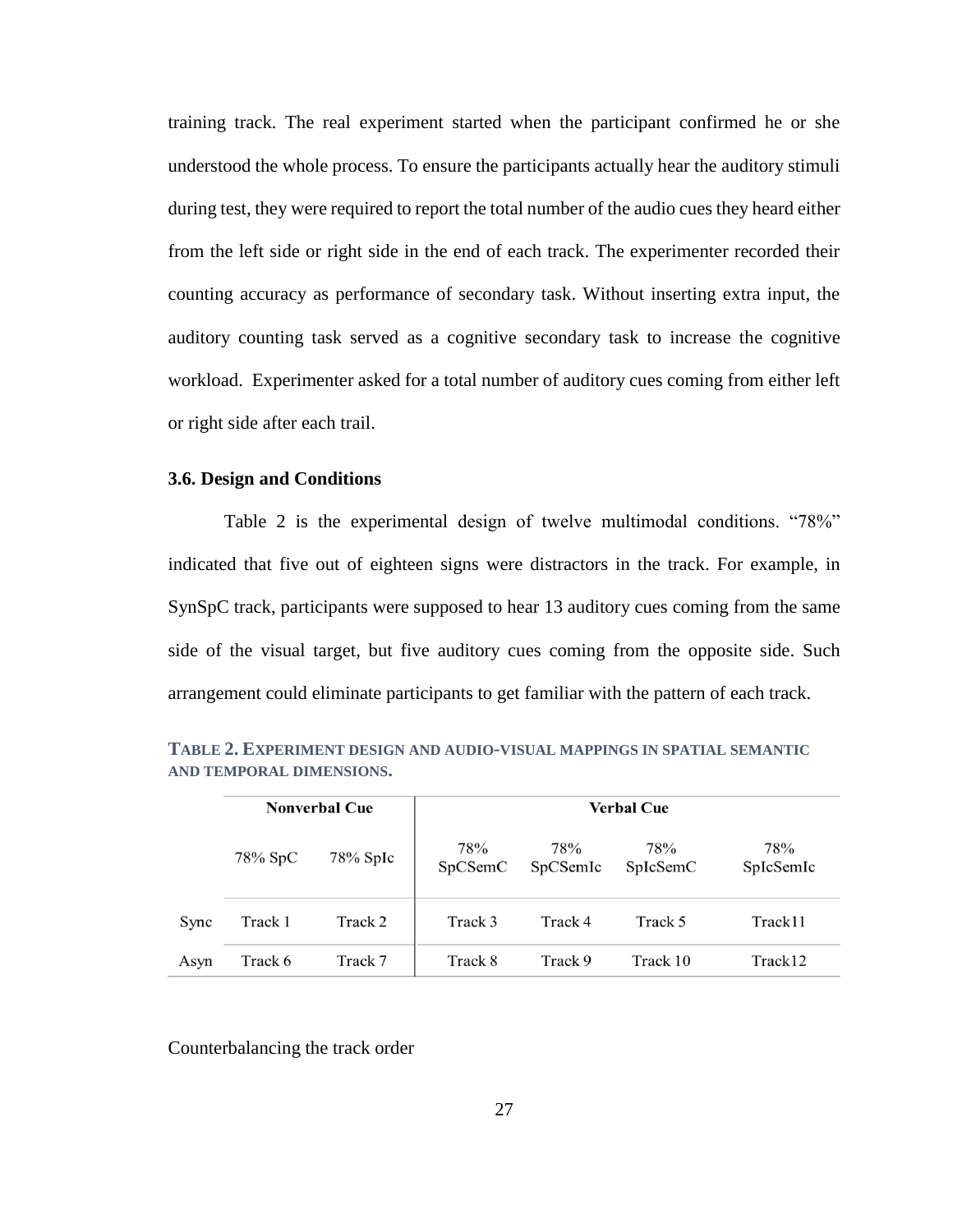The order of 14 tracks was counterbalanced as shown in Table 3. Participants were randomly distributed into four groups. Order 1 & 2 were reversed sequential orders. Order 3 split the tracks in the middle to the two extremes. In this way, the order effects can be minimized. To reduce participants' adaptation to repeated patterns, asynchrony, congruency and modality in each order were considered.

**TABLE 3. FOUR ORDERS OF EXPOSURE SEQUENCE OF FOURTEEN TRACKS**

| Order 1 |  | Track0 Track8->2->11->6->4->7->1->10 Track13 5->12->-3->9 |  |  |
|---------|--|-----------------------------------------------------------|--|--|
| Order 2 |  | Track0 Track9->3->12->5->10->1->7->4 Track13 6->11->-2->8 |  |  |
| Order 3 |  | Track0 Track7->4->6->12->2->8->9->3 Track13 5->11->10->1  |  |  |
| Order 4 |  | Track0 Track1->10->11->5->3->9->8->2 Track13 12->6->4->7  |  |  |

Apart from the twelve conditions, participants were given two chances of the baseline (visual-only) tracks, separately numbered as Track 0 and Track 13. The Track 13 was inserted within the  $7<sup>th</sup>$  to  $10<sup>th</sup>$  run to see the trend of the learning effect. It is a method to evaluate how the learning effect of LCT would interfere with the dependent variables (RT and lane deviation ) with time (Petzoldt, Brüggemann, & Krems, 2014).

#### <span id="page-28-0"></span>**3.7. Evaluation criteria and Metrics**

<span id="page-28-1"></span>3.7.1. Lateral control reflects workload of cognitive task

Engström and Markkula (2007) have examined the sensitivity of two new LCT metrics: a path control (high-pass filtered standard deviation of lateral position; SDLP) and sign detection/recognition (Percent correct lane; PCL) to distinguish visual and cognitive tasks. Path control performance was quantified by means of the high-pass filtered (at 0.1 Hz) standard deviation of lateral position (SDLP), calculated for an entire track, where the lateral position was measured relative to the road (and not relative to a specific lane). The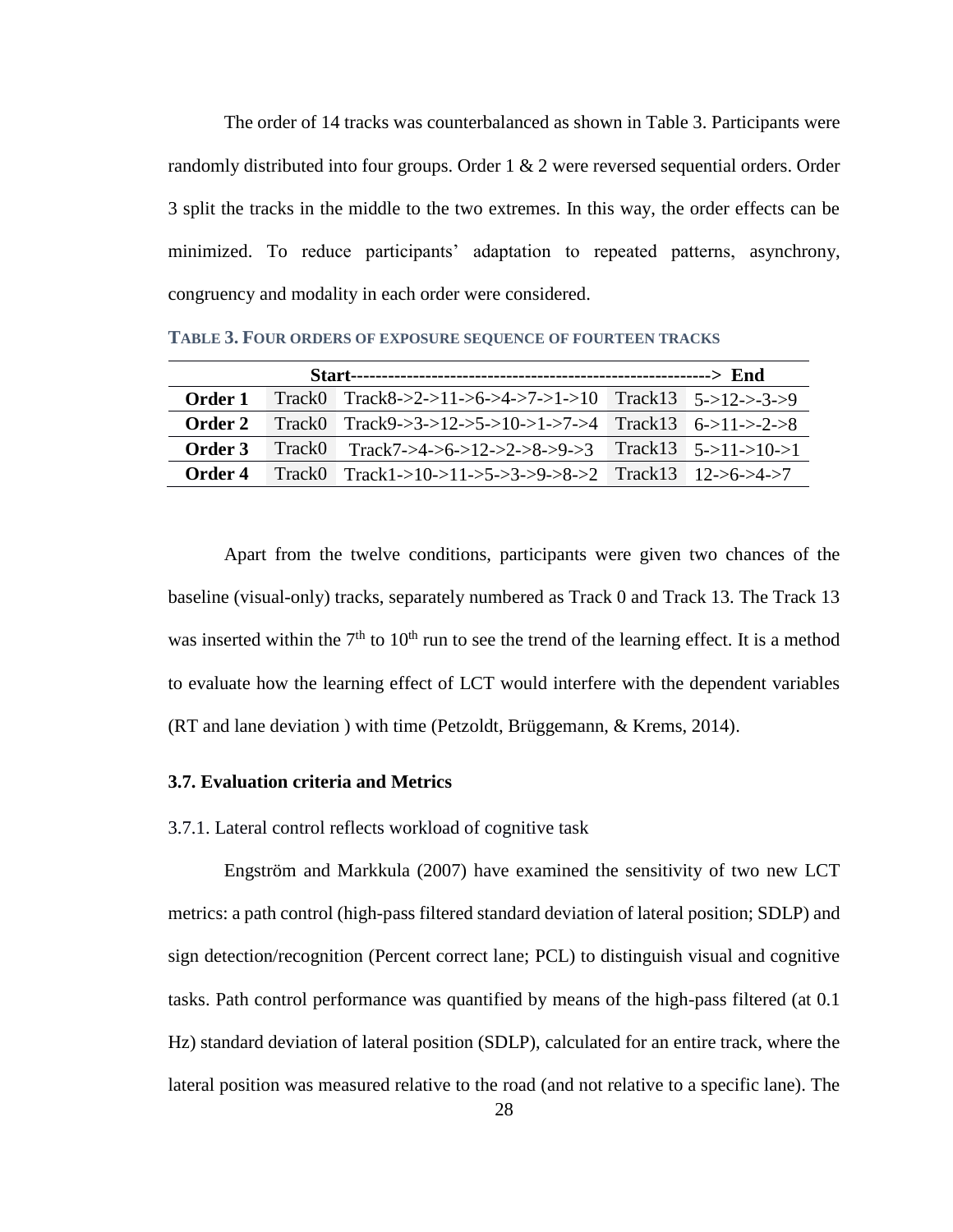purpose of high-pass filtering was to remove the low-frequency effect of the lane changes. Results revealed that the two types of distraction each impaired LCT performance differently. The visual, but not cognitive, tasks led to reduced path control, while the cognitive, but not visual, tasks affected detection and sign recognition and responses.

Lateral control and event detection were found in different levels of sensitivity in the evaluation of task demand in LCT (Young, Lenné, & Williamson, 2011). Lateral control metrics were found to be sensitive to detect different workload of cognitive tasks, while event detection metrics were less able to discriminate different task demands (Young et al., 2011).

#### <span id="page-29-0"></span>3.7.2. Initiation delay reflects event detection

Mean delay in lane change initiation was defined as the time (in seconds) elapsed between the moment the sign appears (40 meters before the sign reached) and the initiation of the lane change. The metric is only applied to correct lane changes, as determined by the method described in the previous section. The initial point was defined in terms of the most significant steering action towards the new lane, which was identified by means of the following method, composed of three steps (ISO, 2010).

<span id="page-29-1"></span>3.7.3. System log data and adaptive calculation of mean deviation of trajectory

Reaction Time and PCL were two direct metrics of performance. The car position parameters (i.e., positional coordinates and steer angle) were automatically recorded by the driving simulator at the sampling rate of at least 10 Hz, ISO3.3.5. The reaction to the stimulus is measured as the time span between stimulus and a steering wheel angle outside of the ordinary lane keeping range. The Reaction Timer is activated simultaneously when the earlier cues appear. It can output the milliseconds taken when the car maintains straight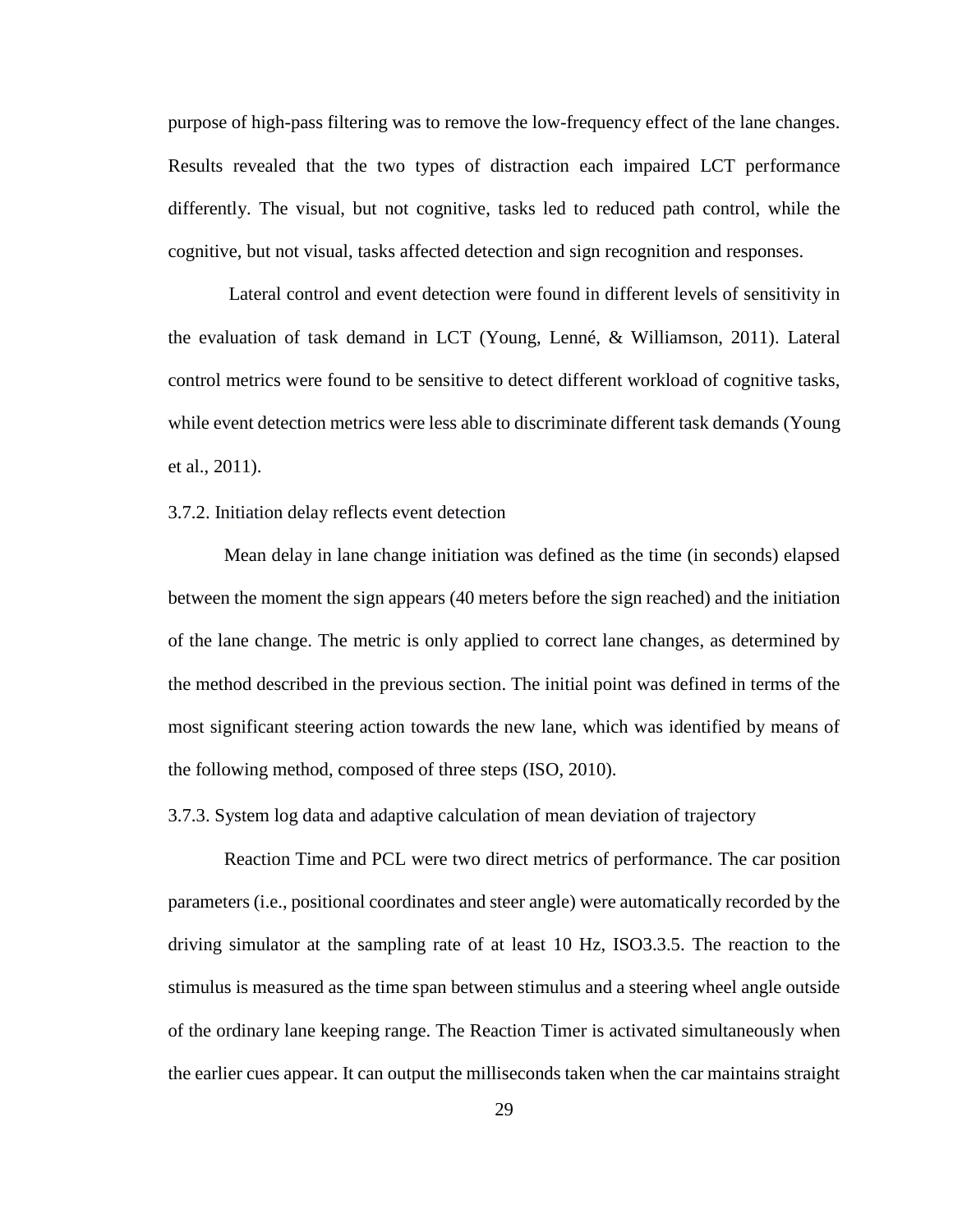in the targeted lane for 800 msec (This 800 msec would be subtracted from the RT outputs). The maximum RT window for correct completion lane change is 4.1 seconds after the lane change sign, which has been defaulted in OpenDS Reaction Task settings. Such a setting excludes overshooting from recording correct lane-change maneuver. OpenDS has a builtin measurement engine that can be configured to trigger specific measurements (e.g., reaction time), checking the validity of measures, and finally storing data of interest in txttype log files.



**FIGURE 2. ROAD AREA PARTITION TO CATEGORIZE THE CORRECTNESS OF LANE CHANGE ALTERED FROM THE GUIDELINE (TATTEGRAIN, BRUYAS, & KARMANN, 2009) PUBLISHED IN NATIONAL HIGHWAY TRAFFIC SAFETY ADMINISTRATION WEBSITE. THE GREEN TRAJECTORY IS THE BASELINE IN THE CALCULATION OF MEAN DEVIATION.**

#### <span id="page-30-0"></span>3.7.4. Percent of correct lane PCL (accuracy of lane-change)

The accuracy of lane-change completeness is quantified in terms of the percent correct lane (PCL). For each track, the Percent Correct Lane-change (PCL) was measured as the fraction of the consistent lane choices that were correct. Figure 2 is a diagram to show how the system distinguish the "correct lane-change" from "erroneous lane-change".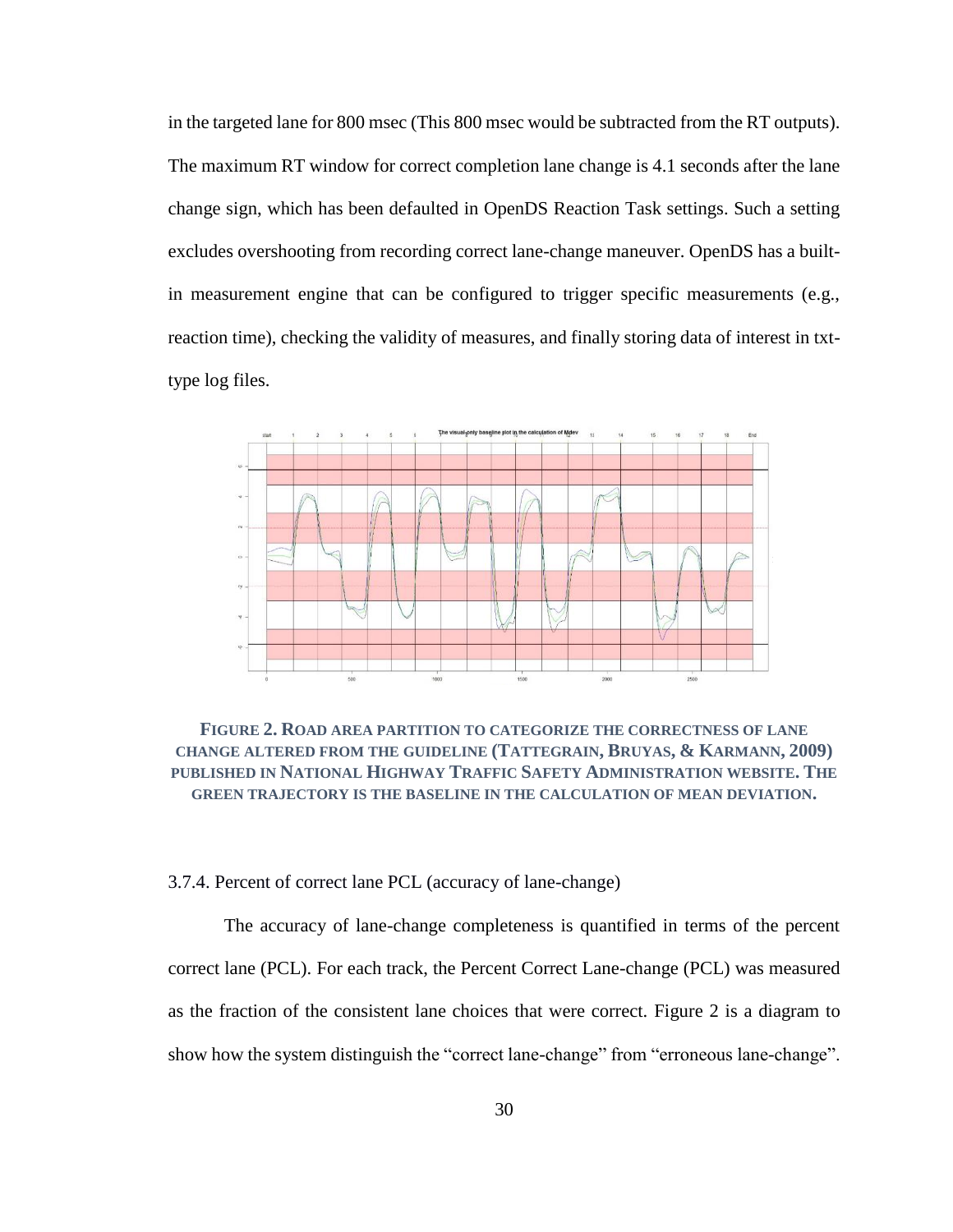The diagram was recreated according to the guideline (Tattegrain, Bruyas, & Karmann, 2009) in National Highway Traffic Safety Administration website (copyright permission in Appendix. B). The measurement in their study divided the three-lane-road into different zones. The white area in Figure 2 corresponds to a correct position in lane1 (left lane), lane2 (center lane) or lane3 (right lane), while the pink zones corresponds to out of valid positions. As long as the lateral position of the car maintains 75% of its trajectory within the valid area between two signs, the response is a "Correct LC". Otherwise, the reaction timer outputted an "NA" instead of RT for being in invalid area. The correctness of each lane change can be categorized as (1) "Correct LC": the end position of the driver is in the attended lane; (2) "No LC": the driver is in the white zone at the same lane from the start till the end positions; and (3) "Erroneous LC": the end position of the driver is in valid area but the portion trajectory in pink area is big enough to cause a hazard.

The lane change sign being displayed at a distance of 40 meters before the sign position. In this way, participants have 110 m to complete lane change and maintain straight in the target lane. Lane keeping maneuver distinguishes two successive lanechange maneuvers and provides a buffer if participants have erroneous lane-change in the previous sign. The segmented distance from the last sign will not influence the start position of the upcoming sign.

#### <span id="page-31-0"></span>3.7.5. Lane deviation calculation

Mean deviation (Mdev) comes from the total intersection area between baseline and the driven course in each condition. The baseline is the average trajectory from two visual-only tracks as the green line in Figure 2. With the Mdev, I can compare the lane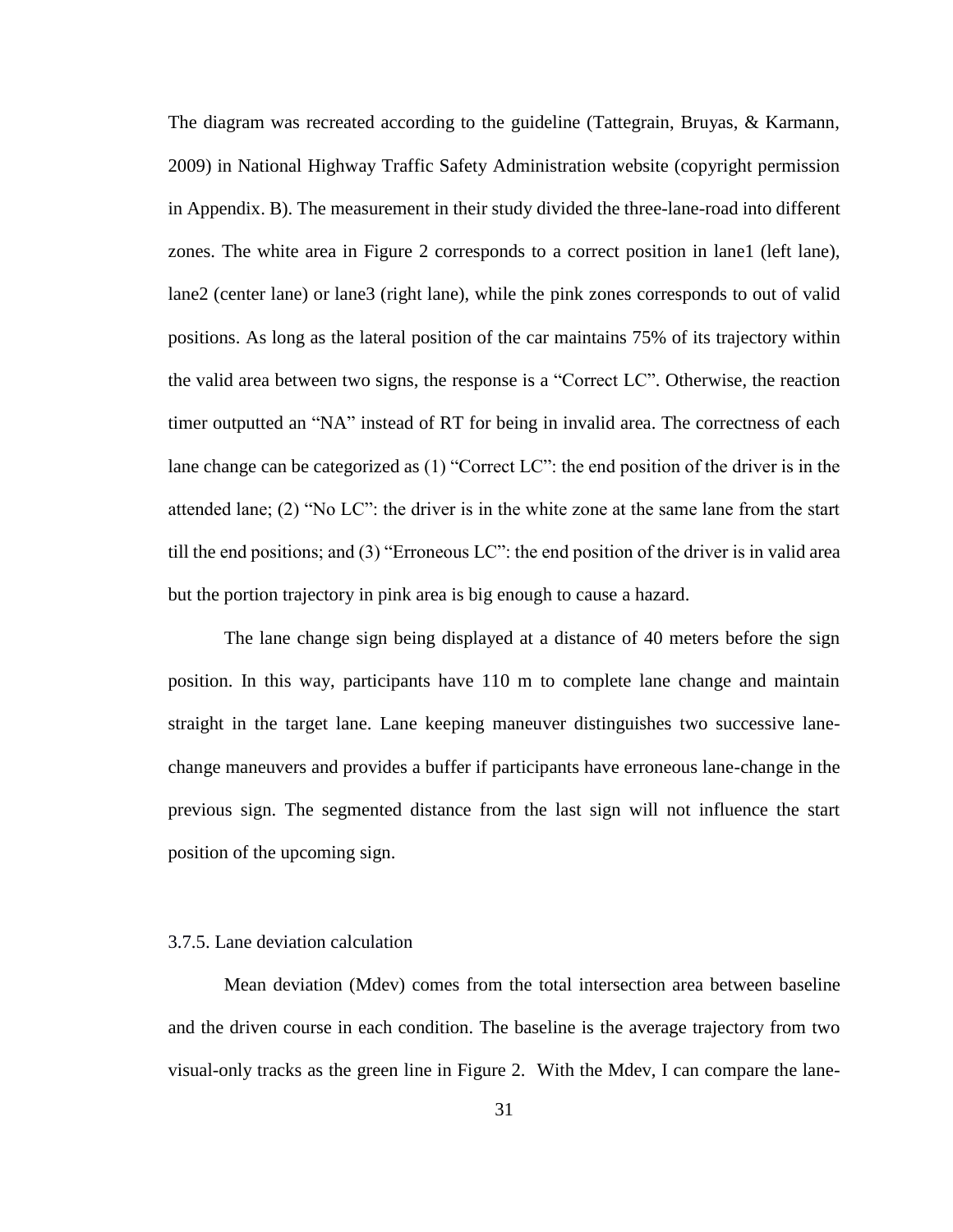change behavior between the baseline run and the condition run. In addition, I can obtain the individual differences by comparing every participant's baseline run with the optimal curve.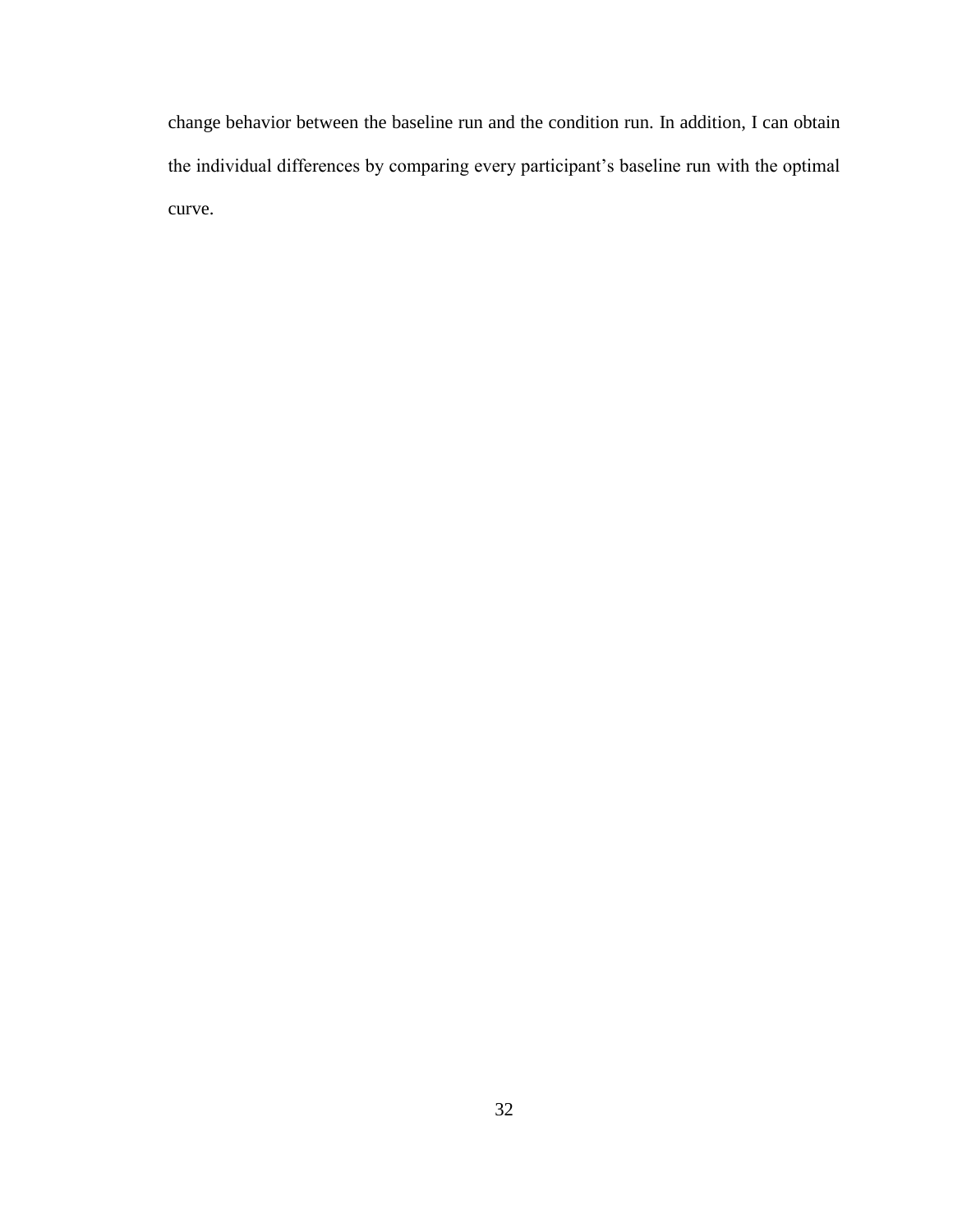#### <span id="page-33-0"></span>**4. RESULTS**

Data were collected from 26 participants in four orders (Table 3). (Order 1 had 9 participants. Order 2 had 8. Order 3 had 4. Order 4 had 5.) Although there is a violation of the equal variance assumption on RT by gender, the violin plots of RT and Accuracy distribution by gender show that female's average RT and accuracy were within the scope of the 1st quantile and 3rd quantile of male. In other words, the unbalanced gender distribution did not skew the mean of all participants.



**FIGURE 3. VIOLIN PLOT OF RT AND ACCURACY OF LANE-CHANGE BY GENDER. NOTES: THE WHITE SPOT IS MEAN OF THE GROUP AND THE BLACK BAR IS THE QUANTILES.**

|              | Gender | N   | Mean                        | SD.   | SE.   |
|--------------|--------|-----|-----------------------------|-------|-------|
| ReactionTime | female |     | 42 2091.649 178.448 27.535  |       |       |
|              | male   |     | 322 2165.405 269.341 15.010 |       |       |
| Accuracy%    | female | 42. | 0.934                       | 0.064 | 0.010 |
|              | male   | 322 | 0.942                       | 0.078 | 0.004 |

#### **TABLE 4.ONE SAMPLE T-TEST OF RT AND ACCURACY BY GENDER**

#### <span id="page-33-1"></span>**4.1 Result of RT and Accuracy**

Figure 4 shows average reaction times (RT) of correct lane-changes across all conditions with standard error bars. Visual-only tracks indicated the average RT of the first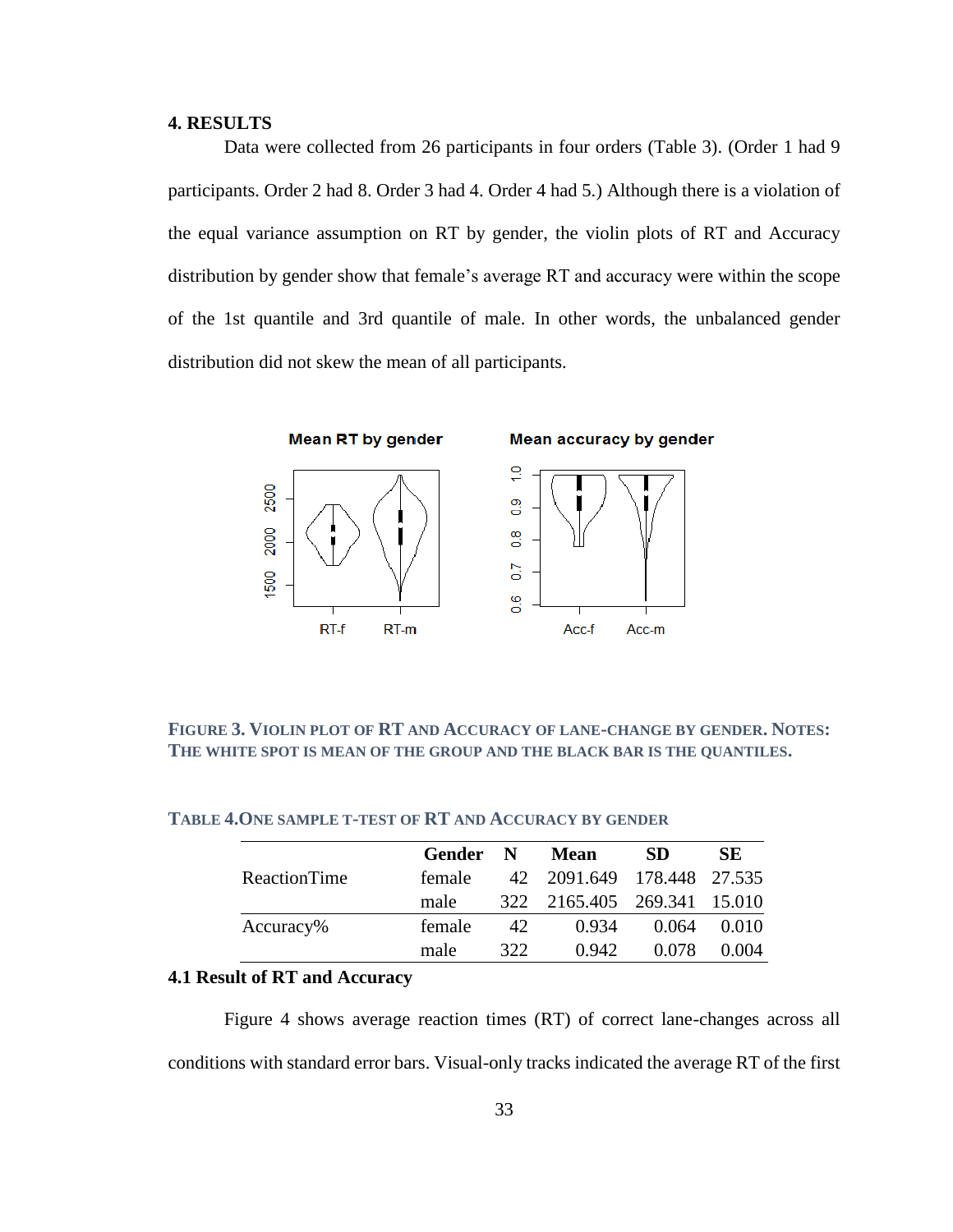and the second time visual-only tracks (0 and 13). Visual-only tracks mark off the facilitation versus deterioration as a baseline in this experiment. In the present thesis, given that I had clear hypotheses for RT and accuracy, I conducted planned comparisons using paired samples t-tests. For planned comparisons, familywise Type I error rate is generally deemed unnecessary (Keppel & Wickens, 2004). Thus, Bonferroni correction was not applied to the alpha level in the following paired samples t-tests. Twelve paired samples ttests on RT and accuracy were respectively conducted to examine the mean difference between each condition track over the visual-only track.



### **FIGURE 4. BAR PLOT OF RTS IN SYNCHRONOUS VERSUS ASYNCHRONOUS CONDITIONS. NOTES: THE ERROR BARS ARE STANDARD ERRORS. THE ASTERISKS INDICATE A SIGNIFICANT DIFFERENCE FROM VISUAL-ONLY RT.**

For tracks with nonverbal cues, Asyn-SpC (Track 6) showed significantly faster RT than visual-only  $(t(26) = -2.383, p = 0.025)$ . For tracks with verbal cues, Asyn-SpC-SemC (Track 8), Asyn-SpC-SemIc (Track 9) and Asyn-SpIc-SemIc (Track 12) showed significantly faster RT than visual-only  $(t(25) = -2.478, p = 0.02, t(25) = -2.817, p = 0.009$ ,  $t(25) = -2.665$ ,  $p = 0.013$  respectively).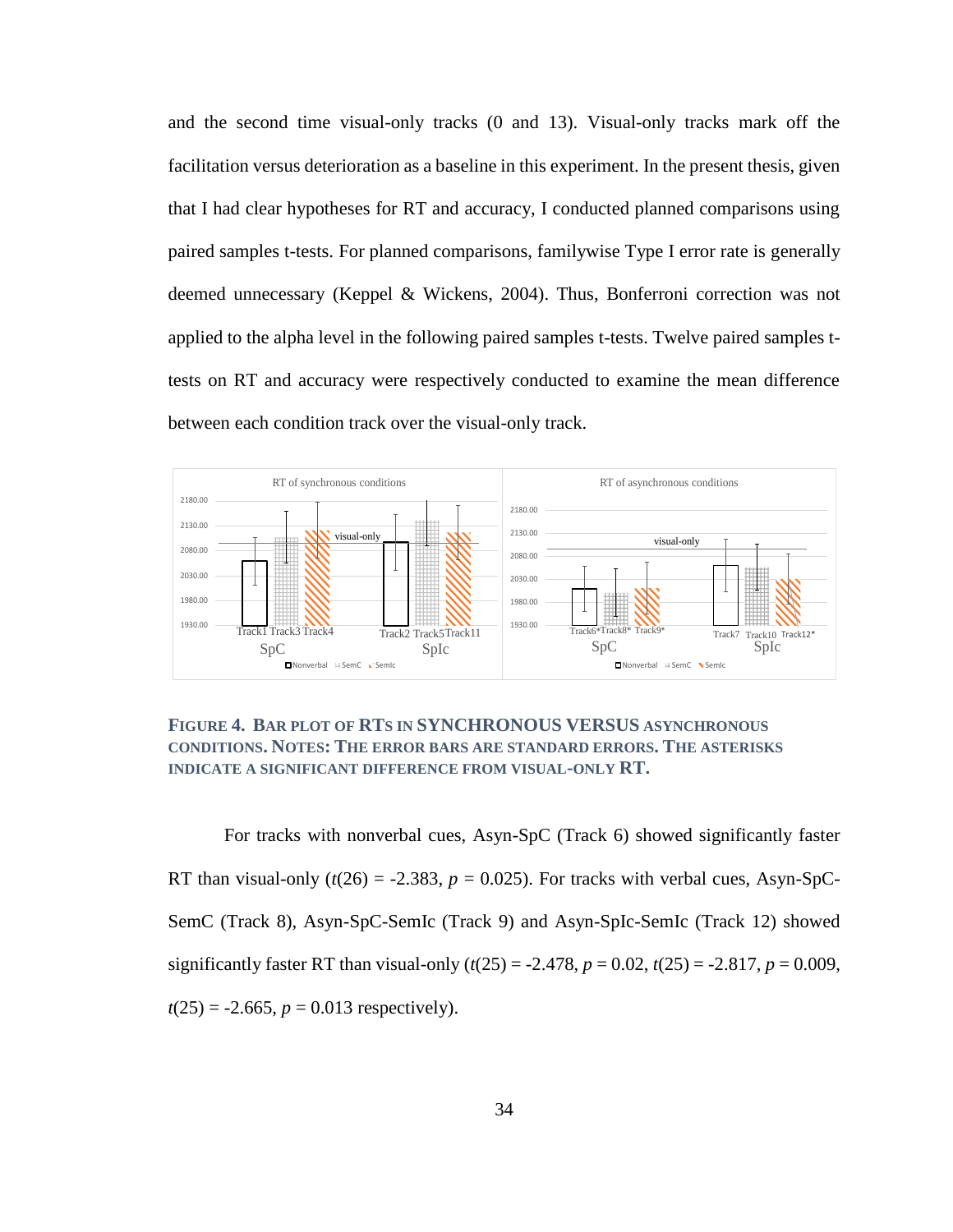#### <span id="page-35-0"></span>**4.2 Result of lane-change accuracy versus secondary task accuracy**

Figure .5 is the accuracy of lane-change in twelve conditions versus visual-only baseline. In terms of accuracy, only Syn-SpIc-SemC (Track 5) showed significantly higher accuracy than visual-only  $(t(25) = -2.271, p = 0.032)$ . All detailed paired samples t-test results were listed in Appendix.A. I plotted accuracy of the lane change task versus accuracy of secondary auditory memory task (see Figure.6). No correlation was found.



#### **FIGURE 5. ACCURACY OF LANE CHANGE IN TWELVE MULTIMODAL CONDITIONS**

For accuracy, there was no clear results or patterns, but synchronous conditions tended to show higher accuracy than asynchronous conditions.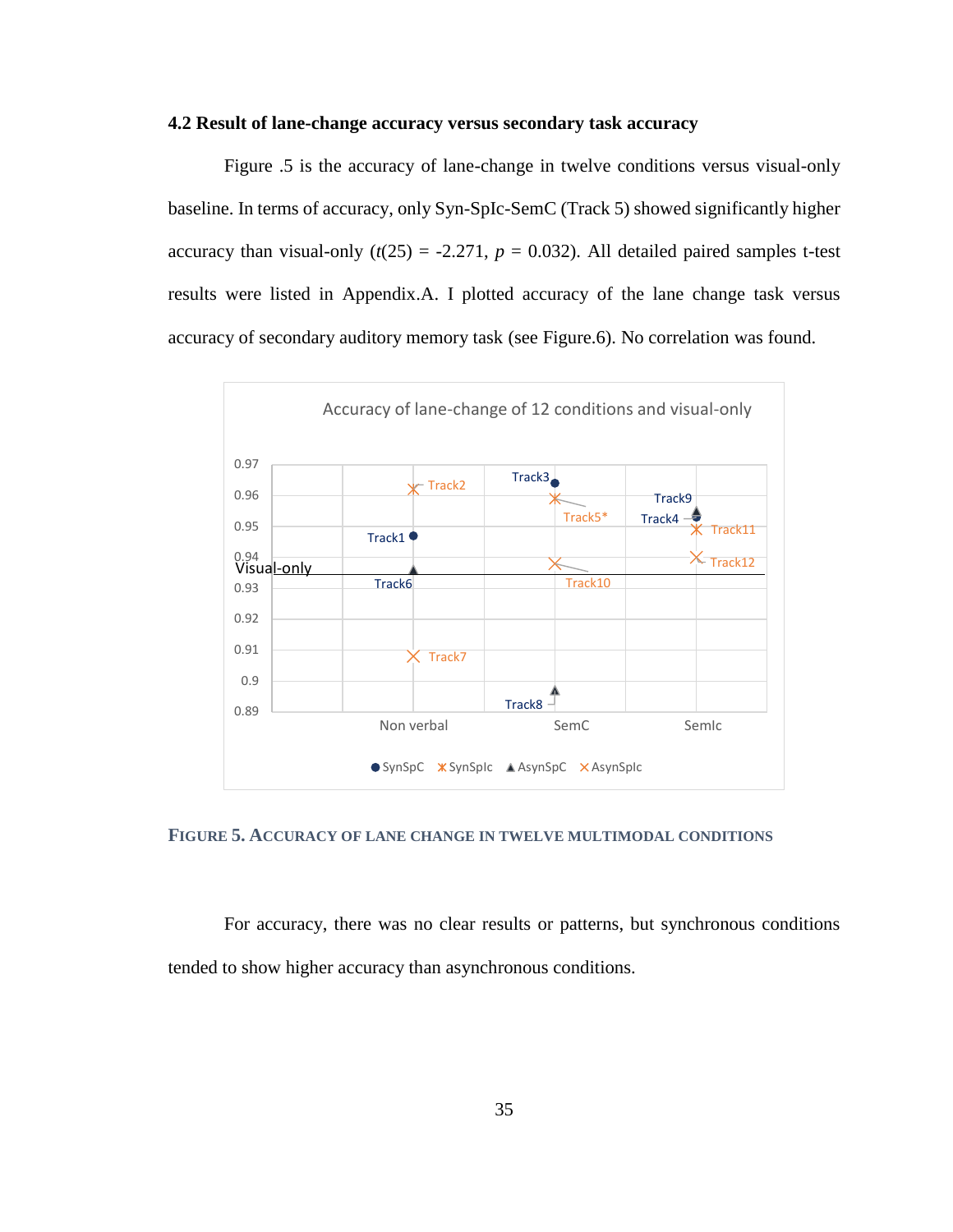

**FIGURE 6. ACCURACY OF SECONDARY TASK PERFORMANCE OF TWELVE MULTIMODAL CONDITIONS**

## <span id="page-36-0"></span>**4.3 Result of Mdev**

Similar to the result of RT and accuracy, I conducted planned comparisons using paired samples t-tests. Only track 8 (AsynSpCSemC) and track 10 (AsyncSpIcSemC) showed significantly different lane deviation  $(t(25) = 2.095, p = .047)$ . No other significant result was found.

In sum, four out of six asynchronous track showed significant fast RT than visualonly conditions, which suggest priming auditory cue facilitate RT. Only Syn-SpIc-SemC (Track 5) showed significantly higher accuracy than visual-only. But synchronous conditions tended to show higher accuracy than asynchronous conditions.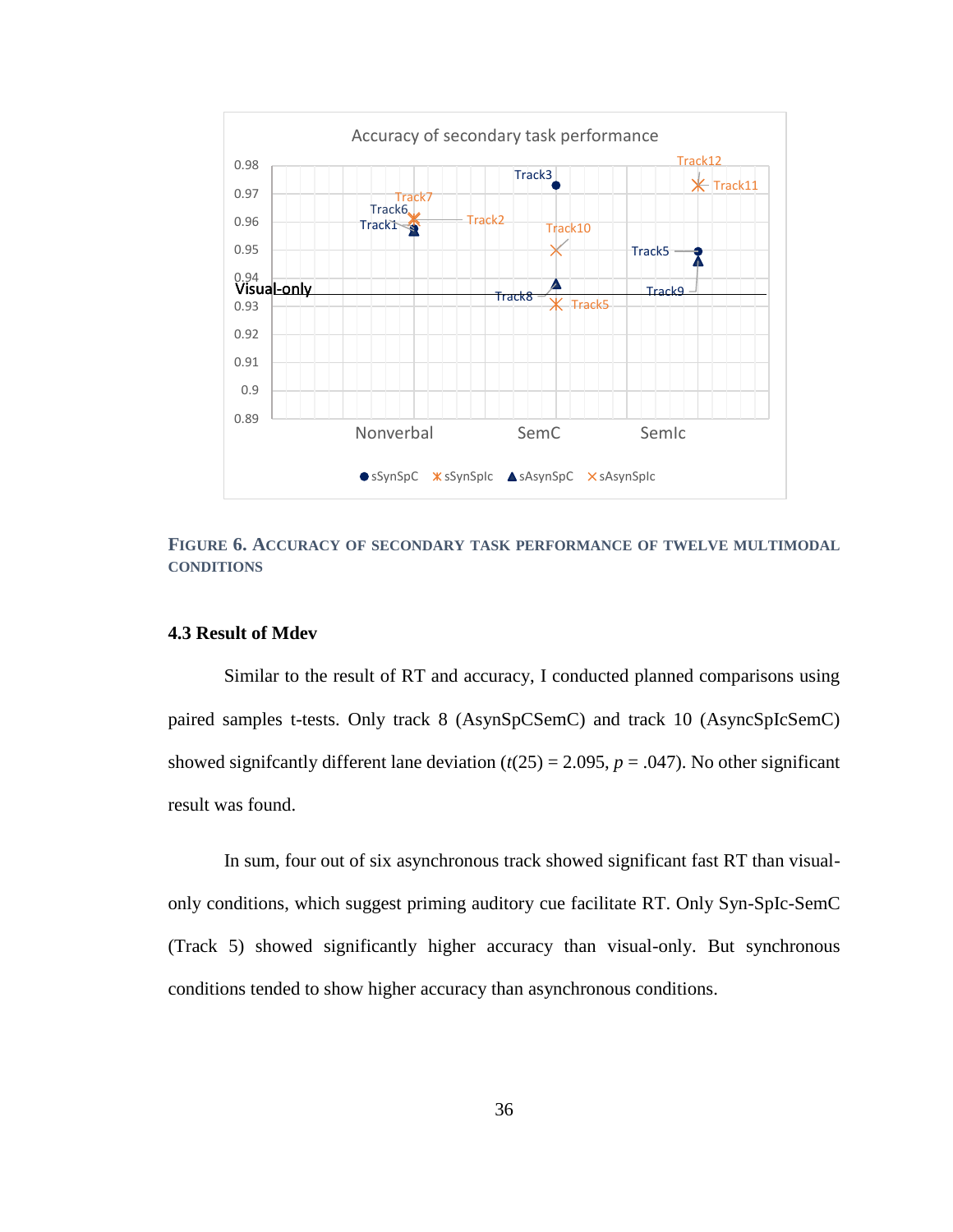#### <span id="page-37-0"></span>**5. DISCUSSION**

#### <span id="page-37-1"></span>**5.1. Discussion of RT**

The present experiment used the Auditory-Spatial Stroop paradigm (Pieters, 1981) in a lane change test scenario to measure the variance of driving performance under the manipulation of spatial, semantic, and temporal congruency of auditory and visual cues. Tables 5, 6, 7 and 8 listed hypotheses and results with a check mark or cross mark to indicate whether the hypotheses were supported or not.

Since visual-only tracks served as the baseline in comparison with all conditions, the subtraction of multimodal tracks over the visual-only tracks were denoted as ΔRT and Δ% in Table 5. The labels "ΔRT" and "Δ%" respectively represent the differences in RT and accuracy between multimodal tracks and visual-only tracks. This simplified version of the twenty four paired-t-test results were used in the discussion section.

|             |                      |           | <b>Nonverbal Cue</b> | <b>Verbal Cue</b> |           |           |           |
|-------------|----------------------|-----------|----------------------|-------------------|-----------|-----------|-----------|
|             |                      |           |                      |                   | SpC       |           | SpIc      |
|             |                      | SpC       | SpIc                 | SemC              | SemIc     | SemC      | SemIc     |
|             | $\equiv$             | Track 1   | Track 2              | Track 3           | Track 4   | Track 5   | Track 11  |
| Syn         | $\Delta \mathrm{RT}$ | $-32.31$  | 5.28                 | 15.51             | 50.06     | 29.82     | 25.46     |
| Syn         | $\Delta\%$           | 1.20%     | 2.70%                | 2.90%             | 1.80%     | $2.50\%*$ | 1.40%     |
|             |                      | Track 6   | Track 7              | Track 8           | Track 9   | Track 10  | Track 12  |
| Asyn        | $\Delta RT$          | $-81.64*$ | $-31.17$             | $-90.16*$         | $-80.11*$ | $-34.69$  | $-60.27*$ |
| Asyn        | $\Delta\%$           | 0.10%     | $-2.70%$             | $-3.70%$          | 2.00%     | 0.30%     | 0.50%     |
| <b>™™</b> " |                      |           |                      |                   |           |           |           |

**TABLE 5. SUBTRACTION OF CONDITIONAL RTS AND ACCURACY OUT OF BASELINE RTS AND ACCURACY**

Notes:  $*_{p}$  < 0.05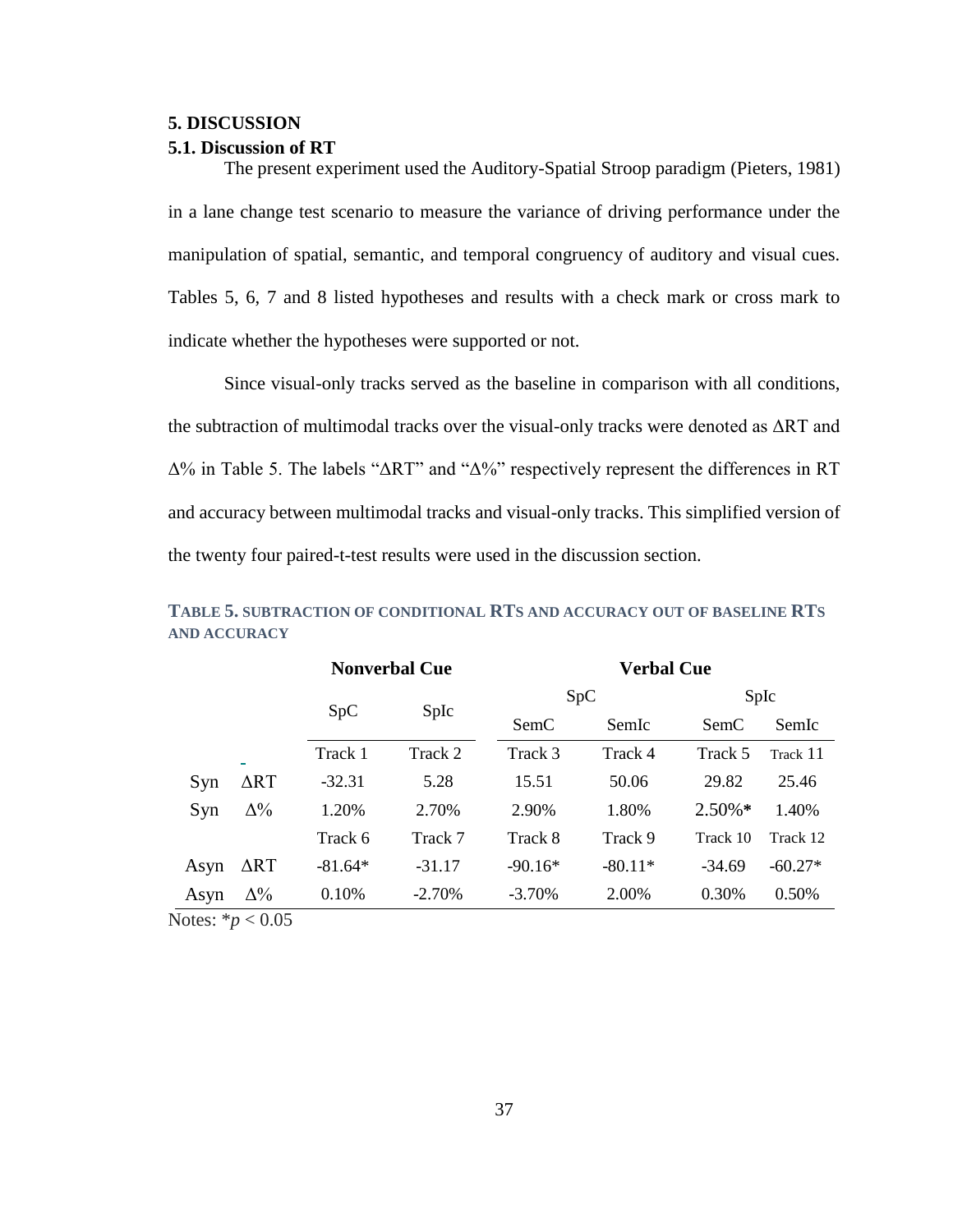#### <span id="page-38-0"></span>5.1.1 Spatial rule (H1)

|      |                  | <b>Nonverbal Cue</b> | <b>Verbal Cue</b> |                  |             |             |  |  |
|------|------------------|----------------------|-------------------|------------------|-------------|-------------|--|--|
|      |                  |                      |                   | SpC              | SpIc        |             |  |  |
|      | SpC              | SpIc                 | SemC              | SemIc            | SemC        | SemIc       |  |  |
|      | Track 1          | Track 2              | Track<br>3        | Track<br>4       | Track 5     | Track<br>11 |  |  |
|      | $\lt$            | $\rm{>}$             | $\rm{>}$          | $\gt$            | $\gt$       | >           |  |  |
| Syn  | visual-          | visual-              | visual-           | visual-          | visual-     | visual-     |  |  |
|      | only             | only                 | only              | only             | only        | only        |  |  |
|      | Track 6          | Track 7              | Track<br>8        | Track<br>9       | Track<br>10 | Track<br>12 |  |  |
|      | $<^*$            | $\,<\,$              | $<^*$             | $<^*$            | $\,<\,$     | $<^*$       |  |  |
| Asyn | visual-          | visual-              | visual-           | visual-          | visual-     | visual-     |  |  |
|      | only             | only                 | only              | only             | only        | only        |  |  |
|      | H <sub>1</sub> a | H <sub>1</sub> b     |                   | H <sub>1</sub> a | H1b         |             |  |  |

#### **TABLE 6. SUMMARY RESULT FOR HYPOTHESIS 1 ON SPATIAL RULES**

The results showed that spatially congruent conditions, at least in the asynchronous conditions (Tracks 6, 8, & 9), had significantly faster RT than the visual-only condition. This partly supported H1a. It demonstrated that spatially congruent A-V association would enhance visuospatial response speed. As with the spatial rules in multimodal facilitation, it is easier to direct one's attentional focus in different sensory modalities to the same spatial location rather than different location (Spence & Driver, 2004). However, the mixed results in the spatially incongruent conditions (even track 12 shows significantly faster RT than the visual-only) seem to show the several sources of confounding effects on RT. Therefore, the comparison of incongruent multimodal tracks and visual-only tracks did not support H1b that "incongruent multimodal cue-target pairs will have longer RTs than those in the visual-only condition". Rather, all asynchronous conditions tended to show faster RT. This might be because sound's arousal effect increased drivers' attention level and thus, sped up the drivers' RT no matter if the sounds were related to the primary driving task or not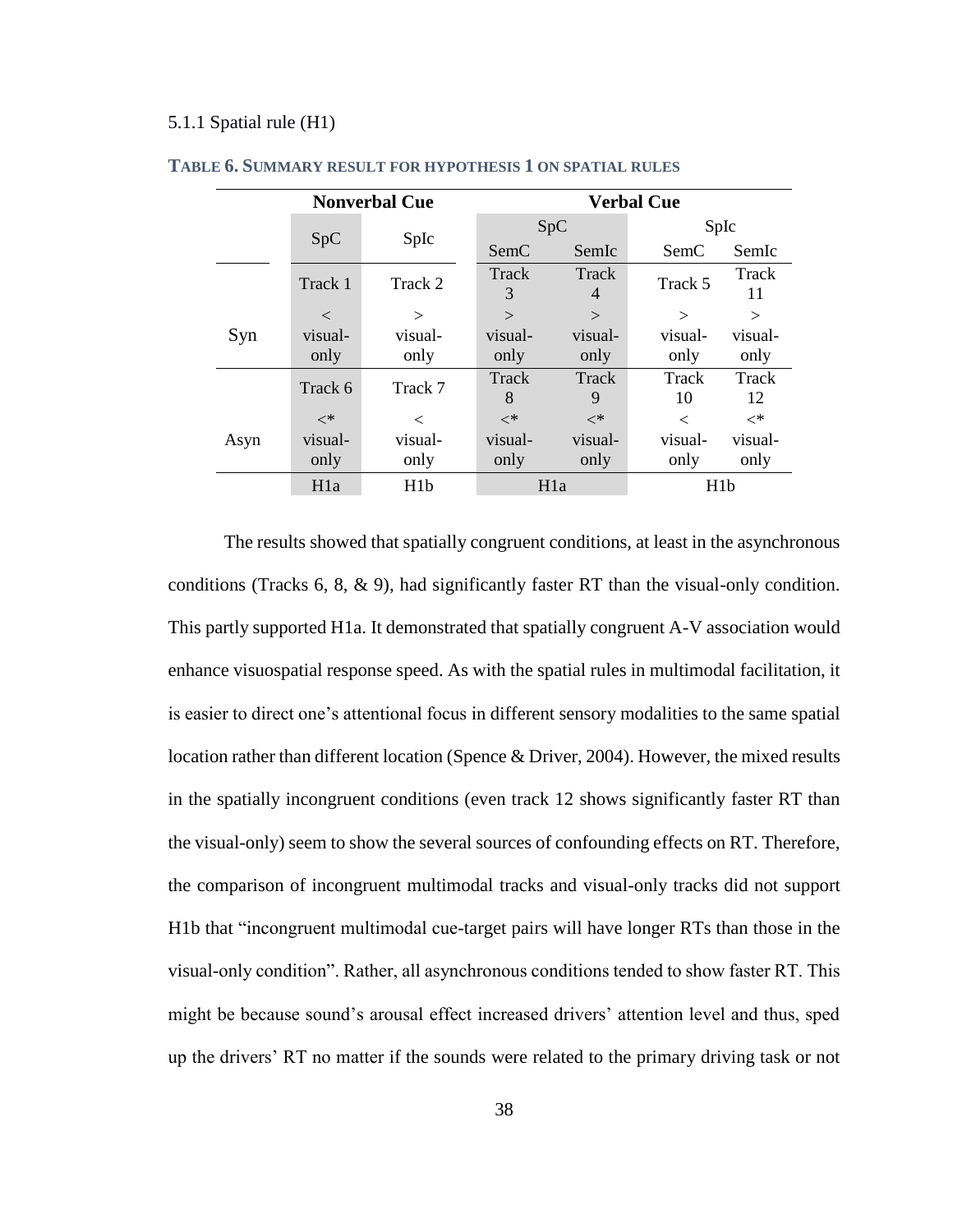(Spence, 2010). Therefore, the arousal effect might somehow cancel out the spatially incongruent cues' plausible delay effects. Overall, the data tend to support H1c as table 5. shown.

#### <span id="page-39-0"></span>5.1.2 Temporal rule (H2)

|     |      |         | <b>Nonverbal Cue</b> | <b>Verbal Cue</b> |                |         |         |  |
|-----|------|---------|----------------------|-------------------|----------------|---------|---------|--|
|     |      |         |                      |                   | SpC            |         | SpIc    |  |
|     |      | SpC     | SpIc                 | SemC              | SemIc          | SemC    | SemIc   |  |
|     |      | Track 1 | Track 2              | Track             | Track          | Track   | Track   |  |
|     |      |         |                      | 3                 | $\overline{4}$ | 5       | 11      |  |
|     |      | $\,<\,$ | $\gt$                | $\rm{>}$          | $\gt$          | $\geq$  | $\geq$  |  |
| H2b | Syn  | visual- | visual-              | visual-           | visual-        | visual- | visual- |  |
|     |      | only    | only                 | only              | only           | only    | only    |  |
|     |      | Track 6 | Track 7              | Track             | Track          | Track   | Track   |  |
|     |      |         |                      | 8                 | 9              | 10      | 12      |  |
|     |      | $<^*$   | $\,<\,$              | $<^*$             | $<^*$          | $\,<\,$ | $<^*$   |  |
| H2a | Asyn | visual- | visual-              | visual-           | visual-        | visual- | visual- |  |
|     |      | only    | only                 | only              | only           | only    | only    |  |

**TABLE 7. SUMMARY OF RESULT FOR HYPOTHESIS 2 ON TEMPORAL RULES**

H2a and H2b were concerned with the temporal rules in crossmodal links. As hypothesized in H2a, the asynchronous multimodal pairs (Track  $6, 7, 8, 9, 10, \&12$ ) showed shorter RTs than the visual-only baseline, except Asyn-SpIc conditions (Track 7 & 10). Therefore, H2a was mostly supported by the results (The two exceptions, Asyn-SpIc Track 7 & 10, were discussed in H3b). Four out of six in asynchronous pairs supported Posner's preparation function theorem that priming auditory cue benefits RTs. However, Posner only used the non-verbal sound for auditory cues and there was no comparison with verbal cues. The present experiment expended the asynchrony benefit to the verbal cues. The asynchronous (200 msec in this experiment) A-V sped up response time either when there was no location-meaning confliction between A-V modalities or when the auditory cues were only spatially congruent with the visual target and semantically incongruent.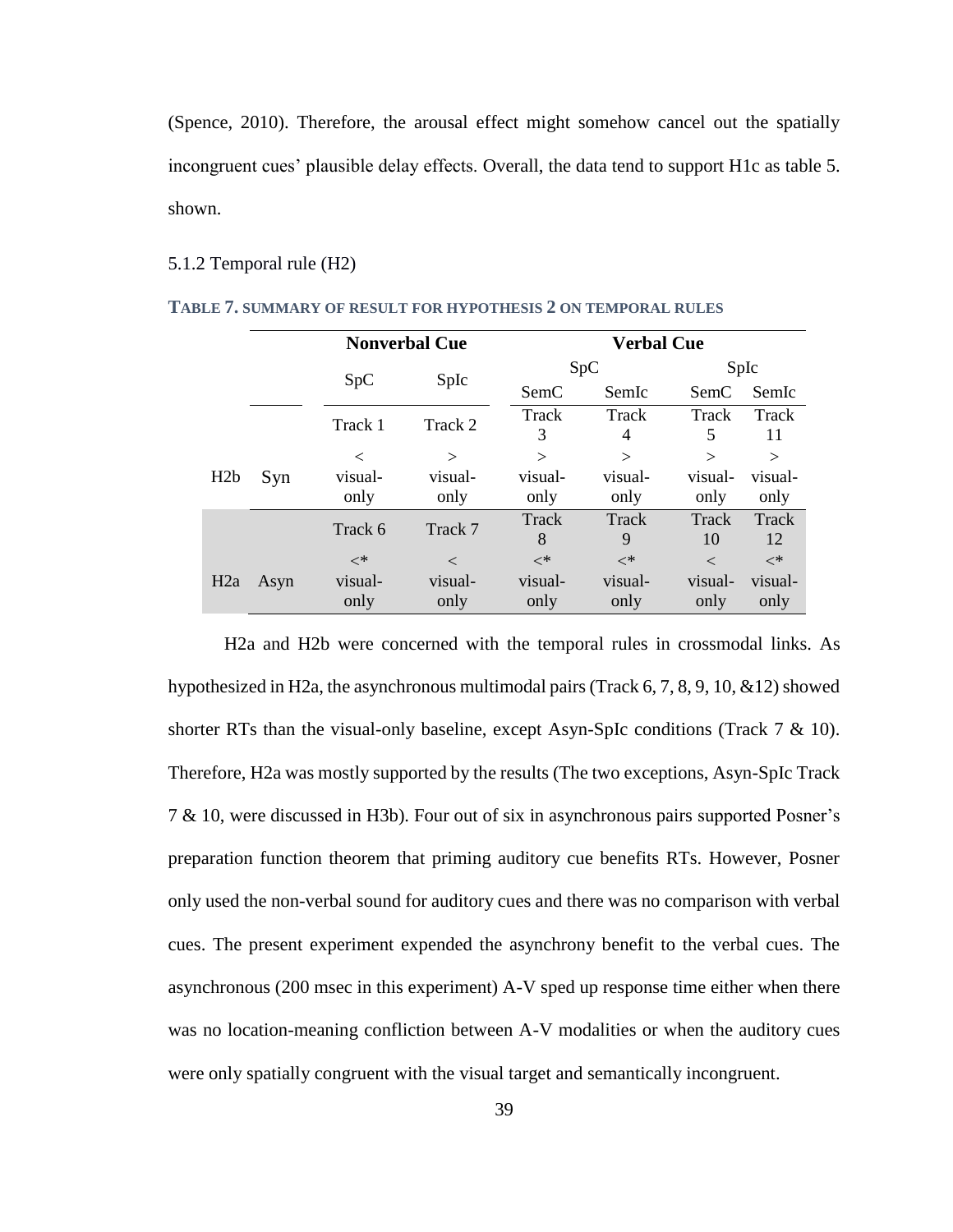I hypothesized in H2b that RTs in synchronous multimodal pairs would not be longer than those in visual-only conditions. Synchronous incongruent pairs (Track 2, 4, 5, & 11) mostly showed numerically longer RTs than visual-only conditions. The trend seems against H2b. Why did cross-modal synesthesia not happen in this experiment? The Colavita visual dominant effect might be the reason. In the speeded audiovisual asynchrony discrimination tasks, Koppen and Spence (2007) investigated the influence of different SOA (Stimulus Onset Asynchrony). To many synchronous AV pairs, the visual cue was actually perceived 12ms faster than the auditory cue which might lead to a prior-entry effect. In sum, generating auditory cues at the same time with visual cues might not have reached the exactly same timing for cross-modal synesthesia.

<span id="page-40-0"></span>5.1.3 Spatial-semanticity conflict in verbal cues (H3)

|      | <b>Verbal Cue</b> |                  |           |          |        |           |  |  |  |
|------|-------------------|------------------|-----------|----------|--------|-----------|--|--|--|
|      |                   | SpC              |           | SpIc     |        |           |  |  |  |
|      | SemC              |                  | SemIc     | SemC     |        | SemIc     |  |  |  |
|      | Track 3           |                  | Track 4   | Track 5  |        | Track 11  |  |  |  |
| Syn  | 15.51             | $\lt$            | 50.06     | 29.82    | $\geq$ | 25.46     |  |  |  |
|      | Track 8           |                  | Track 9   | Track 10 |        | Track 12  |  |  |  |
| Asyn | $-90.16*$         | $\,<\,$          | $-80.11*$ | $-34.69$ | $\geq$ | $-60.27*$ |  |  |  |
|      |                   | H <sub>3</sub> a | H3b       |          | H3a    |           |  |  |  |

**TABLE 8. SUMMARY OF RESULT FOR HYPOTHESIS 3 ON SPACITY SEMANTICITY CONFLICT**

For the tracks having verbal cues, the spatially and semantically congruent groups had the shortest RTs among verbal pairs (Track 3 has a faster RT than Track 4, 5, &11. Track 8 has a faster RT than Track 9, 10,  $&12$ ). SpIcSemIc pairs (Tracks 11  $&$  12). They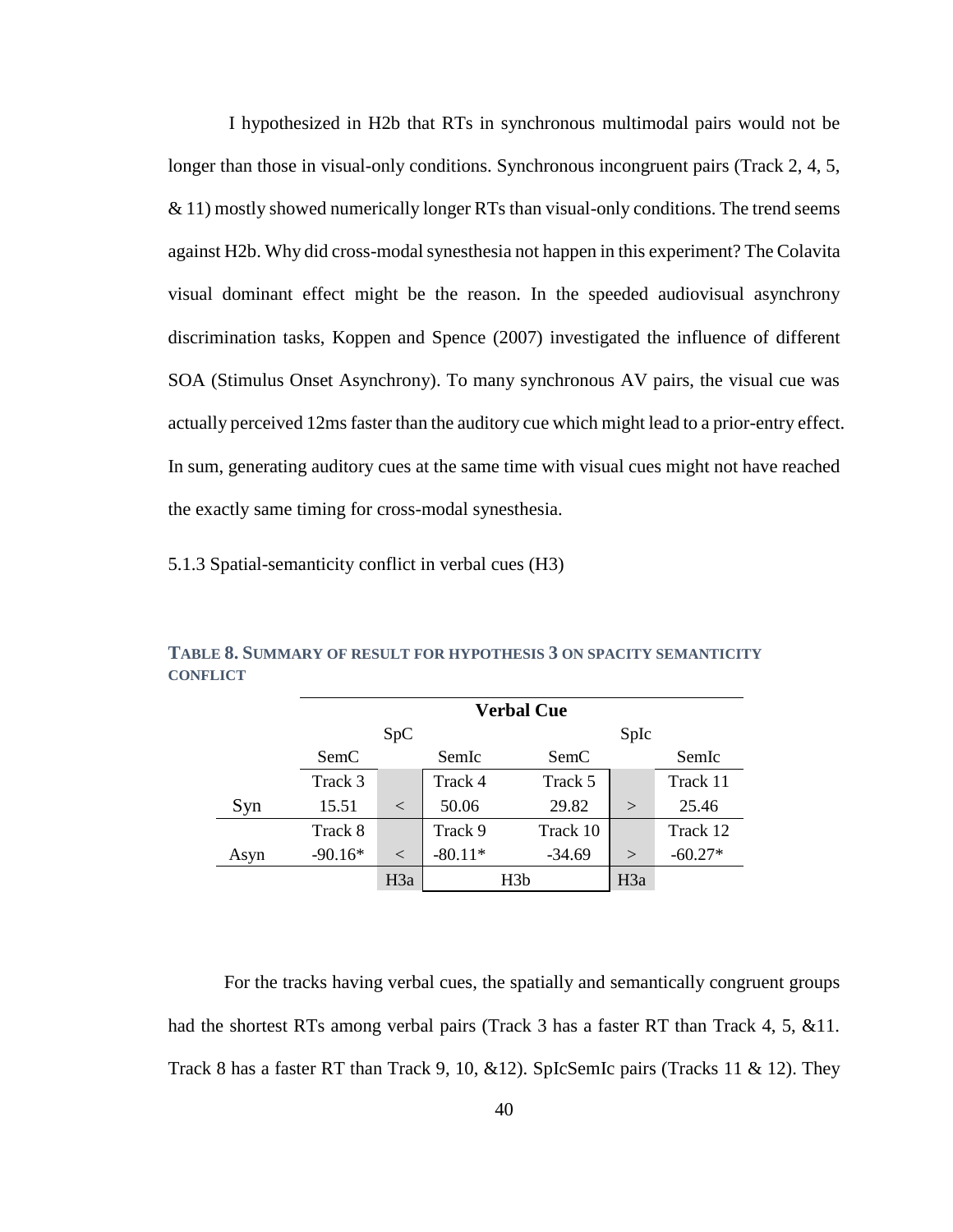had better performance than spatially incongruent and semantically congruent pairs (Tracks  $5 \& 10$ ). This is because the spatial and semantic nature within the verbal cues were still consistent with each other when they were both incongruent with the visual cue (e.g., visual cue directing the right, but auditory cue saying the word, "LEFT" coming from the left speaker). The conflict within the verbal cue seems to have stronger effects than the conflict between A-V modalities. This trend accords with H3a that spatially and semantically consistent pairs would have better performance than conflicted pairs.

On the other hand, H3b predicted that spatially congruent and semantically incongruent pairs would have shorter RT. This was also partly supported by Track 9, which showed significantly faster RT than the visual-only. Track 4 did not support this hypothesis, perhaps because its synchrony degraded RT. Taken together, spatiality seems to be more powerful than semanticity in both cases (in our brain, where information is more rapidly processed than what information in general), but also the temporal dimension seems to have priority and make interaction results.

# <span id="page-41-0"></span>**5.2 Discussion of accuracy**

No clear pattern was found in accuracy of lane-change or accuracy of secondary auditory location memory task. Overall, the redundant gain of the auditory cues towards visual target on accuracy cannot be captured in this experiment. As mentioned, this could be explained by the distinction of the two tasks: visual scanning vs. visual tracking. Identifying the visual indication could be the visual scanning task. After changing the lane, keeping the lane position (by definition of PCL) could be the visual tracking task. As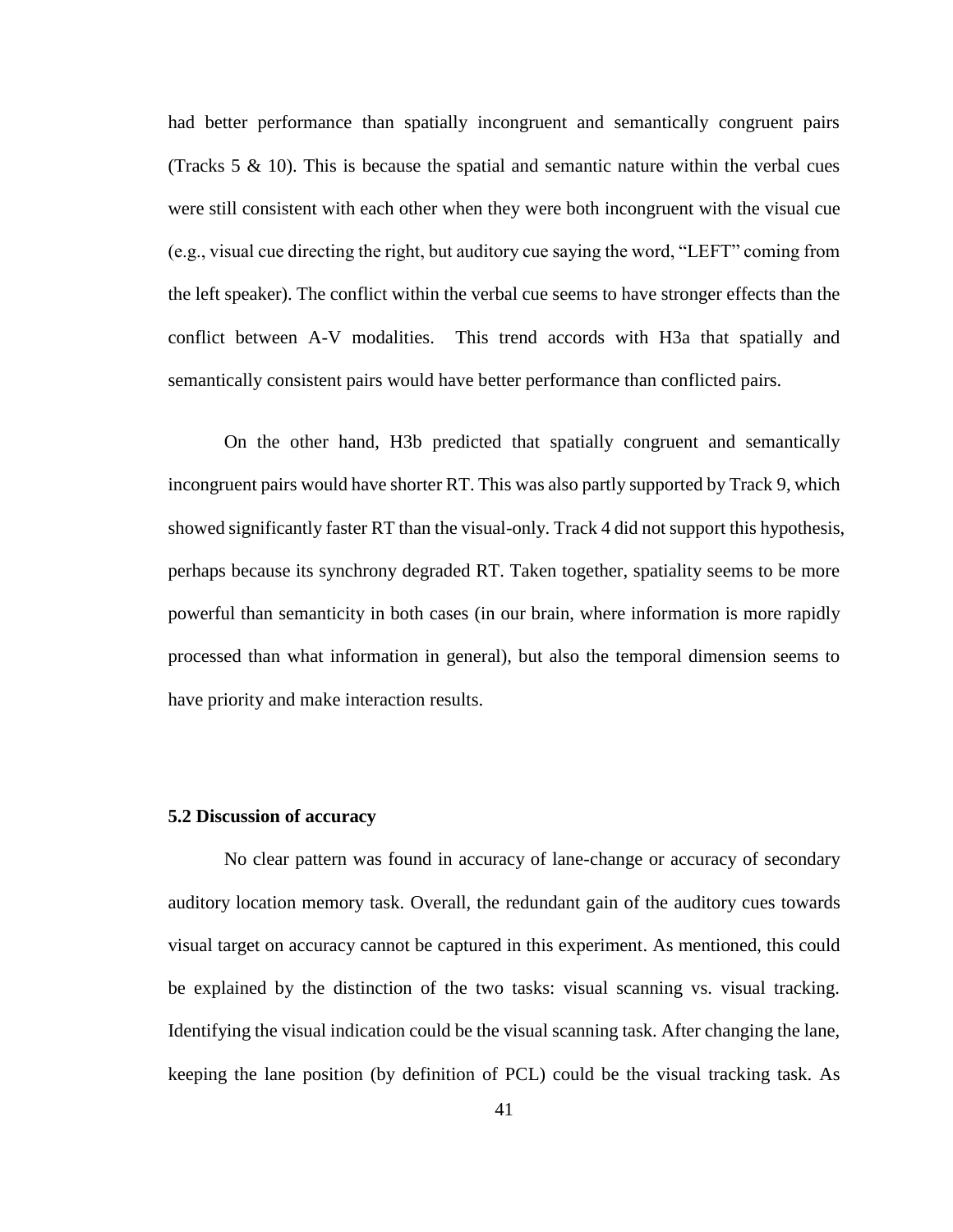expected, auditory cues only maximize the time-sharing benefit when primary task competes secondary task in the same resource (i.e., V-v task especially when the secondary task is visual scanning task.) Also, the time-sharing benefit in visual scanning task (reaction time) would be more than the visual tracking task (accuracy).

However, there was also a trend of typical speed-accuracy tradeoffs. Most asynchronous auditory conditions improved reaction time, but most asynchronous auditory conditions seem to have lower accuracy than the synchronous auditory conditions. Triggering the response fast does not guarantee better or smoother control of the vehicle. More research needs to be done to explore to what extent these trade-offs could occur (whether it can be bearable or ultimately harms overall performance).

#### <span id="page-42-0"></span>**5.3 Discussion in Mdev**

In terms of Mdev, it is the first time to use the intersection area to quantify the lateral control. To my best knowledge, no previous study used such calculation. There was no clear trend in the lane deviation result, except for one comparison. In this exceptional case, AsynSpCSemC (track 8) even showed larger lane deviation than AsyncSpIcSemC (track 10). Note that lane deviation results came from the comparison with the average of the visual-only condition. It is not clear if (1) spatially congruent and semantically congruent auditory cues resulted in much better lane change behavior then the visual-only condition and so, led to bigger deviation or (2) the average of the two visual-only might not be the optimal baseline. If (1) is true, then the similar track, which has asynchronous spatially congruent auditory cue in the non-verbal condition would also have shown larger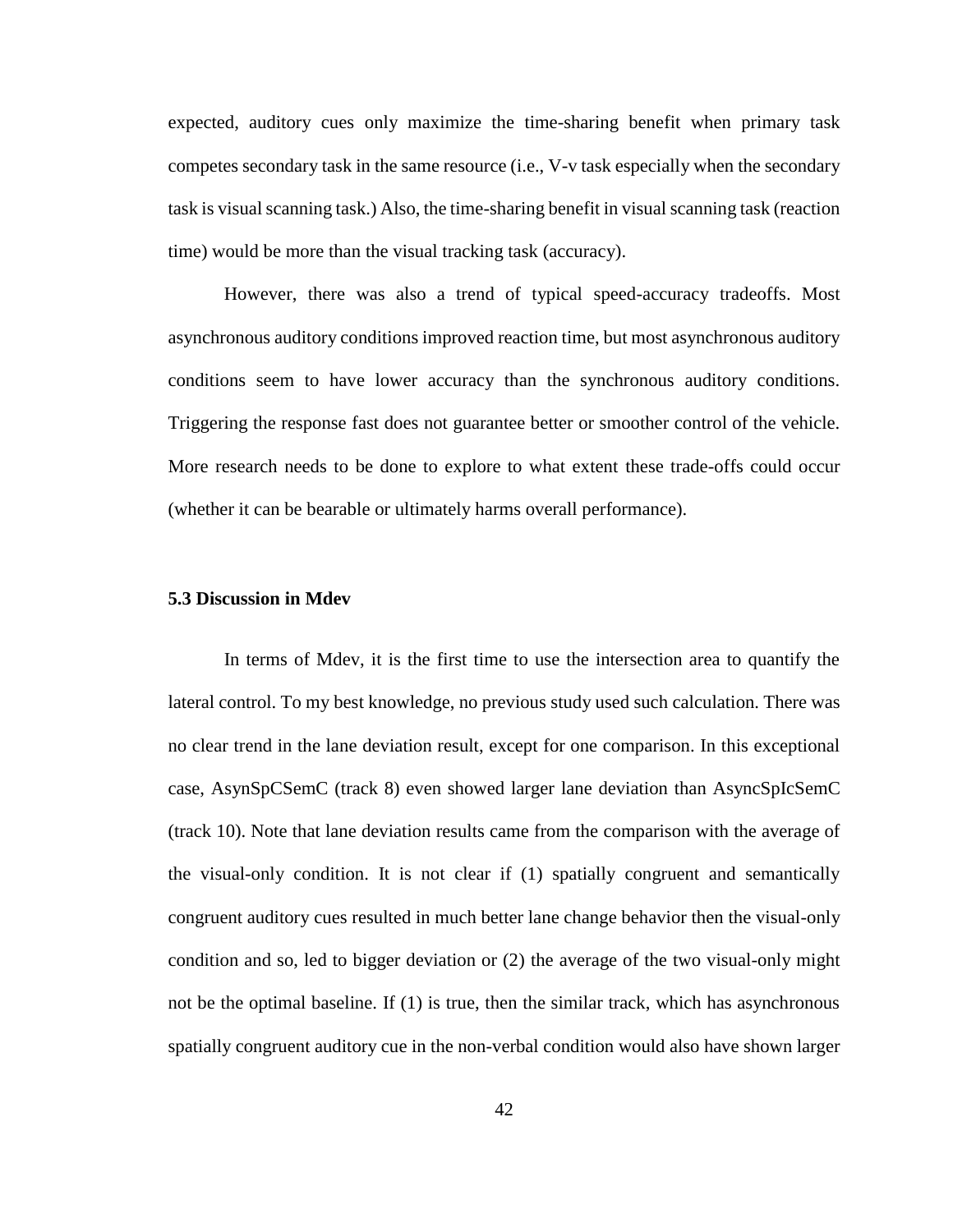deviation from the visual-only condition than the spatially incongruent condition. That was not the case in the present experiment. In the future experiment, only one visual-only condition can be used by randomization or full counterbalance of the order.

## <span id="page-43-0"></span>**5.4 Limitations**

The auditory preemption theory (Wickens & Liu, 1988) reveals that Va configuration helps processing of the IT (relative to Vv configuration), but would actually hurt processing of the OT. It only works when the two V-v targets are placed in a separated angle. In the present experiment, there was no visual distractor or secondary visual input. In addition, the visual target repeatedly appeared in one place. Low visual workload in the primary driving task might have restricted the multimodal facilitation in lane deviation.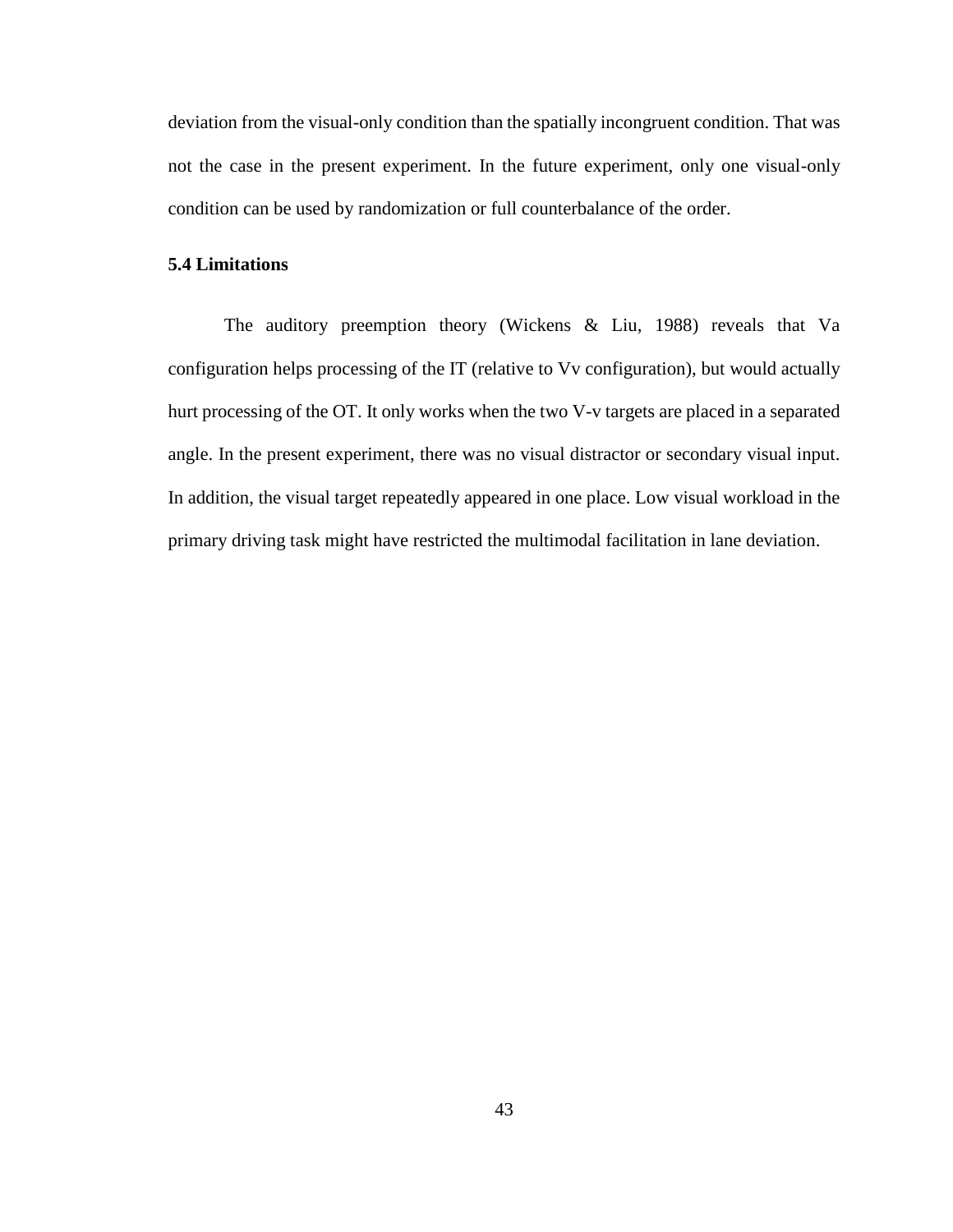#### <span id="page-44-0"></span>**6. CONCLUSION**

The current thesis evaluated reaction time and accuracy of the lane change test for different types (verbal vs. nonverbal) of auditory cues manipulated for three dimensions (spatial, semantic, and temporal) in the presence of a visual target. The results showed that the application of the multimodal displays (audio-visual) could improve the lane-change test performance, but also showed that there were myriads of interactions among variables. Results showed that adding auditory cues could help lane change test more in reaction time than accuracy. The temporal dimension seems to be the most influential in performance. That is, preceding auditory cues improved reaction time. This is in line with Posner's preparation function theorem that the priming audio ahead of the visual target can result in the faster response than the visual-only (temporal rule). Spatially and semantically congruent auditory cues facilitated reaction time. However, RT benefit on ipsilateral cues over contralateral cues for auditory cues (spatial rule) was only supported by the asynchronous pairs. When spatial and semantic dimensions conflict with each other, spatial congruency seems to have bigger impacts on performance. In other words, it is more difficult to ignore spatial location information than semantic verbal information just as in Barrow and Baldwin's (2009) research. However, as the auditory preemption theory (Wickens, Dixon & Seppelt, 2005) suggested, asynchronous A-V cues did not improve accuracy. Only when the spatially incongruent verbal cue appeared simultaneously with the visual target, it hurt accuracy. Moreover, when there is conflict between auditory cues and visual target, having consistency in auditory cues would be more important than having inconsistency within the auditory cue for partial consistency with the visual cue. For example, even though the auditory cue is both spatially and semantically incongruent with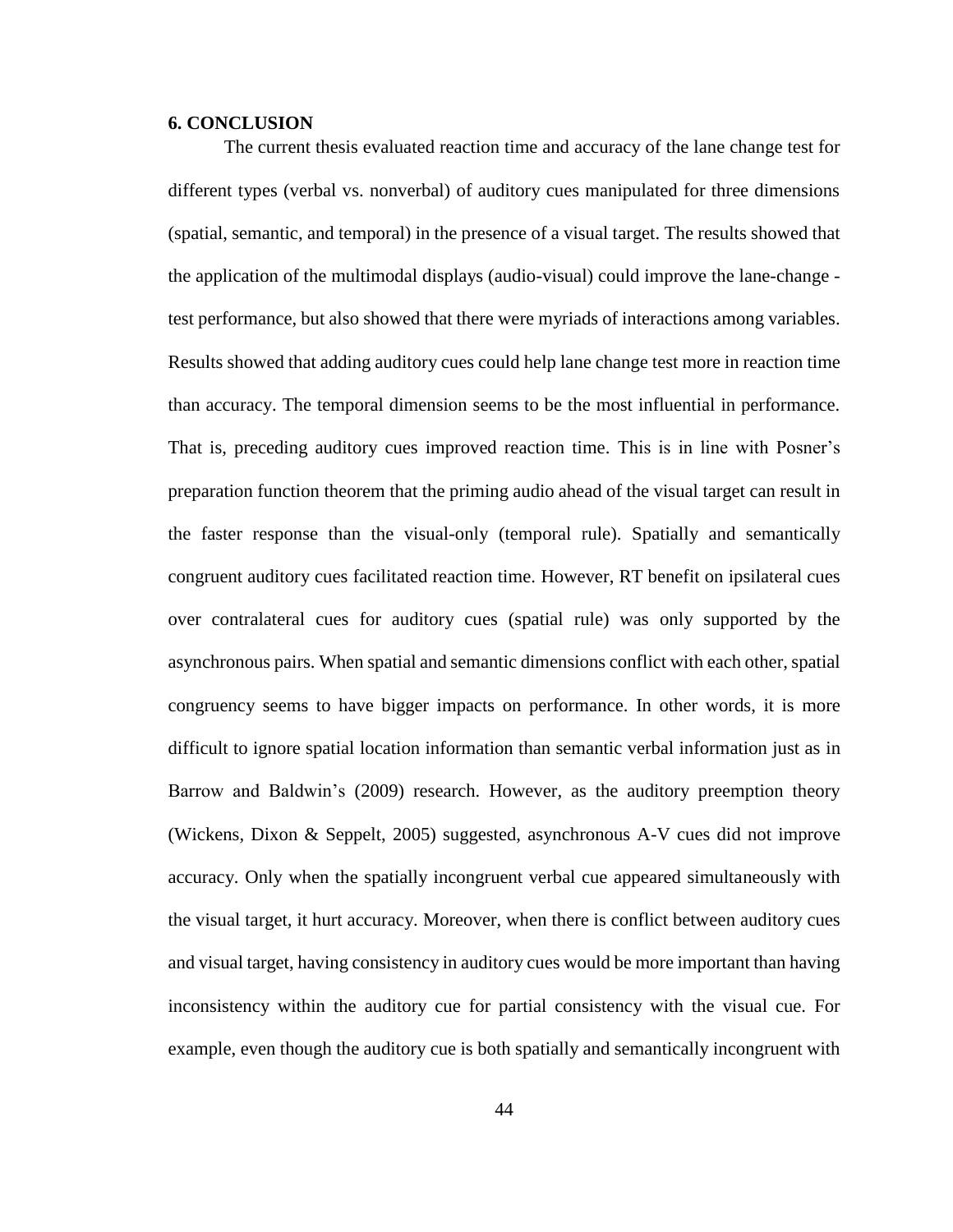visual targets (e.g., "LEFT" verbal cue from the left side with a visual target for the right), if there is an internal consistency between spatial and semantic property within the verbal cues, it was better than the conflict between vision and audition (e.g., "RIGHT" verbal cue from the left side with a visual cue for the right). Also, in-vehicle technology designers would want to consider the plausible trade-offs when designing the multimodal warning or alert system.

MRT suggests that well-designed multimodal interfaces can allow drivers to more efficiently process information in distinct channels. Also, MRT can readily account for the results of the current experiment. However, MRT includes only verbal information processing regarding auditory modality. The empirical evidence of the present study using non-verbal auditory cues supports the necessity of updating the model (Jeon, 2016). Then, the model will be able to better explain and predict the effects of non-verbal auditory displays of the multimodal interfaces. Another theoretical point is that part of the results showed sound's strong arousal effect, which can be better explained by the auditory preemption theory (Wickens, Dixon, & Seppelt, 2005). Certainly, more research is required to disentangle the various influences of auditory cues.

In future studies, it would be interesting to see whether auditory cues can relieve dual-task workload caused by demanding visual scanning secondary task. Given that Posner's experiment using the 200 msec interval was not in the driving domain, more asynchronous intervals can also be tested in the experiment to see if there is any different threshold in multimodal perception while driving. More research on the definition of reaction timer will be helpful in the maneuver level driving task compared with the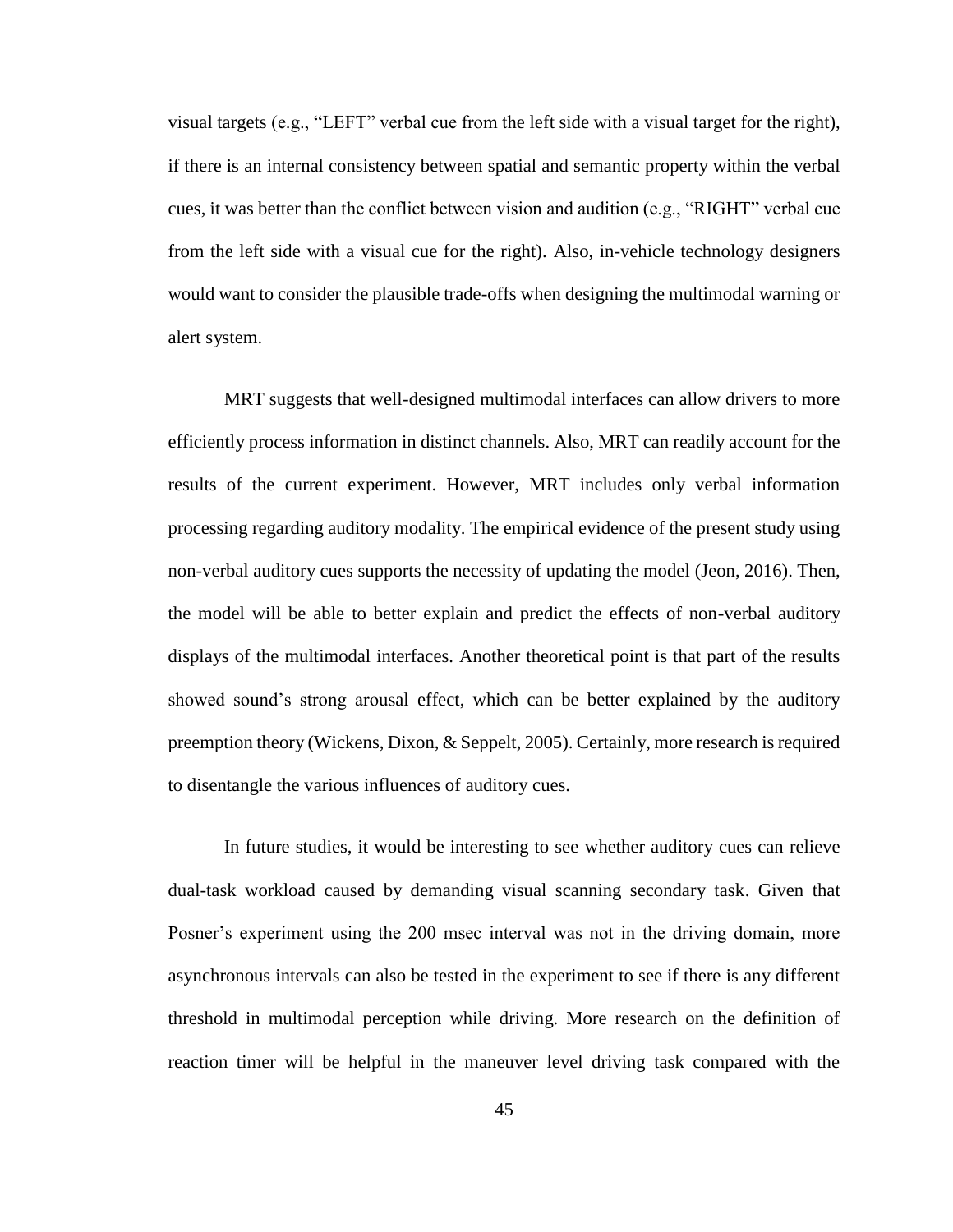operational level (go/no-go) driving task. A similar study using a higher fidelity simulator could also be conducted, which provides a more realistic driving environment. It would help guide in-vehicle technology designers design the system more safely and effectively.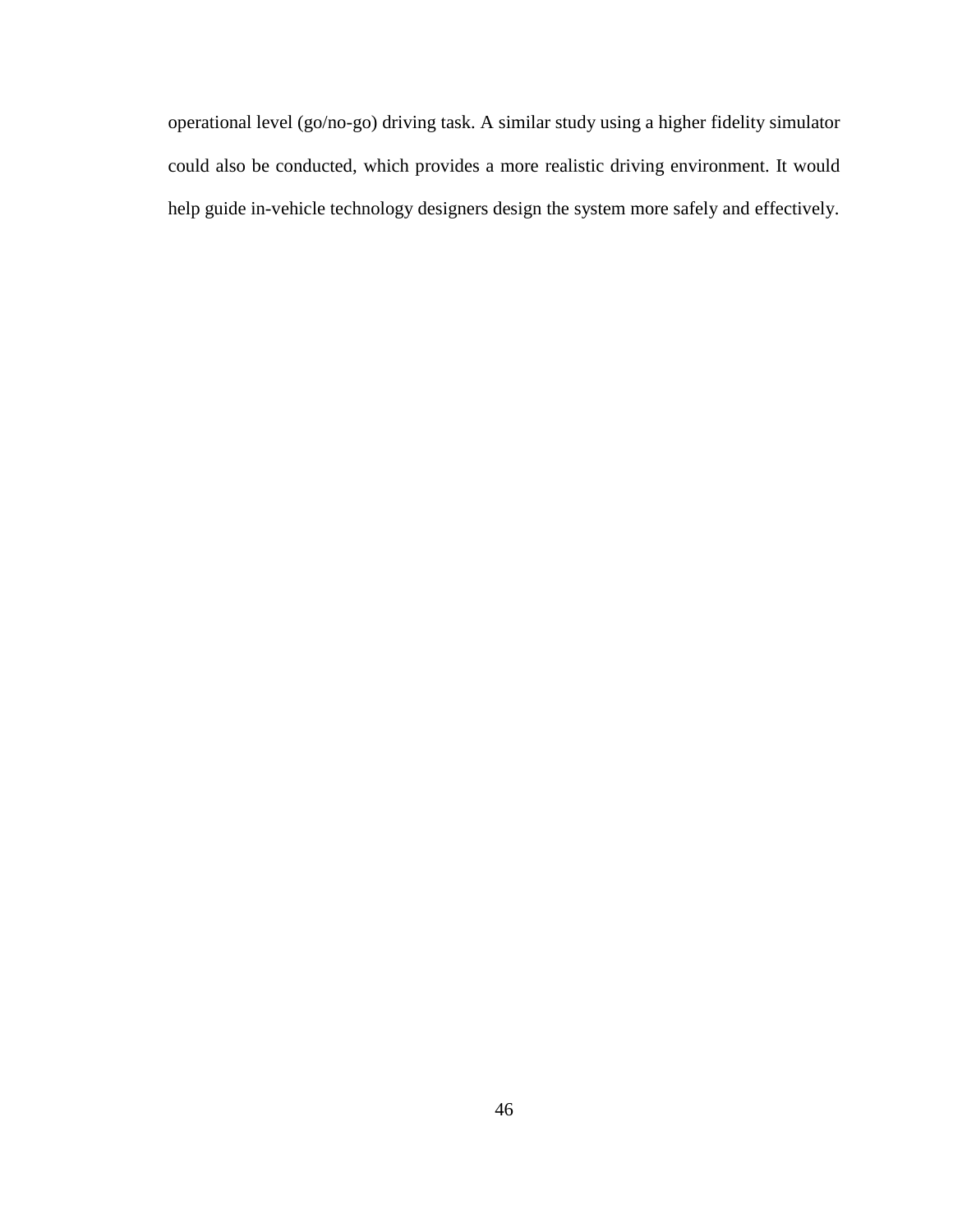#### <span id="page-47-0"></span>**7. REFERENCE**

- Arend, U., & Wandmacher, J. (1987). On the generality of logical recoding in spatial interference tasks. *Acta Psychol (Amst), 65*(3), 193.
- Baldwin, C. L. (2012). *Auditory cognition and human performance: Research and applications*: CRC Press.
- Barrow, J. H., & Baldwin, C. L. (2009). *Verbal-spatial cue conflict: implications for the design of collision-avoidance warning systems.* Paper presented at the Proceedings of the International Driving Symposium on Human Factors in Driver Assessment, Training and Vehicle Design.
- Broadbent, D. E. (1958). *Perception and communication*: Oxford University Press.
- Chan, A. H., & Or, C. K. (2012). A comparison of semantic and spatial stimulus–response compatibility effects for human–machine interface design. *European Journal of Industrial Engineering, 6*(5), 629-643.
- Colavita, F. B. (1974). Human sensory dominance. *Perception & Psychophysics, 16*(2), 409-412.
- Deutsch, J. A., & Deutsch, D. (1963). Attention: some theoretical considerations. *Psychol Rev, 70*(1), 80.
- Engström, J., Arfwidsson, J., Amditis, A., Andreone, L., Bengler, K., Cacciabue, P. C., Janssen, W. (2004). *Meeting the challenges of future automotive HMI design: an overview of the AIDE integrated project.* Paper presented at the European Congress on Intelligent Transportation Systems and Services, 4th, 2004, Budapest, Hungary.
- Engström, J., & Markkula, G. (2007). *Effects of visual and cognitive distraction on lane change test performance.* Paper presented at the Proceedings of the 4th international driving symposium on human factors in driver assessment, training, and vehicle design.
- Ho, C., & Spence, C. (2012). *The multisensory driver: Implications for ergonomic car interface design*: Ashgate Publishing, Ltd.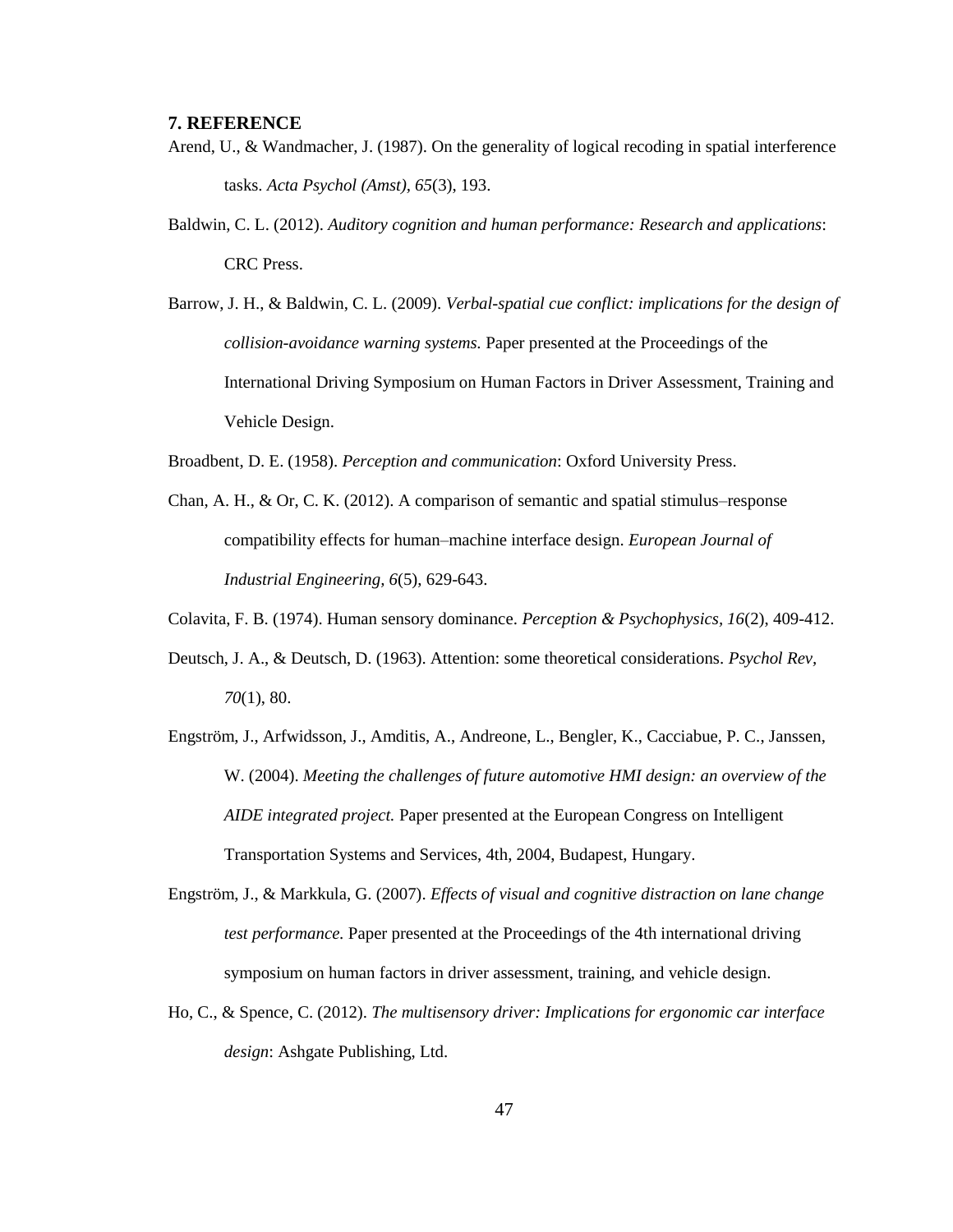- ISO, I. (2010). 26022: 2010 Road vehicles–Ergonomic aspects of transport information and control systems–Simulated lane change test to assess in-vehicle secondary task demand. Norm. *International Organization for Standardization, Geneva, Switzerland, 24*.
- Keppel, G., & Wickens, T. (2004). Design and Analysis, A Researcher's Handbook. 2004: Pearson/Prentice Hall, Upper Saddle River, New Jersey.
- Koppen, C., & Spence, C. (2007). Audiovisual asynchrony modulates the Colavita visual dominance effect. *Brain research, 1186*, 224-232.
- Liu, Y.-C., & Jhuang, J.-W. (2012). Effects of in-vehicle warning information displays with or without spatial compatibility on driving behaviors and response performance. *Applied Ergonomics, 43*(4), 679-686.
- Mattes, S. (2003). *The Lane Change Task as a Tool for driver Distraction Evaluation. IHRA-ITS Workshop on Driving Simulator Scenarios, October 2003-Dearborn, Michigan. wwwnrd. nhtsa. dot. gov*. Retrieved from
- Michon, J. A. (1985). A critical view of driver behavior models: what do we know, what should we do? *Human behavior and traffic safety* (pp. 485-524): Springer.
- Jeon, M. (2016). *How is nonverbal auditory information processed? Revisiting existing models and proposing a preliminary model.* Paper presented at the Human Factors and Ergonomics Society Annual Meeting, Washington, DC.
- Olsheski, J. D. (2014). The role of synesthetic correspondence in intersensory binding: investigating an unrecognized confound in multimodal perception research.
- Petzoldt, T., Brüggemann, S., & Krems, J. F. (2014). Learning effects in the lane change task (LCT)–Realistic secondary tasks and transfer of learning. *Applied Ergonomics, 45*(3), 639-646.
- Pieters, J. M. (1981). Ear asymmetry in an auditory spatial Stroop task as a function of handedness. *Cortex, 17*(3), 369-379.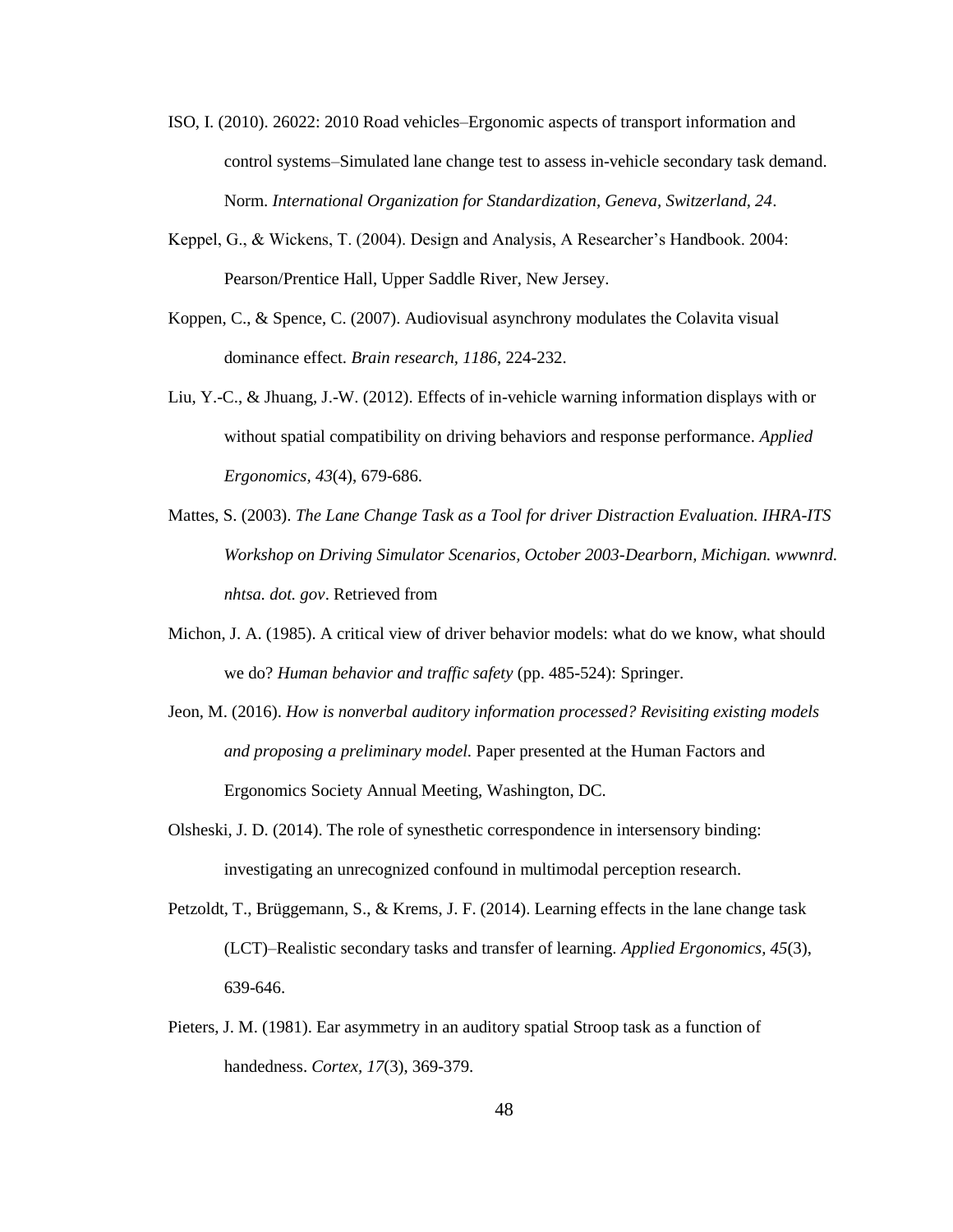- Posner, M. I., Klein, R., Summers, J., & Buggie, S. (1973). On the selection of signals. *Memory & cognition, 1*(1), 2-12.
- Proctor, R. W., Tan, H. Z., Vu, K.-P. L., Gray, R., & Spence, C. (2005). *Implications of compatibility and cuing effects for multimodal interfaces.* Paper presented at the Proceedings of the HCI International 2005.
- Proctor, R. W., & Van Zandt, T. (2008). *Human factors in simple and complex systems*: CRC press.
- Proctor, R. W., & Vu, K.-P. L. (2006). *Stimulus-response compatibility principles: Data, theory, and application*: CRC Press.
- Santangelo, V., & Spence, C. (2008). Is the exogenous orienting of spatial attention truly automatic? Evidence from unimodal and multisensory studies. *Consciousness and cognition, 17*(3), 989-1015.
- Sinnett, S., Soto-Faraco, S., & Spence, C. (2008). The co-occurrence of multisensory competition and facilitation. *Acta Psychol (Amst), 128*(1), 153-161.
- Spence, C. (2010). Crossmodal spatial attention. *Ann N Y Acad Sci, 1191*(1), 182-200.
- Spence, C., & Driver, J. (2004). *Crossmodal space and crossmodal attention*: Oxford University Press.
- Spence, C., & Soto-Faraco, S. (2010). Auditory perception: interactions with vision. *The Oxford handbook of auditory science: Hearing, 3*, 271-296.
- Sterkenburg, J. (2015). Impacts of distraction on driving: An analysis of physical, cognitive, and emotional distraction.
- Tattegrain, H., Bruyas, M.-P., & Karmann, N. (2009). *Comparison Between Adaptive and Basic Model Metrics in Lane Change Test to Assess In-Vehicle Secondary Task Demand.* Paper presented at the PROCEEDINGS OF THE 21ST (ESV) INTERNATIONAL TECHNICAL CONFERENCE ON THE ENHANCED SAFETY OF VEHICLES, JUNE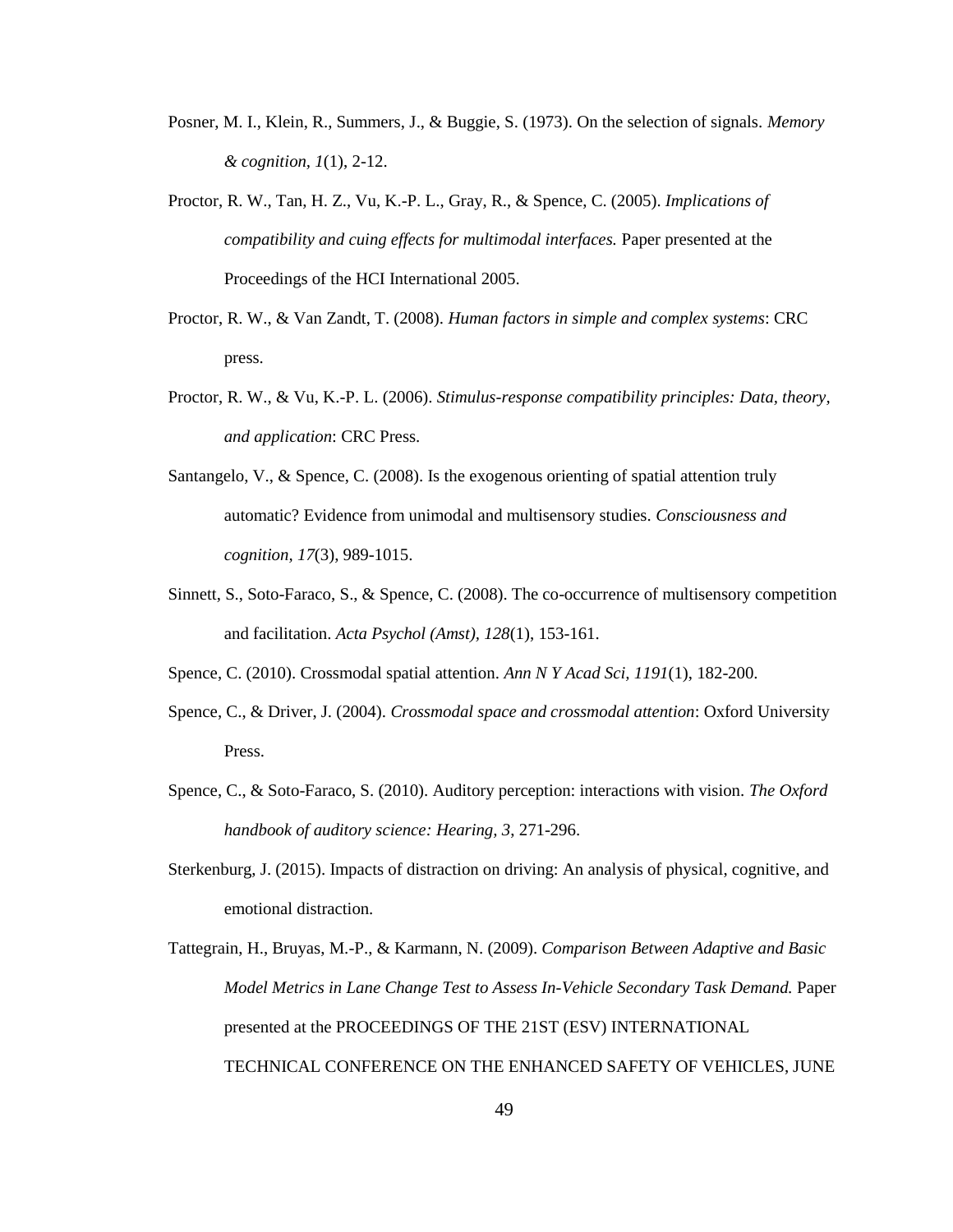2009, STUTTGART, GERMANY. [http://www-nrd.nhtsa.dot.gov/Pdf/ESV/esv21/09-](http://www-nrd.nhtsa.dot.gov/Pdf/ESV/esv21/09-0252.pdf) [0252.pdf](http://www-nrd.nhtsa.dot.gov/Pdf/ESV/esv21/09-0252.pdf) (retrieved 08/30/16)

- Trbovich, P. L. (2006). *Effects of phonological, visual and spatial information processing on a simulated driving task.* Carleton University Ottawa.
- Vatakis, A., Navarra, J., Soto-Faraco, S., & Spence, C. (2007). Temporal recalibration during asynchronous audiovisual speech perception. *Experimental brain research, 181*(1), 173- 181.
- Virzi, R. A., & Egeth, H. E. (1985). Toward a translational model of Stroop interference. *Memory & cognition, 13*(4), 304-319.
- Wickens, C. D., Dixon, S. R., & Seppelt, B. (2005). *Auditory preemption versus multiple resources: who wins in interruption management?* Paper presented at the Proceedings of the Human Factors and Ergonomics Society Annual Meeting.
- Wickens, C. D. (2008). Multiple resources and mental workload. Human Factors: The Journal of the Human Factors and Ergonomics Society, 50(3), 449-455.
- Wickens, C., Prinet, J., Hutchins, S., Sarter, N., & Sebok, A. (2011). *Auditory-Visual Redundancy in Vehicle Control Interruptions Two Meta-analyses.* Paper presented at the Proceedings of the Human Factors and Ergonomics Society Annual Meeting.
- Wickens, C. D., Hollands, J. G., Banbury, S., & Parasuraman, R. (2013). *Engineering Psychology and Human Performance*: Pearson Education, Limited.
- Workload. (2016, July 31). In Wikipedia, The Free Encyclopedia. Retrieved 02:31, August 12, 2016, from https://en.wikipedia.org/w/index.php?title=Workload&oldid=732396591
- Young, K. L., Lenné, M. G., & Williamson, A. R. (2011). Sensitivity of the lane change test as a measure of in-vehicle system demand. *Applied Ergonomics, 42*(4), 611-618.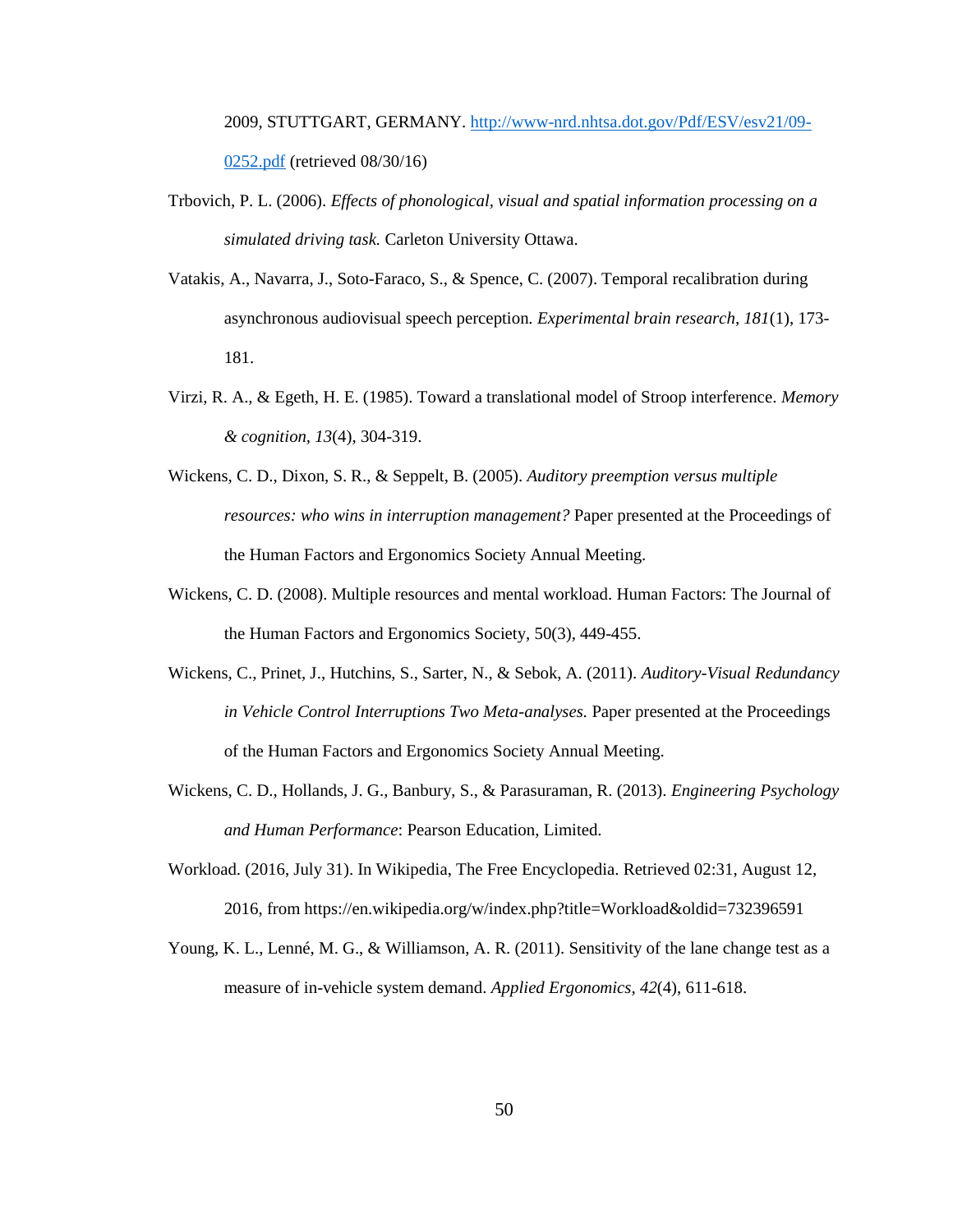Zylstra, B., Tsimhoni, O., Green, P., & Mayer, K. (2003). Driving performance for dialing, radio tuning, and destination entry while driving straight roads. *Ann Arbor, MI: The University of Michigan Transportation Research Institute*.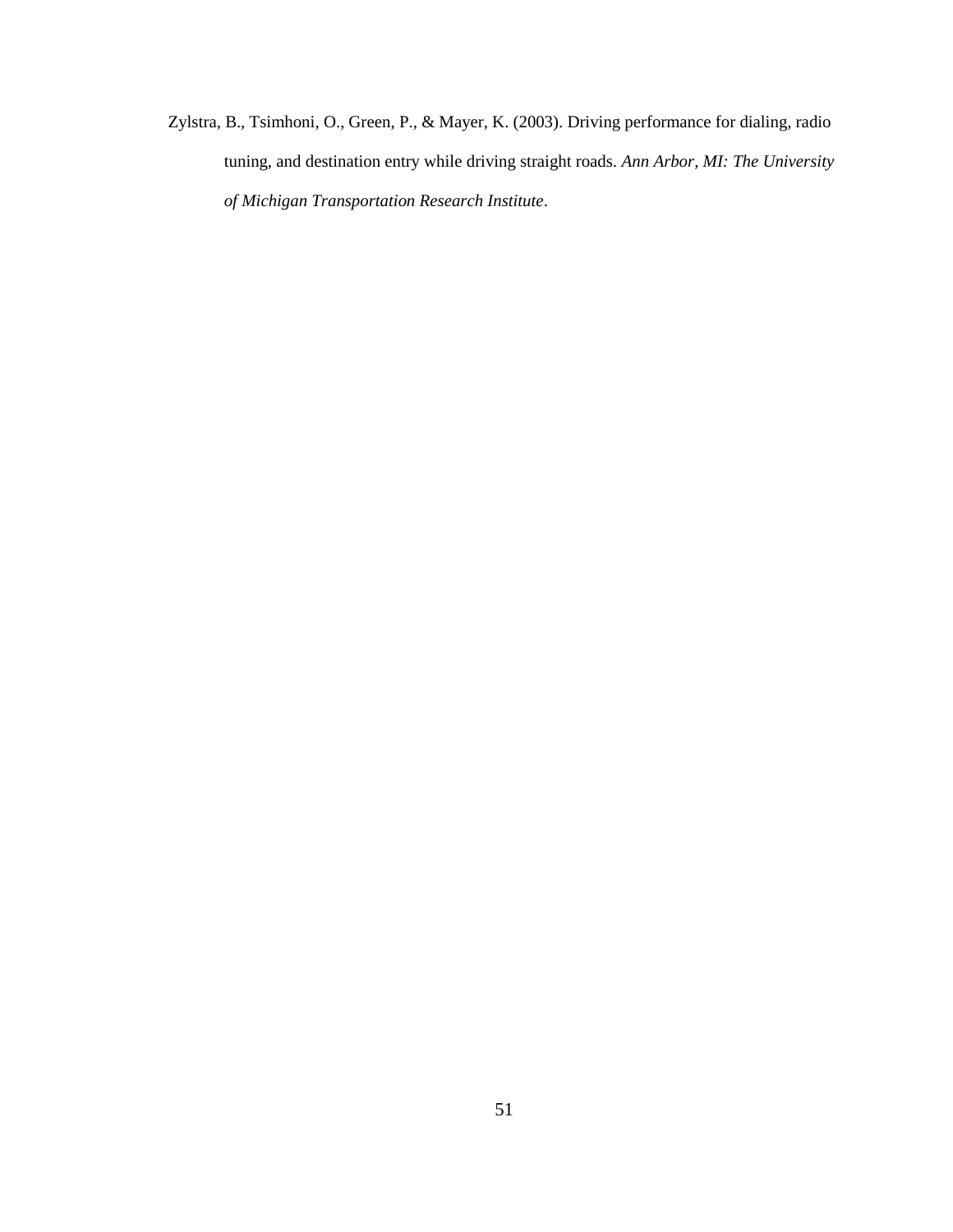|         | Paired Differences |           |           |        |                 |          |          |    |                       |  |
|---------|--------------------|-----------|-----------|--------|-----------------|----------|----------|----|-----------------------|--|
|         |                    |           |           |        | 95% Confidence  |          |          |    |                       |  |
|         |                    |           |           | Std.   | Interval of the |          |          |    |                       |  |
|         |                    |           | Std.      | Error  | Difference      |          | t        | df | $Sig. (2-$<br>tailed) |  |
|         |                    | Mean      | Deviation | Mean   | Lower           | Upper    |          |    |                       |  |
| Pair 1  | Track1 - V26       | $-32.31$  | 114.81    | 22.52  | $-78.69$        | 14.06    | $-1.435$ | 25 | .164                  |  |
| Pair 2  | Track6 - V26       | $-81.64$  | 174.70    | 34.26  | $-152.21$       | $-11.08$ | $-2.383$ | 25 | $.025*$               |  |
| Pair 3  | Track2 - V26       | 5.28      | 183.04    | 35.90  | $-68.65$        | 79.21    | .147     | 25 | .884                  |  |
| Pair 4  | Track7 - V26       | $-31.16$  | 136.14    | 26.70  | $-86.15$        | 23.83    | $-1.167$ | 25 | .254                  |  |
| Pair 5  | Track3 - V26       | 15.51     | 193.16    | 37.88  | $-62.51$        | 93.53    | .409     | 25 | .686                  |  |
| Pair 6  | Track8 - V26       | $-90.16$  | 185.49    | 36.38  | $-165.08$       | $-15.24$ | $-2.478$ | 25 | $.020*$               |  |
| Pair 7  | Track4 - V26       | 50.06     | 154.51    | 30.30  | $-12.35$        | 112.47   | 1.652    | 25 | .111                  |  |
| Pair 8  | Track9 - V26       | $-80.11$  | 145.02    | 28.44  | $-138.69$       | $-21.54$ | $-2.817$ | 25 | $.009*$               |  |
| Pair 9  | Track5 - V26       | 29.82     | 153.23    | 30.05  | $-32.07$        | 91.71    | .992     | 25 | .331                  |  |
| Pair 10 | Track10 - V26      | $-34.69$  | 113.67    | 22.29  | $-80.60$        | 11.22    | $-1.556$ | 25 | .132                  |  |
| Pair 11 | Track11 - V26      | 25.46     | 145.53    | 28.54  | $-33.33$        | 84.24    | .892     | 25 | .381                  |  |
| Pair 12 | Track12 - V26      | $-60.27$  | 115.29    | 22.61  | $-106.83$       | $-13.70$ | $-2.665$ | 25 | $.013*$               |  |
| Pair 13 | Track1 - V26acc    | .01       | .07       | .01    | $-.02$          | .04      | .826     | 25 | .416                  |  |
| Pair 14 | Track6 - V26acc    | .00.      | .10       | .02    | $-.04$          | .04      | .055     | 25 | .957                  |  |
| Pair 15 | Track2 - V26acc    | .03       | .08       | .02    | .00.            | .06      | 1.774    | 25 | .088                  |  |
| Pair 16 | Track7 - V26acc    | $-.03$    | .11       | .02    | $-.07$          | .02      | $-1.287$ | 25 | .210                  |  |
| Pair 17 | Track3 - V26acc    | .03       | .08       | .02    | .00.            | .06      | 1.789    | 25 | .086                  |  |
| Pair 18 | Track8 - V26acc    | $-.04$    | .10       | .02    | $-.08$          | .00.     | $-1.931$ | 25 | .065                  |  |
| Pair 19 | Track4 - V26acc    | .02       | .07       | .01    | $-.01$          | .05      | 1.302    | 25 | .205                  |  |
| Pair 20 | Track9 - V26acc    | .02       | .08       | .02    | $-.01$          | .05      | 1.301    | 25 | .205                  |  |
| Pair 21 | Track5 - V26acc    | .02       | .06       | .01    | .00.            | .05      | 2.271    | 25 | .032                  |  |
| Pair 22 | Track10 - V26acc   | .00.      | .07       | .01    | $-.02$          | .03      | .243     | 25 | .810                  |  |
| Pair 23 | Track11 - V26acc   | .01       | .07       | .01    | $-.02$          | .04      | .971     | 25 | .341                  |  |
| Pair 24 | Track12 - V26acc   | .01       | $.08\,$   | .02    | $-.03$          | .04      | .345     | 25 | .733                  |  |
| Pair 25 | visual0 - V26      | 75.04     | 119.69    | 23.47  | 26.70           | 123.39   | 3.197    | 25 | .004                  |  |
| Pair 26 | visual0 - V26acc   | $-.04$    | .05       | .01    | $-.06$          | $-.02$   | $-4.099$ | 25 | .000                  |  |
| Pair 27 | $Track1 - Track2$  | $-37.598$ | 211.582   | 41.495 | $-123.058$      | 47.862   | $-.906$  | 25 | .374                  |  |
| Pair 28 | Track6 - Track7    | $-50.483$ | 147.109   | 28.850 | $-109.902$      | 8.935    | $-1.750$ | 25 | .092                  |  |
| Pair 29 | $Track3 - Track5$  | $-14.31$  | 130.48    | 25.59  | $-67.01$        | 38.397   | $-0.559$ | 25 | 0.581                 |  |
| Pair 30 | Track8-Track10     | $-55.47$  | 228.39    | 44.79  | $-147.7$        | 36.773   | $-1.238$ | 25 | 0.227                 |  |
| Pair 31 | Track4 - Track11   | 24.6      | 142.26    | 27.9   | $-32.85$        | 82.059   | 0.882    | 25 | 0.386                 |  |

# <span id="page-52-0"></span>**Appendix. A TABLE 9.PAIRED SAMPLES T-TEST ON RT AND ACCURACY**

52